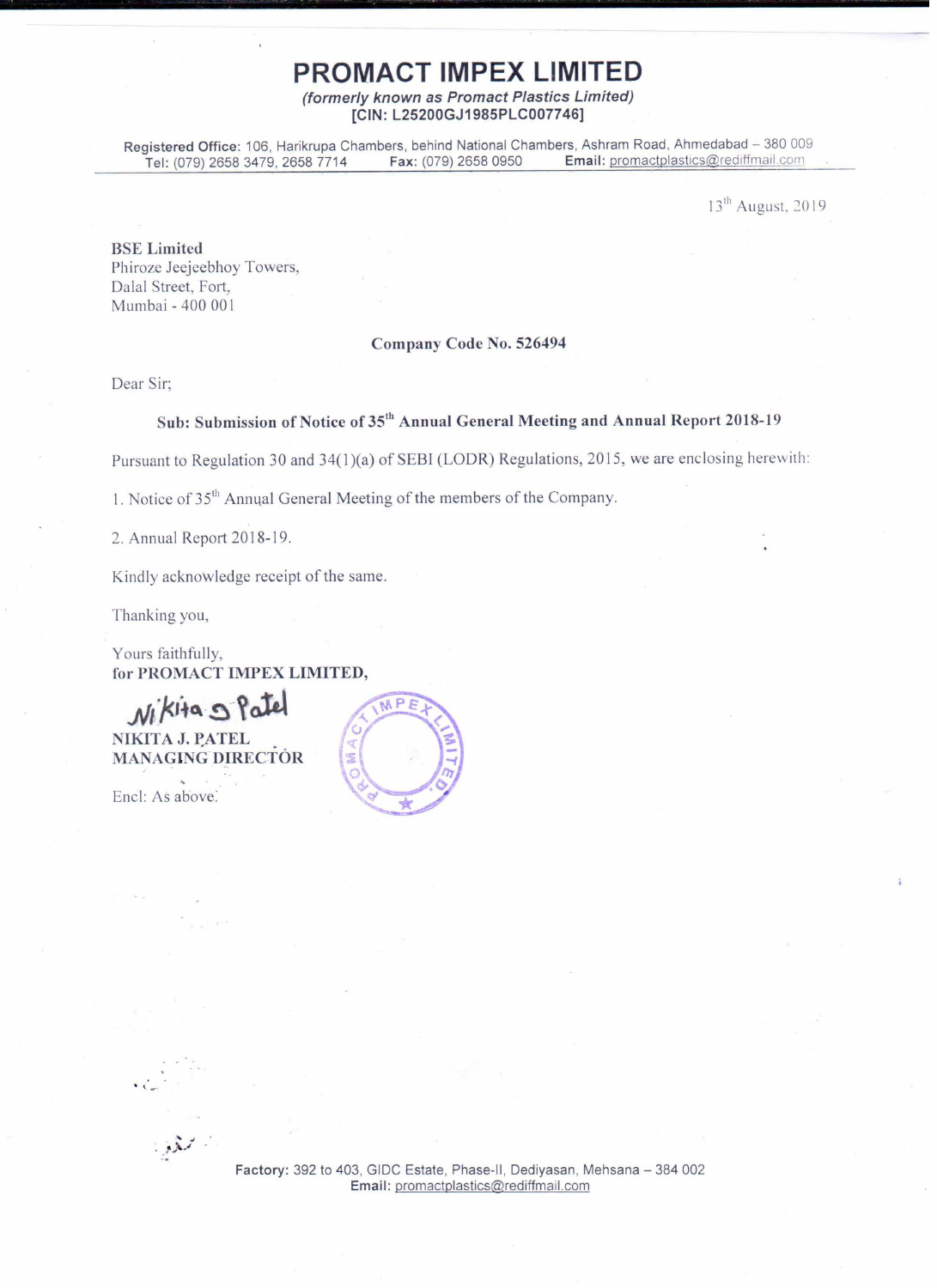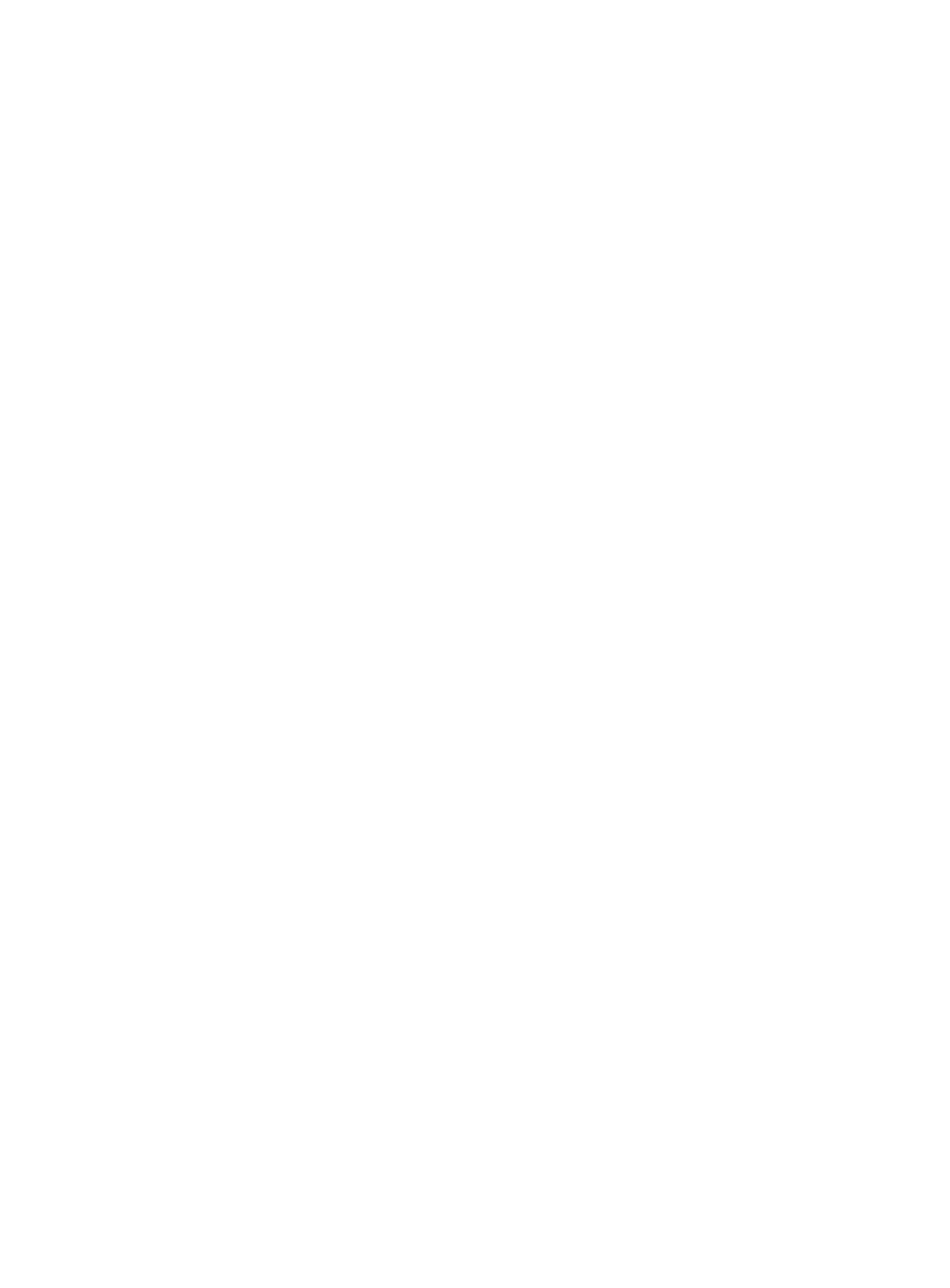# **PROMACT IMPEX LIMITED (Formerly known as Promact Plastics Limited) [CIN: L25200GJ1985PLC007746]**

# **TH 35 ANNUAL REPORT 2018-19**

| <b>BOARD OF DIRECTORS</b>                                   | ÷                    | Mr. Miteshkumar A. Patel<br>Ms. Nikita J. Patel<br>Ms. Payalben J. Patel<br>Mr. Akash D. Patel<br>Mr. Ravi L. Patel<br>Mr. Ankit J. Patel                                                       |           | Chairman<br><b>Managing Director</b><br>Director<br>Director<br>Director<br>Director |  |
|-------------------------------------------------------------|----------------------|-------------------------------------------------------------------------------------------------------------------------------------------------------------------------------------------------|-----------|--------------------------------------------------------------------------------------|--|
| <b>CFO</b>                                                  | ÷                    | Mr. Vipul F. Bhavsar                                                                                                                                                                            |           |                                                                                      |  |
| <b>COMPANY SECRETARY &amp;</b><br><b>COMPLIANCE OFFICER</b> | ÷                    | Mr. Parth B. Thakkar                                                                                                                                                                            |           |                                                                                      |  |
| <b>BANKERS</b>                                              | ÷                    | The Mehsana Urban Co.op. Bank Ltd.,<br>(Multi State Scheduled Bank)<br>Mehsana.                                                                                                                 |           |                                                                                      |  |
| <b>STATUTORY AUDITORS</b>                                   | ÷.                   | M/s. B. M. Modi & Co.,<br>Chartered Accountants,<br>Mehsana.                                                                                                                                    |           |                                                                                      |  |
| <b>SECRETARIAL AUDITORS</b>                                 | ÷                    | Kashyap R. Mehta & Associates,<br>Company Secretaries,<br>Ahmedabad.                                                                                                                            |           |                                                                                      |  |
| <b>REGISTERED OFFICE</b>                                    | ÷                    | 106, Harikrupa Chambers,<br>Behind National Chambers,<br>Ashram Road.<br>Ahmedabad-380 009.                                                                                                     |           |                                                                                      |  |
| <b>FACTORY</b>                                              | ÷                    | 392 to 403, GIDC Estate, Phase-II,<br>Dediyasan, Mehsana-384 002.                                                                                                                               |           |                                                                                      |  |
| <b>REGISTRAR &amp; SHARE</b><br><b>TRANSFER AGENTS</b>      | ÷                    | Link Intime India Private Limited<br>506-508, Amarnath Business Centre-1<br>(ABC-1), Besides Gala Business Centre,<br>Near St. Xavier's College Corner,<br>Off C. G. Road, Ahmedabad - 380 006. |           |                                                                                      |  |
|                                                             | <b>CONTENTS</b>      |                                                                                                                                                                                                 | PAGE NOS. |                                                                                      |  |
|                                                             | Notice               |                                                                                                                                                                                                 | $1 - 7$   |                                                                                      |  |
|                                                             |                      | Directors' Report including<br>Corporate Governance &<br>Secretarial Audit Report                                                                                                               | $8 - 31$  |                                                                                      |  |
|                                                             |                      | Independent Auditors' Report                                                                                                                                                                    | 32-36     |                                                                                      |  |
|                                                             | <b>Balance Sheet</b> |                                                                                                                                                                                                 | 37        |                                                                                      |  |
|                                                             |                      | Statement of Profit & Loss                                                                                                                                                                      | 38        |                                                                                      |  |
|                                                             |                      | Cash Flow Statement                                                                                                                                                                             | 39        |                                                                                      |  |
|                                                             |                      | Notes to Financial Statement                                                                                                                                                                    | 40-53     |                                                                                      |  |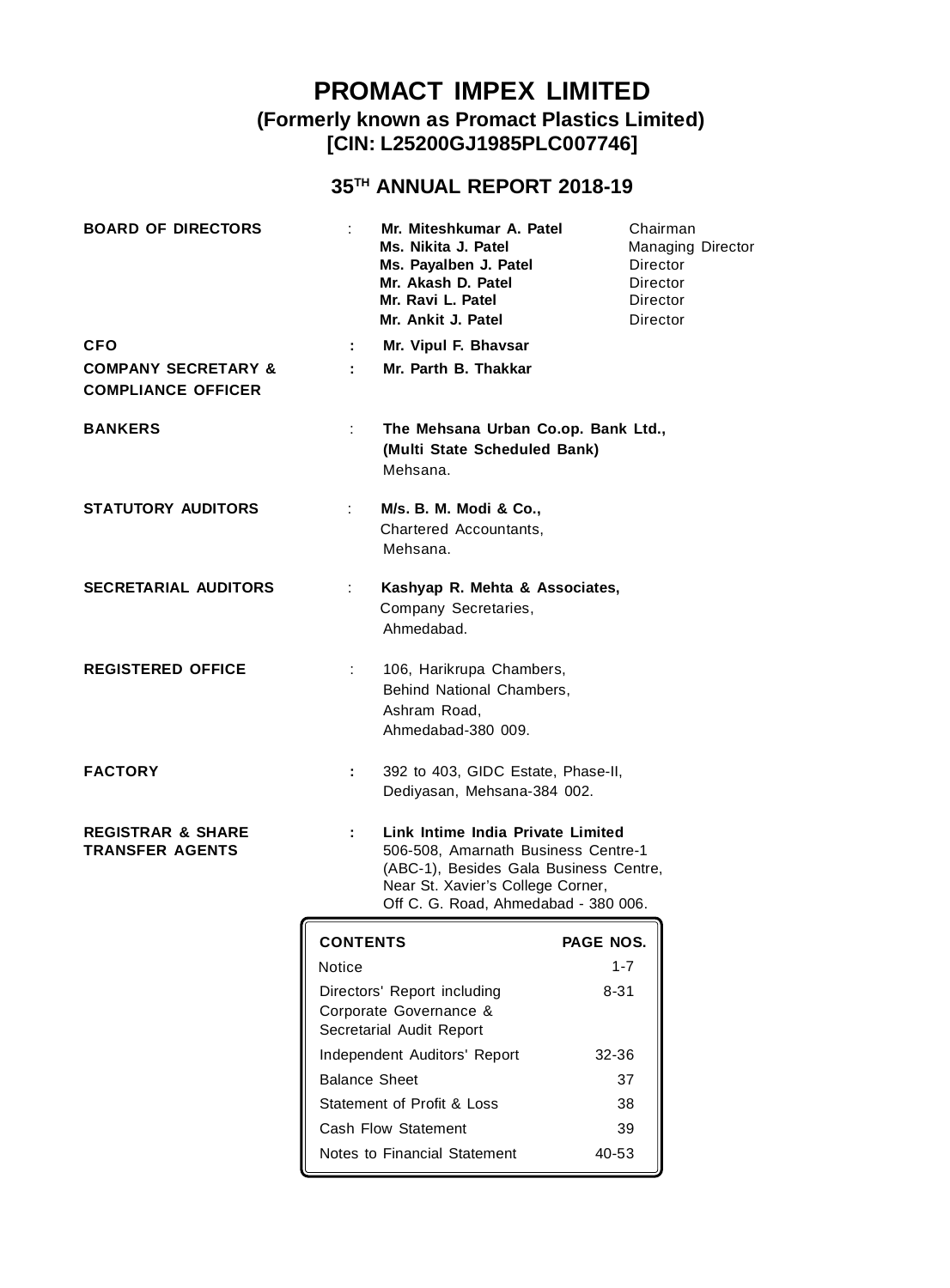# **NOTICE**

**NO TH TICE** is hereby given that the **35 ANNUAL GENERAL MEETING** of the members of **PROMACT IMPEX LIMITED (Formerly known as Promact Plastics Limited)** will be held as scheduled below:

Date : 12<sup>th</sup> September, 2019

Day : Thursday

Time : 3.00 p.m.

Place : Pinnacle Grand Hotel & Banquets,

Kargil Petrol Pump Lane, Nr. Doctor House, S.G. Highway, Sola, Ahmedabad - 380060

to transact the following business :

#### **ORDINARY BUSINESS :**

- 1. To consider and adopt the Audited Financial Statements of the Company for the financial year ended 31<sup>st</sup> March, 2019, the reports of the Board of Directors and Auditors thereon.
- 2. To appoint a Director in place of Ms. Nikita J. Patel (DIN: 03092770),who retires by rotation in terms of Section 152(6) of the Companies Act, 2013 and, being eligible, offers herself for

re-appointment.

#### **SPECIAL BUSINESS:**

3. To consider and, if thought fit, to pass with or without modification, the following Resolution as an **Ordinary Resolution**:

"RESOLVED THAT pursuant to provisions of Sections 149 and 152 read with the Companies (Appointment and Qualifications of Directors) Rules, 2014 (including any statutory modification(s) or re-enactment thereof for the time being in force) and the applicable provisions of the Securities and Exchange Board of India (Listing Obligations and Disclosure Requirements) Regulations, 2015, ('Listing Regulations') as amended from time to time, Ms. Payalben J. Patel (DIN - 03086759), Director of the Company, who was appointed as an Additional Director by the Board of Directors pursuant to provisions of Section 161(1) of the Companies Act, 2013 as amended from time to time and in accordance with the Articles of Association of the Company and whose term of office expires at this Annual General Meeting and in respect of whom the Company has received a notice in writing under Section 160 of the Companies Act, 2013 from a member proposing her candidature for the office of the Director, be and is hereby appointed as Director of the Company considering the recommendation made by the Nomination and Remuneration Committee of the Company and approval of the Board of Directors in this regard."

4. To consider and, if thought fit, to pass with or without modification, the following Resolution as a **Special Resolution:**

"RESOLVED THAT pursuant to the provisions of Sections 149, 152 read with Schedule IV and other applicable provisions, if any, of the Companies Act, 2013 ("the Act") and the Companies (Appointment and Qualification of Directors) Rules, 2014 (including any amendment, statutory modification(s) or re-enactment(s) thereof for the time being in force) and the applicable provisions of the Securities and Exchange Board of India (Listing Obligations and Disclosure Requirements) Regulations, 2015, ('Listing Regulations') as amended from time to time, Mr. Miteshkumar A. Patel (DIN – 06731818), whose term as an Independent Director of the Company expires on the conclusion of this 35<sup>th</sup> Annual General Meeting and who has consented to act as an Independent Director of the Company and who has submitted his declarations that he meets the criteria of independence as specified for Independent Director under Section 149(6) of the Companies Act, 2013 and Regulation 16(1)(b) and 25(8) of SEBI (Listing Obligations and Disclosure Requirements) Regulations, 2015 and pursuant to the recommendation of the Nomination and Remuneration Committee and the Board of Directors and in respect of whom a notice in writing pursuant to Section 160 (1) of the Companies Act, 2013 has been received from a member signifying his intention to propose his candidature for the office of the Director of Company, be and is hereby re-appointed as an Independent Director of the Company for a second consecutive term of 5 years from the conclusion of this 35<sup>th</sup> Annual General Meeting up to the conclusion of the 40<sup>th</sup> Annual General Meeting to be held in the calendar year 2024 and he will not be liable to retire by rotation."

"RESOLVED FURTHER THAT the Board of Directors of the Company be and is hereby authorized to do all acts and take all such steps as may be necessary, proper or expedient to give effect to this resolution."

106, Harikrupa Chambers, B/h. National Chambers, Ashram Road, Ahmedabad-380 009. **Miteshkumar A. Patel** Date : 18<sup>th</sup> July, 2019. **Chairman** 

**Registered Office: By Order of the Board,**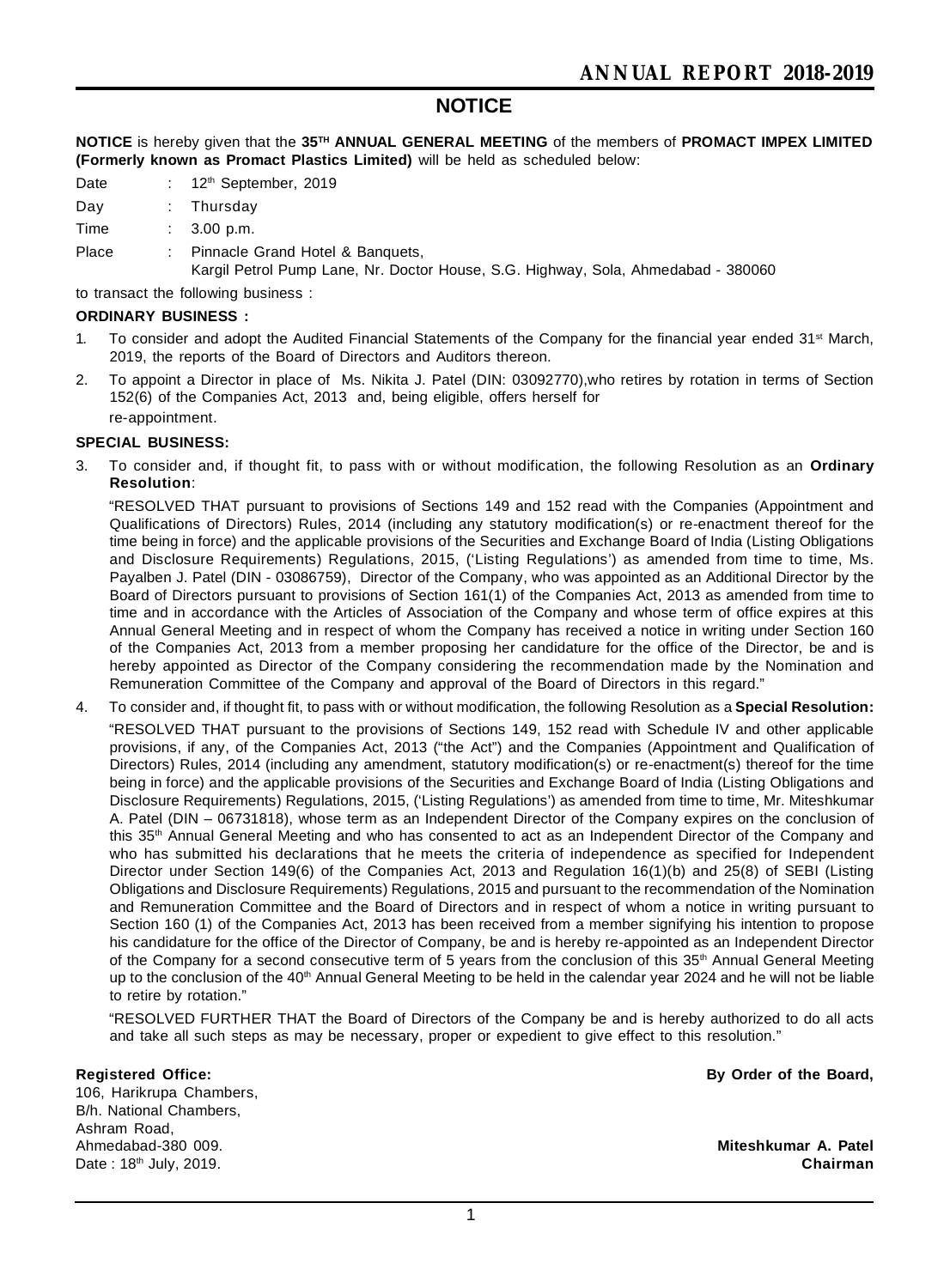

#### **NOTES :**

- 1. The Explanatory Statements pursuant to Section 102 of the Companies Act, 2013, in respect of Special Businesses in the Notice are annexed hereto.
- 2. The Register of Members and Share Transfer Books will remain closed from 5<sup>th</sup> September, 2019 to 12<sup>th</sup> **September, 2019** (both days inclusive) for the purpose of Annual General Meeting (AGM).
- 3. A MEMBER ENTITLED TO ATTEND AND VOTE AT THE MEETING IS ENTITLED TO APPOINT PROXY OR PROXIES TO ATTEND AND, TO VOTE INSTEAD OF HIMSELF AND SUCH PROXY NEED NOT BE A MEMBER OF THE COMPANY. A PERSON CAN ACT AS PROXY ON BEHALF OF MEMBERS NOT EXCEEDING 50 (FIFTY) AND HOLDING IN THE AGGREGATE NOT MORE THAN 10% OF THE TOTAL SHARE CAPITAL OF THE COMPANY CARRYING VOTING RIGHTS. A MEMBER HOLDING MORE THAN 10% OF THE TOTAL SHARE CAPITAL OF THE COMPANY CARRYING VOTING RIGHTS MAY APPOINT A SINGLE PERSON AS PROXY AND SUCH PERSON SHALL NOT ACT AS A PROXY FOR ANY OTHER SHAREHOLDER.

The instrument of Proxy in order to be effective, must be deposited at the Registered Office of the Company, duly completed and signed, not less than 48 hours before the commencement of the meeting. A Proxy form is sent herewith. Proxy form submitted on behalf of the Companies, Societies, etc. must be supported by an appropriate resolution / authority, as applicable.

- 4. Corporate members intending to send their authorised representatives to attend the Meeting are requested to send to the Company, a certified copy of Board Resolution/ Authorisation document authorising their representative to attend and vote on their behalf at the AGM.
- 5. Members holding shares in the dematerialized mode are requested to intimate all changes with respect to their bank details, ECS mandate, nomination, power of attorney, change of address, change in name, etc, to their Depository Participant (DP). These changes will be automatically reflected in the Company's records, which will help the Company to provide efficient and better service to the Members. Members holding shares in physical form are requested to intimate the changes to the Registrar & Share Transfer Agents of the Company (RTA). Members are also advised to not leave their Demat account(s) dormant for long. Periodic statement of holdings should be obtained from the concerned Depository Participant and holdings should be verified from time to time.
- 6. Details under Regulation 36(3) of SEBI (Listing Obligations and Disclosure Requirements) Regulations, 2015 and Secretarial Standard 2 issued by The Institute of Company Secretaries of India in respect of Directors seeking reappointment/appointment/ confirmation at the ensuing Annual General Meeting is provided in the Corporate Governance Report forming part of the Annual Report. The Directors have furnished the requisite declarations for their appointment / re-appointment.
- 7. The Securities and Exchange Board of India (SEBI) has mandated the submission of Permanent Account Number (PAN) by every participant in securities market. Members holding shares in electronic form are, therefore, requested to submit the PAN to their DPs with whom they are maintaining their demat accounts and members holding shares in physical form to the Company / RTA.
- 8. The members are requested to intimate to the Company, queries, if any, at least 10 days before the date of the meeting to enable the management to keep the required information available at the meeting.
- 9. The Shareholders holding Shares in Physical form are advised to get their shares dematerialised as no physical shares can be traded in the Stock Exchanges in terms of SEBI and Stock Exchange guidelines.
- 10. This is to bring to the notice of the Shareholders that the request for effecting transfer of securities held in Physical form (except in case of transmission or transposition) would not be entertained and shall not be processed by the Company/ RTA of the Company w.e.f. 1<sup>st</sup> April, 2019. Hence Shareholders are advised to get their physical shares dematerialized.
- 11. Pursuant to Section 72 of the Companies Act, 2013, members holding shares in physical form may file nomination in the prescribed Form SH-13 and for cancellation / variation in nomination in the prescribed Form SH-14 with the Company's RTA. In respect of shares held in electronic / demat form, the nomination form may be filed with the respective Depository Participant.
- 12. Members/Proxies are requested to bring duly filled attendance form along with their copy of Annual Report at the Meeting. Copies of Annual Report will not be distributed at the Meeting.
- 13. All documents referred to in the Notice and Explanatory Statement shall be available for inspection by members at the Registered Office of the Company during the business hours between 11.00 a.m. to 1.00 p.m. on all working days of the Company up to the date of the Annual General Meeting.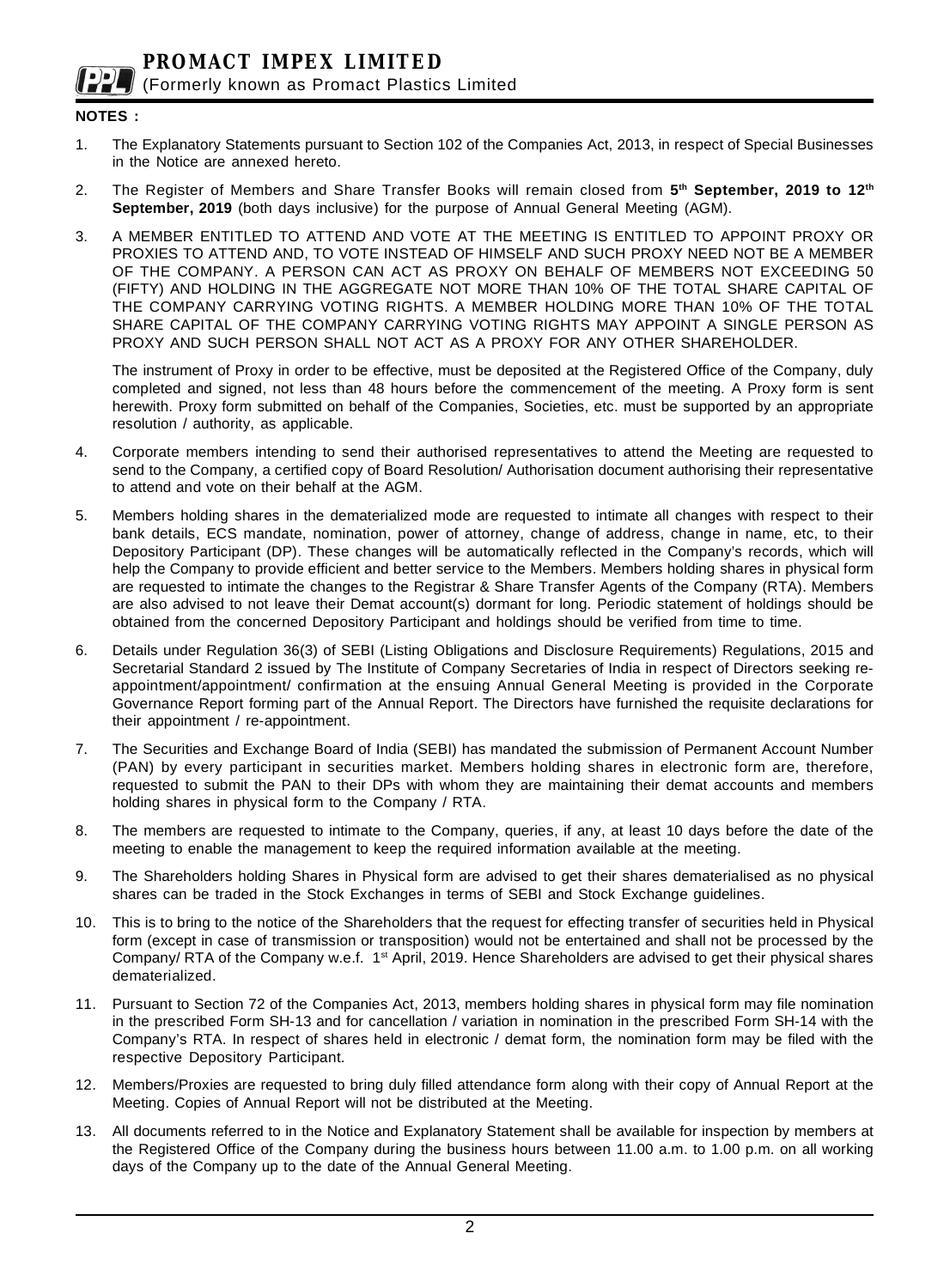- 14. To support the "Green Initiative", Members who have not registered their e-mail addresses so far, are requested to register their e-mail address with the Registrar & Share Transfer Agents of the Company for receiving all communication including Annual Report, Notices, Circulars, etc. from the Company electronically.
- 15. In support of the 'Green Initiative' announced by the Government of India, electronic copies of the Annual Report for 2018-19 and this Notice inter alia indicating the process and manner of e-voting along with Attendance Form and Proxy Form are being sent by email to all the Members whose email IDs are registered with the Company / Depository Participant(s) for communication purposes, unless any Member has requested only for a hard copy of the same. For Members who have not registered their email address, physical copies will be sent to them in the permitted mode. The Notice of AGM will also be available on the Central Depository Services (India) Limited ("CDSL"), www.evotingindia.com
- 16. Members and proxies thereof are requested to bring their Folio No. / DP Id-Client Id for identification.

#### **17. VOTING THROUGH ELECTRONIC MEANS**

- (a) In compliance with provisions of Section 108 of the Companies Act, 2013 and Rule 20 of the Companies (Management and Administration) Rules, 2014, Regulation 44 of SEBI (Listing Obligations and Disclosure Requirements) Regulations, 2015 and any other applicable provisions, the Company is pleased to offer the facility of voting through electronic means and the business set out in the Notice above may be transacted through such electronic voting. The facility of casting the votes by the Members using an electronic voting system from a place other than venue of the AGM ('remote e-voting') is provided by Central Depository Services (India) Limited.
- (b) The facility for voting through ballot paper shall be made available at the AGM, and the Members attending the meeting who have not cast their vote by remote e-voting shall be able to exercise their right at the meeting through ballot. **E-voting facility will not be made available at the AGM venue**.
- (c) The Members who have cast their vote by remote e-voting prior to the AGM may also attend the AGM but shall not be entitled to cast their vote again.
- **th** (d) The remote e-voting period commences **at 9.00 a.m. on Monday, 9 September, 2019 and ends at 5:00 th p.m. on Wednesday, 11 September, 2019**. During this period members/shareholders of the Company, **th** holding shares either in physical form or in dematerialized form, as on the **cut-off date i.e. 5 September, 2019,** may cast their vote electronically (i.e. by remote e-voting). The remote e-voting module shall be disabled by CDSL for e-voting thereafter. Once the vote on a resolution is cast by the Member, the Member shall not be allowed to change it subsequently or cast the vote again.
- (e) The voting rights of shareholders shall be in proportion to their shares in the paid up equity share capital of the Company as on the cut-off date.

#### **The procedure and instructions for remote e-voting are, as follows:**

- (i) Open your web browser during the voting period and log on to the e-voting website www.evotingindia.com.
- (ii) Now click on "Shareholders/ Members" to cast your votes.
- (iii) Now, fill up the following details in the appropriate boxes:

| User ID |    | a. For CDSL: 16 digits Beneficiary ID                                                            |
|---------|----|--------------------------------------------------------------------------------------------------|
|         | b. | For NSDL: 8 Character DP ID followed by 8 Digits Client ID                                       |
|         | c. | Members holding shares in Physical Form should enter Folio Number registered with<br>the Company |

- (iv) Next, enter the Image Verification as displayed and Click on Login.
- (v) If you are holding shares in demat form and had logged on to www.evotingindia.com and voted on an earlier voting of any company, then your existing password is to be used.
- (vi) If you are holding shares in demat form and has forgotten the existing password, then enter the User ID and the image verification code and click on Forgot Password & enter the details as prompted by the system.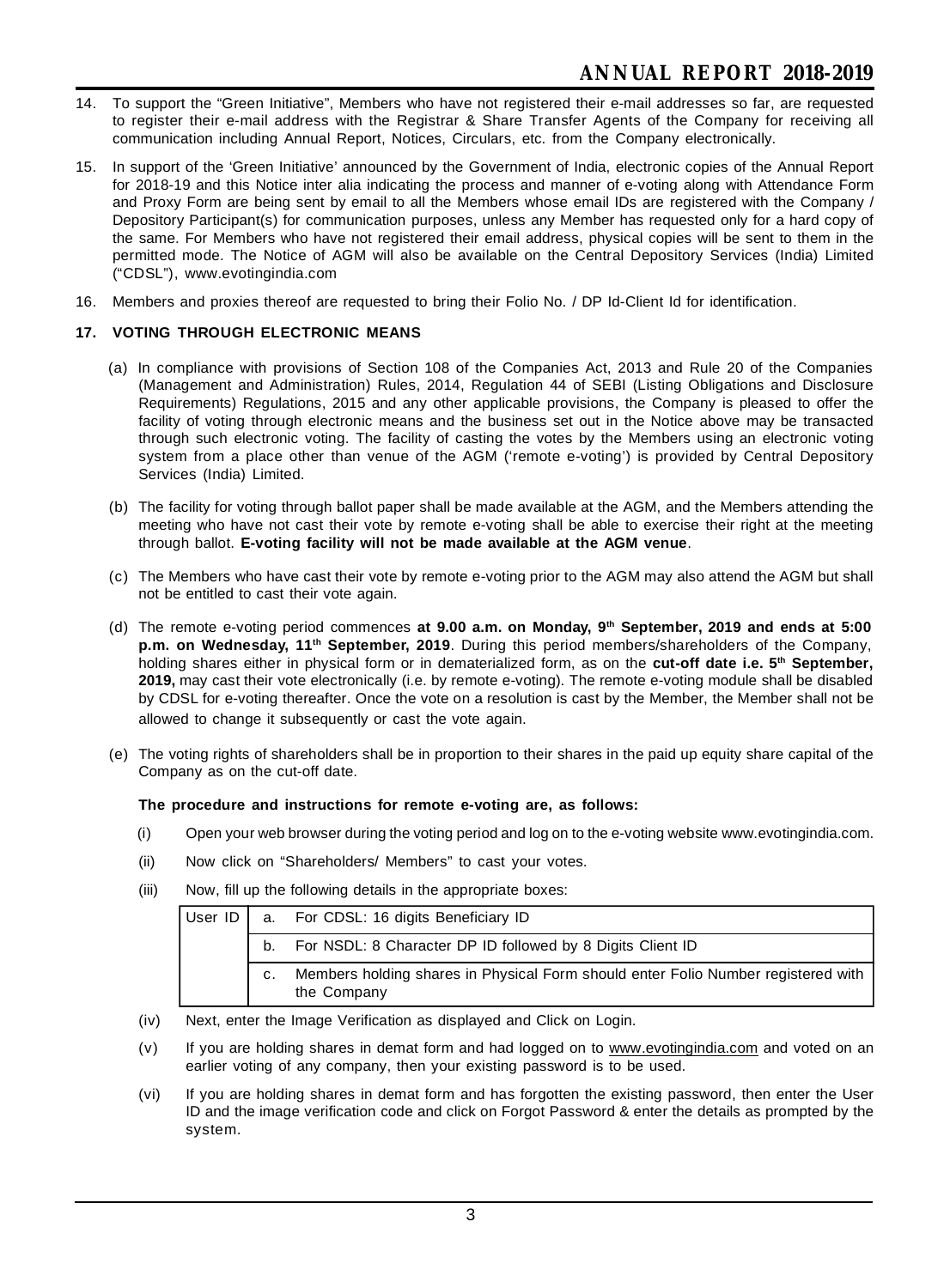**PROMACT IMPEX LIMITED**

(Formerly known as Promact Plastics Limited

(vii) If you are a first time user, follow the steps given below:

|                                    | For Members holding shares in Demat Form and Physical Form                                                                                                                                                                                     |  |  |  |  |
|------------------------------------|------------------------------------------------------------------------------------------------------------------------------------------------------------------------------------------------------------------------------------------------|--|--|--|--|
| <b>PAN</b>                         | Enter your 10 digit alpha-numeric PAN issued by Income Tax Department (Applicable for<br>both demat shareholders as well as physical shareholders)                                                                                             |  |  |  |  |
|                                    | Members who have not updated their PAN with the Company/Depository Participant are<br>requested to use the sequence number which is printed on Postal Ballot / Address Slip/<br>email pertaining to the notice of this Annual General Meeting. |  |  |  |  |
| Dividend<br>Bank<br><b>Details</b> | Enter the Dividend Bank Details or Date of Birth (in dd/mm/yyyy format) as recorded in<br>your demat account or in the company records in order to login.                                                                                      |  |  |  |  |
| OR Date<br>of Birth<br>(DOB)       | If both the details are not recorded with the depository or company please enter the<br>member id / folio number in the Dividend Bank details field as mentioned in instruction (iii).                                                         |  |  |  |  |

- (viii) After entering these details appropriately, click on "SUBMIT" tab.
- (ix) Members holding shares in physical form will then directly reach the Company selection screen. However, members holding shares in demat form will now reach 'Password Creation' menu wherein they are required to mandatorily enter their login password in the new password field. Kindly note that this password is to be also used by the demat holders for voting for resolutions of any other company on which they are eligible to vote, provided that company opts for e-voting through CDSL platform. It is strongly recommended not to share your password with any other person and take utmost care to keep your password confidential.
- (x) For Members holding shares in physical form, the details can be used only for e-voting on the resolutions contained in this Notice.
- (xi) Click on Electronic Voting Sequence Number (EVSN) of PROMACT IMPEX LIMITED (Formerly known as Promact Plastics Limited).
- (xii) On the voting page, you will see 'Resolution Description' and against the same, the option 'YES/NO' for voting. Select the option YES or NO as desired. The option YES implies that you assent to the Resolution and option NO implies that you dissent to the Resolution.
- (xiii) Click on the 'RESOLUTIONS FILE LINK' if you wish to view the entire Resolution details.
- (xiv) After selecting the Resolution, you have decided to vote on, click on 'SUBMIT'. A confirmation box will be displayed. If you wish to confirm your vote, click on 'OK', else to change your vote, click on 'CANCEL' and accordingly modify your vote.
- (xv) Once you 'CONFIRM' your vote on the resolution, you will not be allowed to modify your vote.
- (xvi) You can also take out print of the voting done by you by clicking on 'Click here to print' option on the Voting page.
- (xvii) Shareholders can also use Mobile app "m Voting" for e voting . m Voting app is available on Apple, Android and Windows based Mobile. Shareholders may log in to m - Voting using their e voting credentials to vote for the company resolution(s).
- (xviii) Note for Non Individual Members and Custodians:
	- Non-Individual Members (i.e. other than Individuals, HUF, NRI etc.) and Custodian are required to log on to www.evotingindia.com and register themselves as Corporates.
	- A scanned copy of the Registration Form bearing the stamp and sign of the entity should be emailed to helpdesk.evoting@cdslindia.com.
	- After receiving the login details, a compliance user should be created using the admin login and password. The Compliance user would be able to link the account(s) for which they wish to vote on.
	- The list of accounts should be mailed to helpdesk.evoting@cdslindia.com and on approval of the accounts they would be able to cast their vote.
	- A scanned copy of the Board Resolution and Power of Attorney (POA) which they have issued in favour of the Custodian, if any, should be uploaded in PDF format in the system for the scrutinizer to verify the same.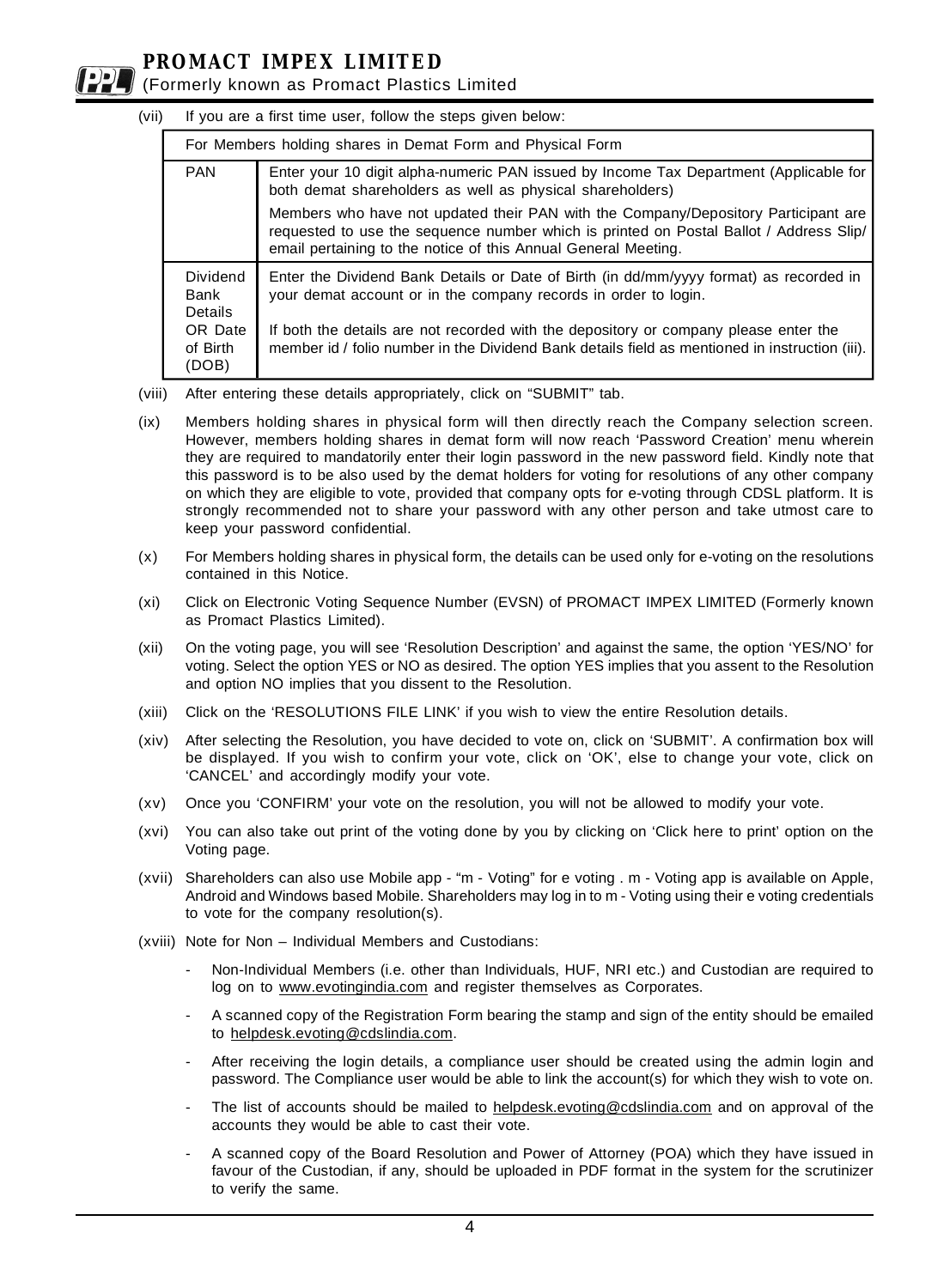- (f) In case you have any queries or issues regarding remote e-voting, you may refer the Frequently Asked Questions ("FAQs") and e-voting manual available at www.evotingindia.com, under help section or write an email to helpdesk.evoting@cdslindia.com.
- (g) **Mr. Kashyap R. Mehta, Proprietor, M/s. Kashyap R. Mehta & Associates, Company Secretaries, Ahmedabad** has been appointed as the Scrutinizer to scrutinize the voting and remote e-voting process in a fair and transparent manner.
- (h) The Chairman shall, at the AGM, at the end of discussion on the resolutions on which voting is to be held, allow voting with the assistance of Scrutinizer, by use of 'Ballot Paper' for all those Members who are present at the AGM but have not cast their votes by availing the remote e-voting facility. **E-voting facility will not be made available at the AGM venue.**
- (i) The Scrutinizer shall, immediately after the conclusion of voting at AGM, first count the votes cast at the meeting, thereafter unblock the votes cast through remote e-voting in the presence of at least two witnesses not in employment of the Company and make, not later than two days from the conclusion of meeting, a consolidated Scrutiniser's Report of the total votes cast in favour or against, if any, to the Chairman or a person authorised by him in writing who shall countersign the same. Thereafter, the Chairman or the person authorised by him in writing shall declare the result of the voting forthwith.
- (j) The Results declared along with the Scrutinizer's Report shall be placed on the website of CDSLwww.evotingindia.com and www.cdslindia.com immediately after the result is declared by the Chairman; and results shall also be communicated to the Stock Exchange.

#### **ANNEXURE TO THE NOTICE**

#### **EXPLANATORY STATEMENT PURSUANT TO SECTION 102 OF THE COMPANIES ACT, 2013 IN RESPECT OF TH TH SPECIAL BUSINESSES MENTIONED IN THE NOTICE OF 35 ANNUAL GENERAL MEETING DATED 12 SEPTEMBER, 2019.**

#### **In respect of Item No. 3:**

Ms. Payalben J. Patel (DIN - 03086759) was appointed as an Additional Director of the Company by the Board of Directors of the Company w.e.f. 11<sup>th</sup> October, 2018 pursuant to provisions of Section 161 of the Companies Act 2013 to hold office upto the date of the ensuing Annual General Meeting.

The Company has received a Notice in writing from a Member of the Company under Section 160 (1) of the Companies Act, 2013 proposing the candidature of Ms. Payalben J. Patel for the office of Director of the Company.

In the opinion of the Board, Ms. Payalben J. Patel fulfils the conditions specified in the Companies Act, 2013 and SEBI - Listing Regulations for appointment as Director.

Ms. Payalben J. Patel is a MBA with specialization in the field of Marketing. She had previously served on the Board of the Company and had acted as Managing Director of the Company.

Details of Ms. Payalben J. Patel are provided in the "Annexure" to the Notice pursuant to the provisions of the Listing Regulations and Secretarial Standard on General Meetings ("SS-2"), issued by the Institute of Company Secretaries of India.

In view of above and also considering the recommendation of Nomination and Remuneration Committee of the Company for appointment of Ms. Payalben J. Patel as Director of the Company, on basis of her skills, extensive and enriched experience in diverse areas and suitability to the Company, the said Resolution No. 3 is being recommended by the Board of Directors to the members of the Company for their consideration and accord approval thereto by way of Ordinary Resolution.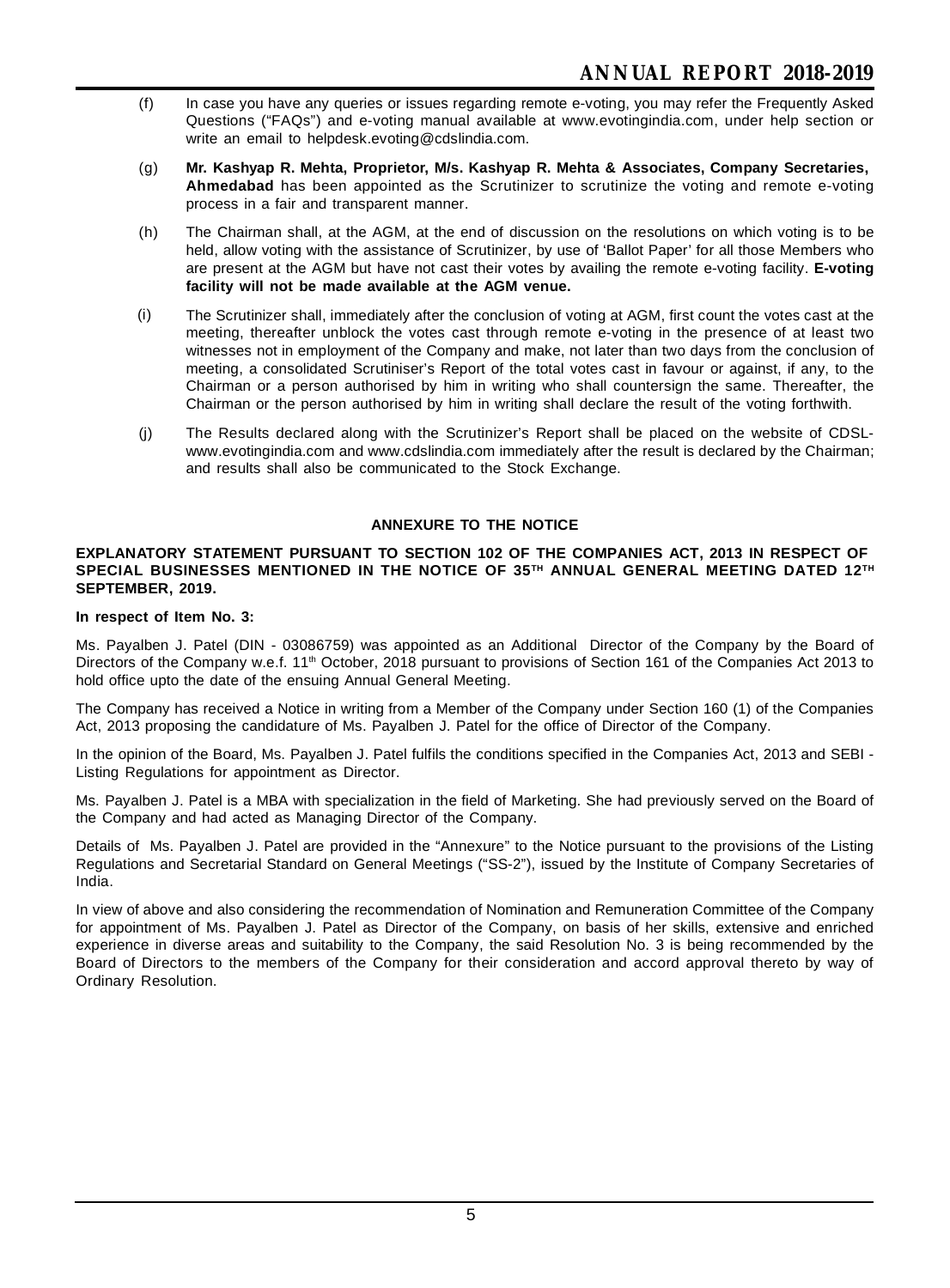

The following are the details of interest of Directors/ Key Managerial Personnel/ Relative of Director/ Relative of Key Managerial Personnel:

| No | Sr. Category                                   | Name of Interested<br>Director / KMP      | <b>Financial Interest</b>                                                                                  | <b>Non-Financial Interest</b>                                                                                                                                 |
|----|------------------------------------------------|-------------------------------------------|------------------------------------------------------------------------------------------------------------|---------------------------------------------------------------------------------------------------------------------------------------------------------------|
|    | Director                                       | Ms. Payalben J. Patel                     | Relates to her Appointment as Director, she may be<br>deemed to be concerned or interested in the business |                                                                                                                                                               |
| 2. | Key Managerial Personnel                       | $\overline{\phantom{a}}$                  |                                                                                                            |                                                                                                                                                               |
| 3. | Relative of Director                           | Mr. Ankit J. Patel<br>Mr. Nikita J. Patel | interested in the business                                                                                 | Relates to Appointment of Ms. Payalben J. Patel as<br>Director, who is a relative of these Directors and,<br>therefore, they may be deemed to be concerned or |
| 4. | Relative of Key<br><b>Managerial Personnel</b> |                                           |                                                                                                            |                                                                                                                                                               |

#### **In respect of Item No. 4:**

Mr. Miteshkumar A. Patel (DIN – 06731818) was appointed as Independent Directors of the Company for a consecutive term of 5 years w.e.f. conclusion of 30<sup>th</sup> Annual General Meeting held on 19<sup>th</sup> September, 2014 and he was not liable to retire by rotation. His said appointment is due to expire at the conclusion of this 35<sup>th</sup> Annual General Meeting of the members of the Company.

Pursuant to the provisions of section 149(10) of the Companies Act, 2013, an Independent Director shall be eligible for re-appointment for second term on passing of a Special Resolution by the Company.

The Company has received a notice in writing from Member of the Company under section 160(1) of the Companies Act, 2013 proposing the candidature of Mr. Miteshkumar A. Patel for the office of Independent Directors of the Company.

In the opinion of the Board, Mr. Miteshkumar A. Patel fulfill the conditions of their appointment as Independent Director of the Company as per the applicable provisions specified in the Companies Act, 2013 and SEBI - Listing Regulations for appointment as Independent Director and are independent of the management of the Company.

Details of Mr. Miteshkumar A. Patel is provided in the "Annexure" to the Notice pursuant to the provisions of the Listing Regulations and Secretarial Standard on General Meetings ("SS-2"), issued by the Institute of Company Secretaries of India.

In view of above and also considering the recommendation of Nomination and Remuneration Committee of the Company for re-appointment of Mr. Miteshkumar A. Patel as Independent Director of the Company for a further consecutive second term of five years (viz. from the conclusion of this 35<sup>th</sup> Annual General Meeting up to the conclusion of the 40<sup>th</sup> Annual General Meeting to be held in the calendar year 2024), on the basis of their skills, performance evaluation, extensive and enriched experience in diverse areas and suitability to the Company as well as fulfilling the criteria of their independence under Section 149(6) of Companies Act, 2013 read with Schedule IV thereto and Regulation 16(1) (b) and 25(8) of SEBI (Listing Obligations and Disclosure Requirements) Regulations, 2015, the said resolutions at item No. 3 is being recommended by the Board of Directors to the members of the Company for their consideration and accord approval thereto by way of Special Resolutions.

Mr. Miteshkumar A. Patel, is concerned or interested in the Resolutions mentioned at Item No. 4 of the Notice relating to his own re-appointment. Other than this Director, none of the other Directors, Key Managerial Personnel of the Company or their respective relatives is concerned or interested in the Resolutions mentioned at Item No. 4 of the Notice.

**Registered Office: By Order of the Board,**

106, Harikrupa Chambers, B/h. National Chambers, Ashram Road, Ahmedabad-380 009. **Miteshkumar A. Patel** Date : 18<sup>th</sup> July, 2019 **Chairman**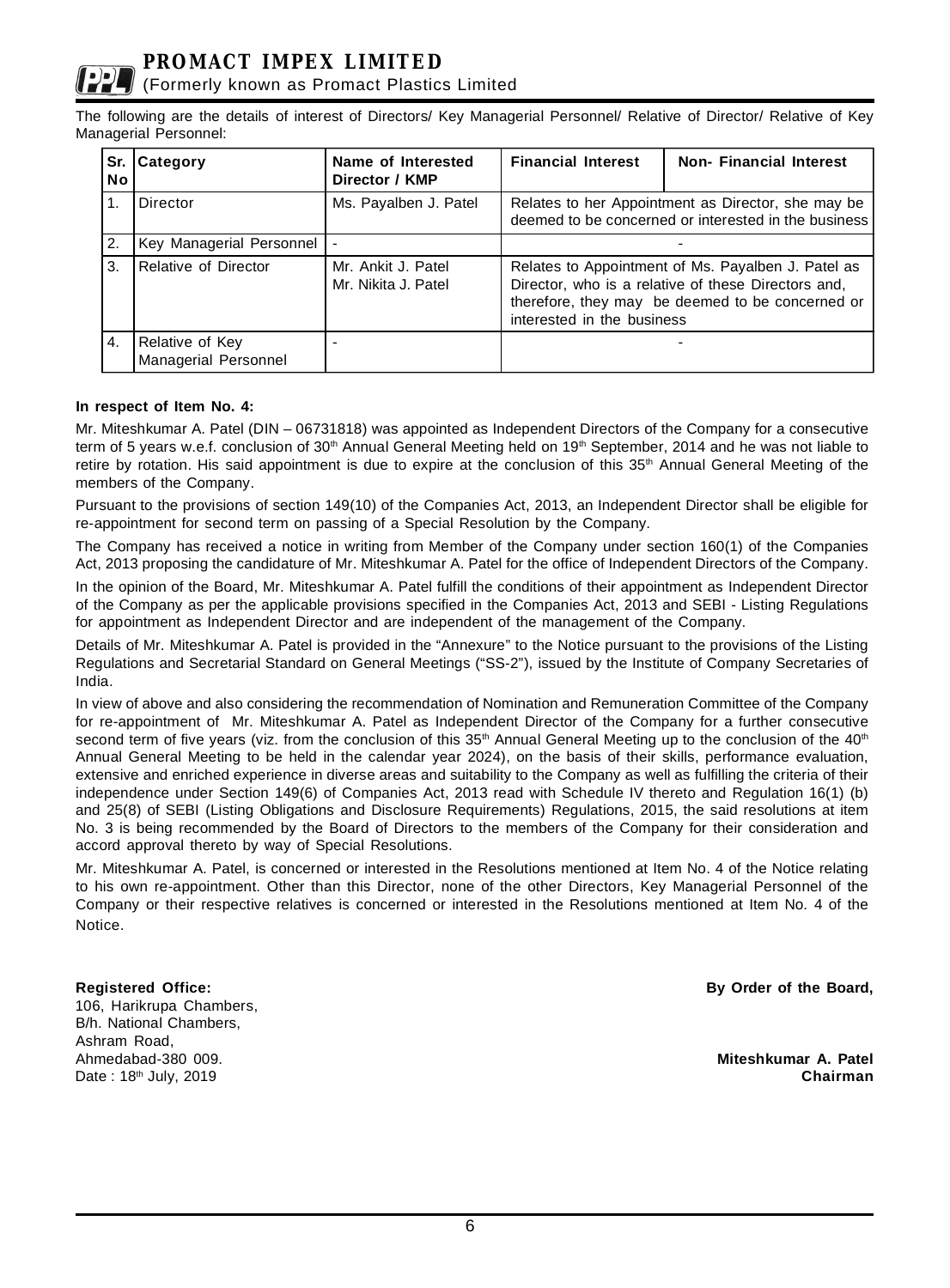**BRIEF PARTICULARS/PROFILE OF THE DIRECTORS SEEKING APPOINTMENT/RE-APPOINTMENT AND/OR FIXATION OF REMUNERATION OF MANAGING DIRECTOR IN FORTHCOMING ANNUAL GENERAL MEETING PURSUANT TO SECRETARIAL STANDARD 2 ISSUED BY THE INSTITUTE OF COMPANY SECRETARIES OF INDIA:**

 $\mathbf{r}$ 

| <b>Name of Directors</b>                                                                                            | Nikita J. Patel                                                                                                                             | Miteshkumar A. Patel                 | Payalben J. Patel                                                                    |  |  |
|---------------------------------------------------------------------------------------------------------------------|---------------------------------------------------------------------------------------------------------------------------------------------|--------------------------------------|--------------------------------------------------------------------------------------|--|--|
| Age (in years)                                                                                                      | 35                                                                                                                                          | 35                                   | 37                                                                                   |  |  |
| Date of Birth                                                                                                       | 11-06-1984                                                                                                                                  | 31-10-1983                           | 28-09-1981                                                                           |  |  |
| Date of Appointment                                                                                                 | 23-09-2017<br>(current designation)                                                                                                         | 27-11-2013                           | 11-10-2018                                                                           |  |  |
| Qualifications                                                                                                      | M.C.A                                                                                                                                       | B.Pharm, M.B.A.                      | M.B.A.                                                                               |  |  |
| Experience / Expertise                                                                                              | Technical, Factory<br>Management and Computer Administration<br>Software and Hardware<br>Programming                                        | Management and                       | Finance & Accounts                                                                   |  |  |
| Terms and conditions of<br>appointment or re-appointment<br>along with details of<br>remuneration sought to be paid | As per resolution at item no. 2, 3 and 4 of the Notice convening this Meeting read<br>with explanatory statement thereto                    |                                      |                                                                                      |  |  |
| Remuneration last drawn by<br>such person, if any.                                                                  | Refer to report on Corporate Governance and Form No. MGT-9<br>(Extract of Annual Return)                                                    |                                      |                                                                                      |  |  |
| Shareholding in the Company                                                                                         | 270943 Equity Shares                                                                                                                        | 221 Equity Shares                    | 367834 Equity Shares                                                                 |  |  |
| Relationship with other<br>Directors, Manager and other<br>Key Managerial Personnel of the<br>Company               | Nikita J. Patel, Payalben J.<br>Patel & Ankit J. Patel are<br>related to each other.                                                        | Not related to any<br>Director / KMP | Payalben J. Patel, Nikita J.<br>Patel & Ankit J. Patel are<br>related to each other. |  |  |
| Number of Meetings of the<br>Board attended during the year                                                         | $\overline{9}$                                                                                                                              | 9                                    | 3                                                                                    |  |  |
| List of Public Limited Companies<br>in which Directorships held                                                     |                                                                                                                                             |                                      |                                                                                      |  |  |
| List of Private Limited<br>Companies in which<br>Directorships held                                                 | Prabhu Ispat Pvt. Ltd.                                                                                                                      |                                      |                                                                                      |  |  |
| Chairman/Member of the<br>Committees of Directors of<br>other Companies                                             |                                                                                                                                             |                                      |                                                                                      |  |  |
| Justification for choosing the<br>appointee for appointment as<br>Independent Directors                             | On the basis of their skills, performance evaluation, extensive and enriched<br>experience in diverse areas and suitability to the Company. |                                      |                                                                                      |  |  |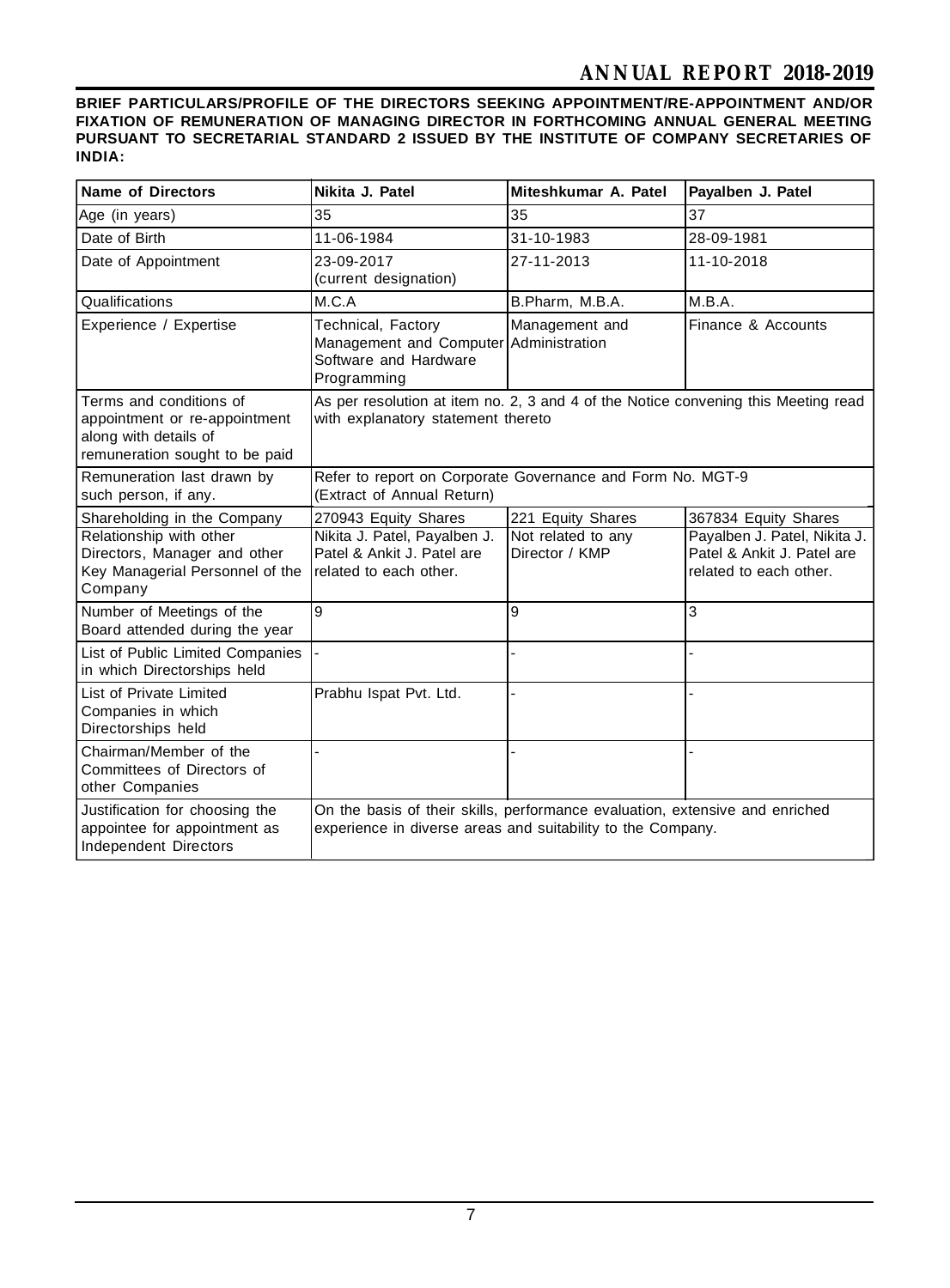

# **DIRECTORS' REPORT**

Dear Members,

Your Directors are pleased to present the 35<sup>th</sup>ANNUAL REPORT together with the Audited Financial Statements for the Financial Year 2018-19 ended 31<sup>st</sup> March, 2019.

 $(2.16)$  in Lakhball

#### **1. FINANCIAL RESULTS:**

|                                                                     |                 | $III$ Lanii     |
|---------------------------------------------------------------------|-----------------|-----------------|
| <b>Particulars</b>                                                  | 2018-19         | 2017-18         |
| Operating Profit (Before Interest & Depreciation)<br>Less: Interest | 208.51<br>94.36 | 116.62<br>84.89 |
| Profit before Depreciation<br>Less: Depreciation                    | 114.14<br>6.38  | 31.73<br>6.38   |
| Profit Before Tax<br>Less: Provision for taxation                   | 107.77<br>10.00 | 25.35<br>7.50   |
| Profit for the year after Tax                                       | 97.77           | 17.85           |
| (Debit) Balance brought forward from Previous year                  | (990.60)        | (1008.45)       |
| (Debit) Balance carried to Balance Sheet                            | (892.84)        | (990.60)        |

There are no material changes and commitment affecting the financial position of the Company which have occurred between 1<sup>st</sup> April, 2019 and date of this report.

#### **2. DIVIDEND:**

With a view to conserve the resources for the working capital requirement of the Company, the Board of Directors has not recommend any dividend on the Equity Shares for the year under review ended 31<sup>st</sup> March, 2018.

#### **3. SALES & WORKING RESULTS:**

The Company has generated revenue from operations of Rs.3151.45 lakh during the year under review as compared to Rs. 763.29 lakh during 2017-18. The Company has earned other income of Rs.15.83 lakh during the year under review during the year under review as compared to Rs. 58.05 lakh during 2017-18.The Profit before Interest and Depreciation during the year 2018-19 was Rs. 208.51 lakh as compared to Rs. 116.62 lakh during the year 2017-18. As the Company had to provide for Interest of Rs.94.36 lakh during the year under review, the Profit before Depreciation was Rs. 114.14 lakh as compared toRs. 31.73 lakh during 2017-18. The Company provided Rs. 6.38 lakh for Depreciation during the year under review.The Net Profitfor the year under review stood at Rs. 97.77 lakh as against Net Profitof Rs.17.85 lakh during 2017-18.

#### **4. FINANCE:**

- 4.1 During the year under review, the Company was generally regular in payment of Principal and Interest to the Financial Institutions/Banks. The Company was enjoying Working Capital Facilities from Mehsana Urban Co-Operative Bank Limited during the year under review.
- 4.2 The Income tax and Sales tax Assessment of the Company have been completed up to Assessment Year 2015-16 and the Financial Year 2015-16 respectively.

#### **5. ADDITION TO MAIN OBJECT CLAUSE OF MEMORANDUM OF ASSOCIATION AND CHANGE OF NAME OF THE COMPANY:**

In order to bring the Main Object Clause in line with the activities proposed to be carried along with the existing main business activities, the Main Objects of the Memorandum of Association of the Company was altered after obtaining approval from the Shareholders vide a Special Resolution passed at the Annual General Meeting held on  $17<sup>th</sup>$  September, 2018 by inserting the following to the Main Objects:

- To carry on the business as exporter, importer, traders, buyers, sellers, merchant, agents, dealers, distributors, commission agents, brokers, stockiest, factors, consignors, collaborators, franchisers, concessionaire, consultant, advisors, manufacturer's representative, job worker, assembler, repairers and other wise to deal in all kinds, classes, size, nature and description of Industrial, Commercial, Consumer, Capital Goods, Item, Things, Articles, Commodities, Merchandise, Products whether finished, semi-finished or raw material including minerals, ferrous and non- ferrous metals, mining products, solvents, edible and non-edible oil, lubricants, fuel additives, petroleum products, coal and coal products, agricultural produce and products,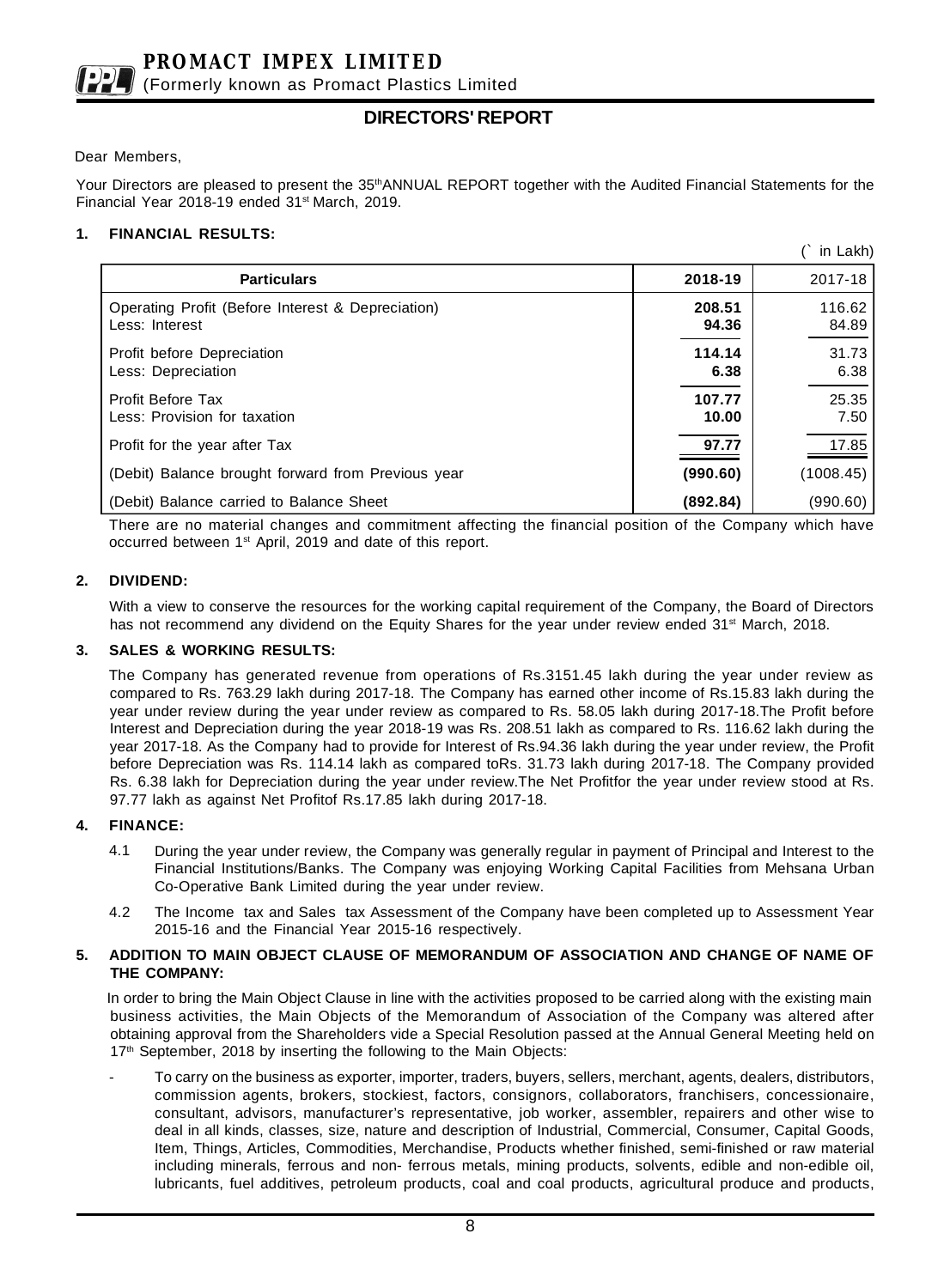seeds, food grains, spices, cereals, flours, fruits, dry fruits, vegetables, herbal and ayurvedic products, milk and dairy products, food products, marine products, sugar and sugar products, tea and coffee, tobacco, fertilizers, pesticides, drugs, medicines and pharmaceuticals, cosmetics, chemicals, dyes, Intermediates, pigments, colours, paints and varnishes, engineering goods, equipments, apertures, home-appliances, household articles, electrical and electronic goods, gift articles, toys, readymade garments, fibers and fabrics, yam, textile, hosiery goods, foot wares, decorative, glass and glass products, glass ware, crockery, beverages, cement, cement products, ceramics products, sanitaryware, salt, diamond, gold, jewellery, novelty, stationery, stones, marbles and granites, timber, wood and wooden articles.'

- To engage in any lawful act or activity or business, or any act or activity or business to pursue any specific object or objects, as per the law for the time being in force.

The name of the Company has been changed from 'PROMACT PLASTICS LIMITED' to 'PROMACT IMPEX LIMITED' w.e.f. 21<sup>st</sup> September, 2018 after complying with necessary requirements of the Companies Act, 2013 and Rules made thereunder after obtaining approval from the Shareholders vide a Special Resolution passed at the Annual General Meeting held on 17<sup>th</sup> September, 2018.

#### **6. DIRECTORS:**

- 6.1 One of your Directors viz. Ms. Nikita J. Patel retires by rotation in terms of the Articles of Association of the Company. However, being eligible offers herself for reappointment.
- 6.2 Ms. Payalben J. Patel has been appointed as Director of the Company w.e.f.  $11<sup>th</sup>$  October, 2018.
- 6.3 Mr. Akash D. Patel has been appointed as Independent Director at the 34<sup>th</sup> Annual General Meeting for a period of 5 consecutive years i.e. up to the conclusion of 39<sup>th</sup> Annual General Meeting
- 6.4 Mr. Ravi L. Patel has been appointed as Independent Director at the 34<sup>th</sup> Annual General Meeting for a period of 5 consecutive years i.e. up to the conclusion of 39<sup>th</sup> Annual General Meeting
- 6.5 Based on the recommendations of the Nomination and Remuneration Committee, it is proposed to reappoint Mr. Miteshkumar A. Patel as an Independent Director of the Company for a second consecutive term of 5 years from the conclusion of this  $35<sup>th</sup>$  AGM up to the conclusion of the 40<sup>th</sup> AGM respectively and he will not be liable to retire by rotation.
- 6.6 The Company has received necessary declaration from each Independent Director of the Company under Section 149(7) of the Companies Act, 2013 (the Act) that they meet with the criteria of their independence laid down in Section 149(6) of the Act.
- 6.7 Brief profile of the Directors being appointed and re-appointed as required under Regulations 36(3) of Listing Regulations, 2015 and Secretarial Standard on General Meetings and the justification for appointment/ reappointment of Independent Directors are provided in the notice for the forthcoming AGM of the Company.
- 6.8 The Board of Directors duly met 9 times during the financial year under review.
- 6.9 Formal Annual Evaluation:

The Nomination and Remuneration Committee adopted a formal mechanism for evaluating the performance of the Board of Directors as well as that of its Committees and individual Directors, including Chairman of the Board, Key Managerial Personnel/ Senior Management etc. The exercise was carried out through an evaluation process covering aspects such as composition of the Board, experience, competencies, governance issues etc.

#### 6.10 DIRECTORS' RESPONSIBILITY STATEMENT:

Pursuant to the requirement of Section 134 of the Companies Act, 2013, it is hereby confirmed:

- (i) that in the preparation of the annual accounts, the applicable accounting standards had been followed along with proper explanation relating to material departures;
- (ii) that the Directors had selected such accounting policies and applied them consistently and made judgments and estimates that are reasonable and prudent, so as to give a true and fair view of the state of affairs of the Company at 31<sup>st</sup> March, 2019 being end of the financial year 2018-19 and of the profit of the Company for the year;
- (iii) that the Directors had taken proper and sufficient care for maintenance of adequate accounting records in accordance with the provisions of the Companies Act, 2013 for safeguarding the assets of the Company and for preventing and detecting fraud and other irregularities;
- (iv) that the Directors had prepared the annual accounts on a going concern basis.
- (v) the Directors, had laid down internal financial controls to be followed by the Company and that such internal financial controls are adequate and were operating effectively.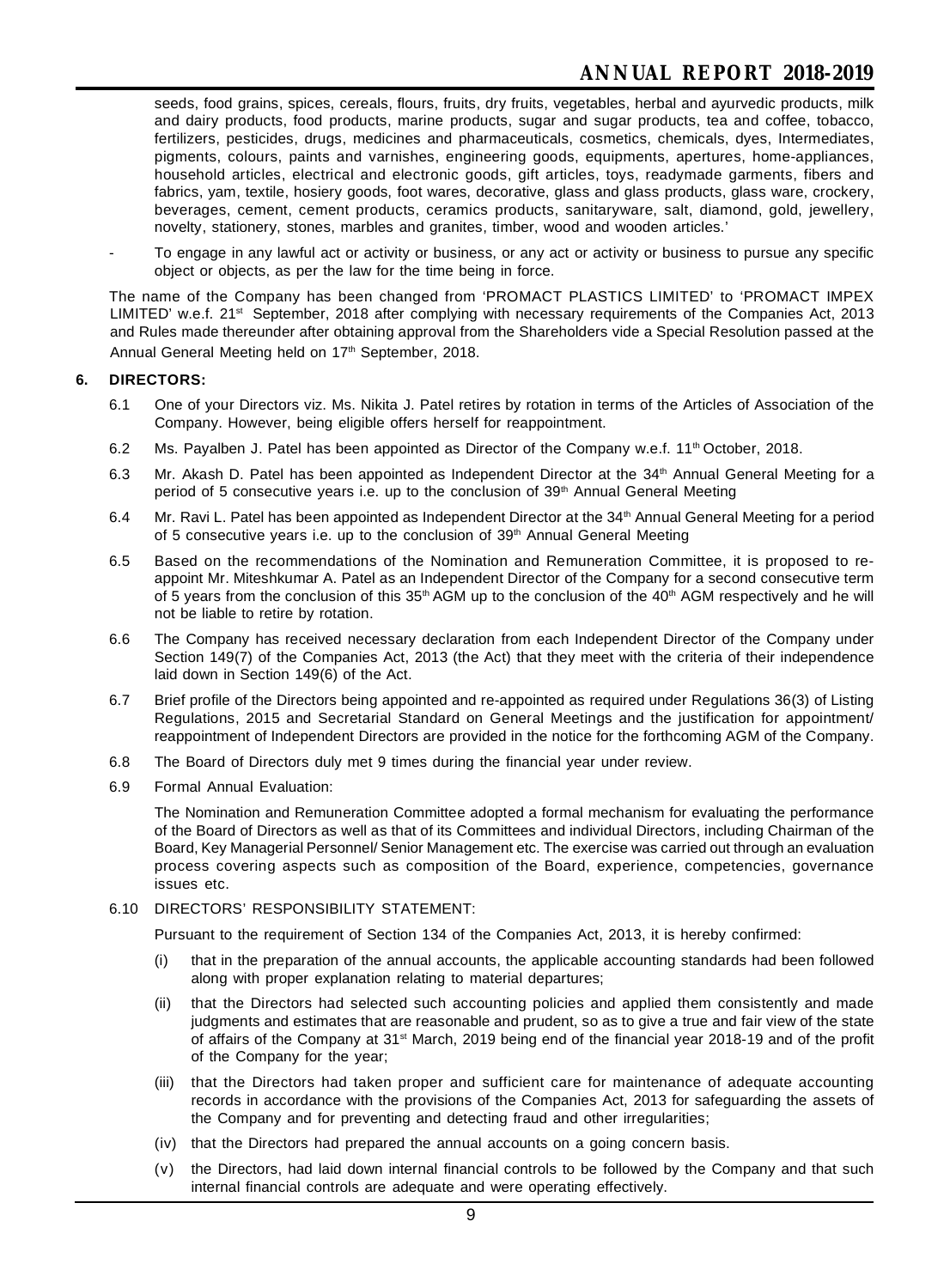# **PROMACT IMPEX LIMITED** (Formerly known as Promact Plastics Limited

(vi) the Directors had devised proper systems to ensure compliance with the provisions of all applicable laws and that such systems were adequate and operating effectively.

#### **7. INTERNAL FINANCIAL CONTROL AND ITS ADEQUACY:**

The Board has adopted policies and procedures for ensuring the orderly and efficient conduct of its business, including adherence to the Company's policies, safeguarding of assets, prevention and detection of frauds and errors, accuracy and completeness of the accounting records and the timely preparation of reliable financial disclosures.

#### **8. MANAGERIAL REMUNERATION:**

#### REMUNERATION OF DIRECTORS:

| lSr. | Name of the<br>No. Director &<br><b>Designation</b> | ∣Remuneration I<br>for the year<br>2018-19 | %<br>increase<br>over last<br>year | <b>Parameters</b> | Median of<br><b>Employees</b><br>Remuneration | Ratio | <b>Commission</b><br>received from<br>Holding/<br><b>Subsidiary</b> |
|------|-----------------------------------------------------|--------------------------------------------|------------------------------------|-------------------|-----------------------------------------------|-------|---------------------------------------------------------------------|
|      | Nikita J. Patel<br>Managing Director                | <b>NIL</b>                                 | N.A.                               | -                 | $2,29,000/-$                                  | N.A.  | N.A.                                                                |

The Board of Directors has framed a Remuneration Policy that assures the level and composition of remuneration is reasonable and sufficient to attract, retain and motivate Directors, Key Managerial Personnel and Senior Management to enhance the quality required to run the Company successfully. All the Board Members and Senior Management personnel have affirmed time to time implementation of the said Remuneration policy.

The Nomination and Remuneration Policyare available on the Company's website www.promactimpex.com.

#### **9. KEY MANAGERIAL PERSONNEL :**

#### **% INCREASE IN REMUNERATION OF DIRECTORS AND KMP:**

| l Sr. No. | Name of the Director & KMP | Designation                        | Percentage Increase (If any) |
|-----------|----------------------------|------------------------------------|------------------------------|
| ' 1.      | Ms. Nikita J. Patel        | Managing Director                  | N.A.                         |
| ۱2.       | Mr. Vipul Bhavsar          | CFO                                | 40.00%                       |
| IЗ.       | Mr. Parth B. Thakkar*      | <b>CS &amp; Compliance Officer</b> | N.A.                         |

\* Mr. Parth B. Thakkar has been appointed as Company Secretary & Compliance Officer of the Company w.e.f. 19th November, 2018.

#### **10. PERSONNEL AND H. R. D.:**

10.1 INDUSTRIAL RELATIONS:

The industrial relations continued to remain cordial and peaceful.

The relationship between average increase in remuneration and Company's performance is as per the appropriate performance benchmarks and reflects short and long term performance objectives appropriate to the working of the Company and its goals.

#### 10.2 PARTICULARS OF EMPLOYEES:

There is no Employee drawing remuneration requiring disclosure under Rule 5(2) of Companies Appointment & Remuneration of Managerial personnel) Rules, 2014.

#### **11. RELATED PARTY TRANSACTION AND DETAILS OF LOANS, GUARANTEES, INVESTMENT & SECURITIES PROVIDED:**

Details of Related Party Transactions and Details of Loans, Guarantees and Investments covered under the provisions of Section 188 and 186 of the Companies Act, 2013 respectively are given in the notes to the Financial Statements attached to the Directors' Report.

All transactions entered by the Company during the financial year with related parties were in the ordinary course of business and on an arm's length basis. During the year, the Company had not entered into any transactions with related parties which could be considered as material in accordance with the policy of the Company on materiality of related party transactions.

The Policy on materiality of related party transactions and dealing with related party transactions as approved by the Board may be accessed on the Company's website at www.promactimpex.com.

#### **12. DEMATERIALISATION OF EQUITY SHARES:**

Shareholders have an option to dematerialise their shares with either of the depositories viz NSDL and CDSL. The ISIN No. allotted is INE818D01011.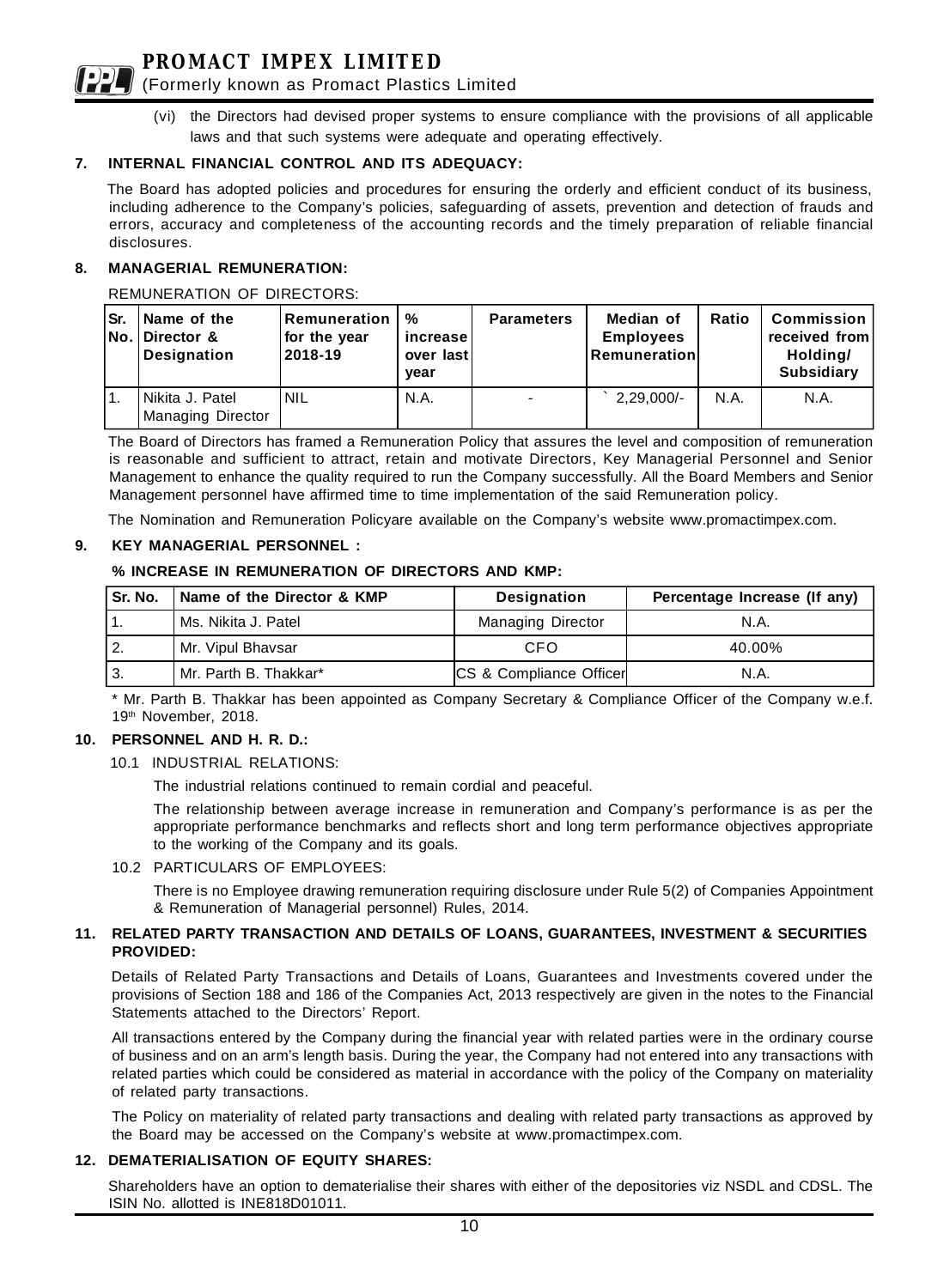#### **13. CONSERVATION OF ENERGY, TECHNOLOGY ABSORPTION AND FOREIGN EXCHANGE EARNINGS AND OUTGO:**

The information required under Section 134(3)(m) of the Companies Act, 2013 and rule 8(3) of Companies (Accounts) Rules, 2014, relating to the conservation of Energy and Technology Absorption are not applicable as there are no manufacturing activities during the year under review. The Company has not earned or spent any foreign exchange during the year under review.

#### **14. CORPORATE GOVERNANCE AND MDA:**

As per Regulation 34 (3) read with Schedule V of the SEBI (Listing Obligations and Disclosure Requirements) Regulations, 2015, Report on Corporate Governance (on a voluntary basis), Management Discussion and Analysis (MDA) and a certificate regarding compliance with the conditions of Corporate Governance are appended to the Annual Report as **Annexure - A**.

#### **15. SECRETARIAL AUDIT REPORT:**

Your Company has obtained Secretarial Audit Report as required under Section 204(1) of the Companies Act, 2013 from M/s. Kashyap R. Mehta & Associates, Company Secretaries, Ahmedabad. The said Report is attached with this Report as **Annexure – B**.

#### **16. EXTRACT OF ANNUAL RETURN:**

The extract of Annual return in Form – MGT-9 has been attached herewith as **Annexure – C**.

#### **17. LISTING:**

The Equity Shares of the Company are listed on BSE Limited. The Company is regular in payment of Annual Listing Fees. The Company has paid Listing fees up to the year 2019-20.

#### **18. AUDIT COMMITTEE/ NOMINATION AND REMUNERATION COMMITTEE/ STAKEHOLDERS' RELATIONSHIP COMMITTEE:**

The details of various committees and their functions are part of Corporate Governance Report.

#### **19. GENERAL:**

#### 19.1. AUDITORS:

STATUTORY AUDITORS:

At the 33<sup>rd</sup> Annual General Meeting held on 22<sup>nd</sup> September, 2017 M/s. B. M. Modi & Co., Chartered Accountants, Ahmedabad were appointed as Statutory Auditors of the Company to hold office for the period of 5 years i.e. for the financial years 2017-18 to 2021-22.

The remarks of Auditor are self explanatory and have been explained in Notes on Accounts.

19.2 INSURANCE:

The movable and immovable properties of the Company including plant and Machinery and stocks wherever necessary and to the extent required have been adequately insured against the risks of fire, riot, strike, malicious damage etc. as per the consistent policy of the Company.

19.3 DEPOSITS:

The Company has not accepted during the year under review any Deposits and there were no overdue deposits.

#### 19.4 RISKS MANAGEMENT POLICY:

The Company has a risk management policy, which from time to time, is reviewed by the Audit Committee of Directors as well as by the Board of Directors. The Policy is reviewed quarterly by assessing the threats and opportunities that will impact the objectives set for the Company as a whole. The Policy is designed to provide the categorization of risk into threat and its cause, impact, treatment and control measures. As part of the Risk Management policy, the relevant parameters for protection of environment, safety of operations and health of people at work are monitored regularly with reference to statutory regulations and guidelines defined by the Company.

19.5 SUBSIDIARIES/ ASSOCIATES/ JVS:

The Company does not have any Subsidiaries/ Associates Companies / JVs.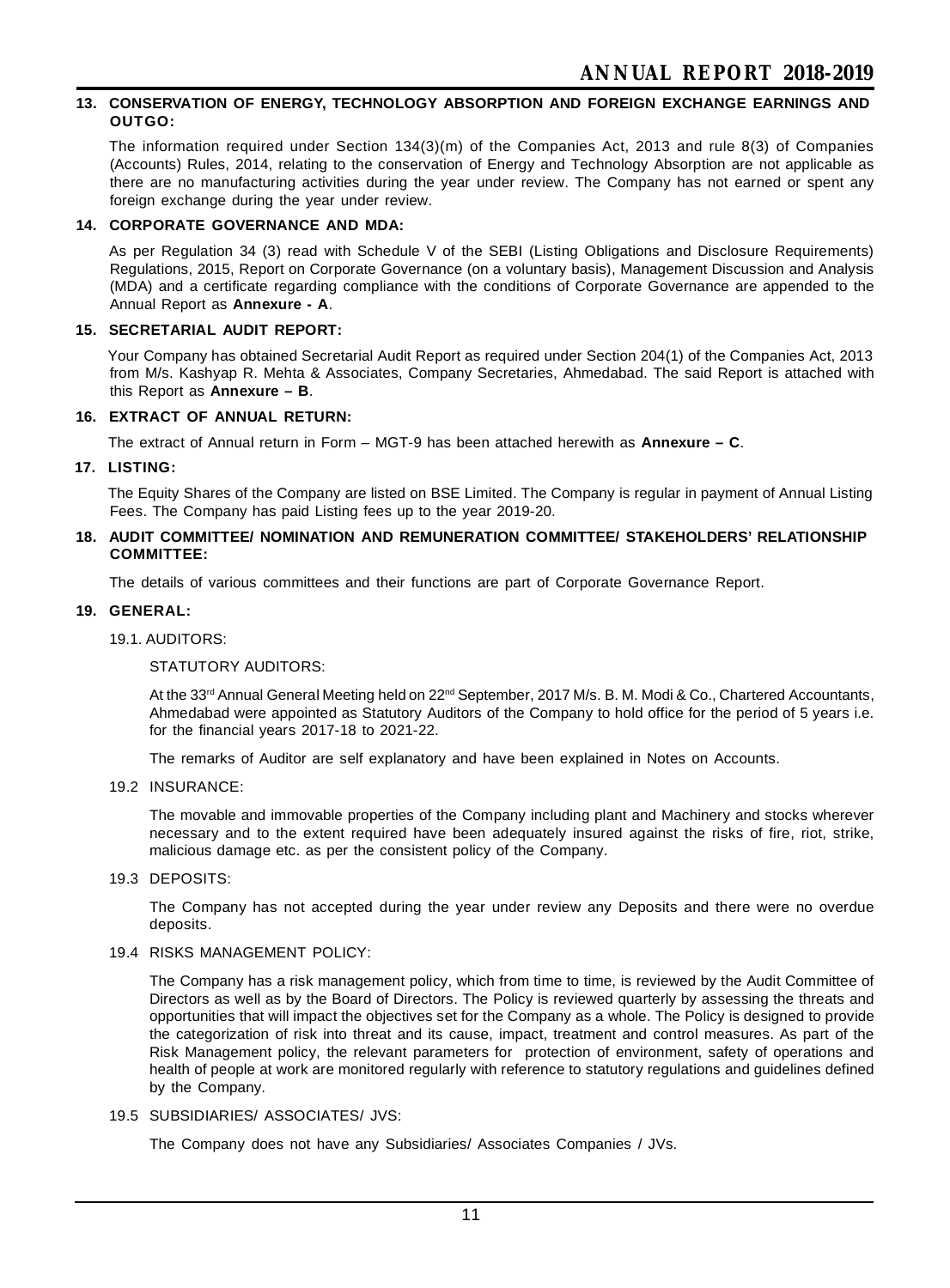# **PROMACT IMPEX LIMITED** (Formerly known as Promact Plastics Limited

#### 19.6 CODE OF CONDUCT:

The Board of Directors has laid down a Code of Conduct applicable to the Board of Directors and Senior Management. All the Board Members and Senior Management personnel have affirmed compliance with the code of conduct.

19.7 SIGNIFICANT AND MATERIAL ORDERS PASSED BY THE REGULATORS OR COURTS OR TRIBUNALS:

There have been no significant and material orders passed by any regulators or courts or tribunals, impacting the going concern status of the Company and its future operations.

#### 19.8 ENVIRONMENT AND SAFETY:

The Company is conscious of the importance of environmentally clean and safe operations. The Company's policy requires conduct of operations in such a manner, so as to ensure safety of all concerned, compliances of environmental regulations and preservation of natural resources.

#### 19.9 INSTANCES OF FRAUD, IF ANY REPORTED BY THE AUDITORS:

There have been no instances of fraud reported by the Auditors under Section 143(12) of the Companies Act, 2013.

#### **20. DISCLOSURE OF ACCOUNTING TREATMENT:**

In the preparation of the financial statements, the Company has followed the Accounting Standards referred to in Section 133 of the Companies Act, 2013. The significant accounting policies which are consistently applied are set out in the Notes to the Financial Statements.

#### **21. ACKNOWLEDGEMENT:**

Your Directors express their sincere thanks and appreciation to Promoters and Shareholders for their constant support and co operation. Your Directors also place on record their grateful appreciation and co operation received from Bankers, Financial Institutions, Government Agencies and employees of the Company.

**For and on behalf of the Board,**

Place : Ahmedabad. **Miteshkumar A. Patel** Date : 18<sup>th</sup> July, 2019 **Chairman**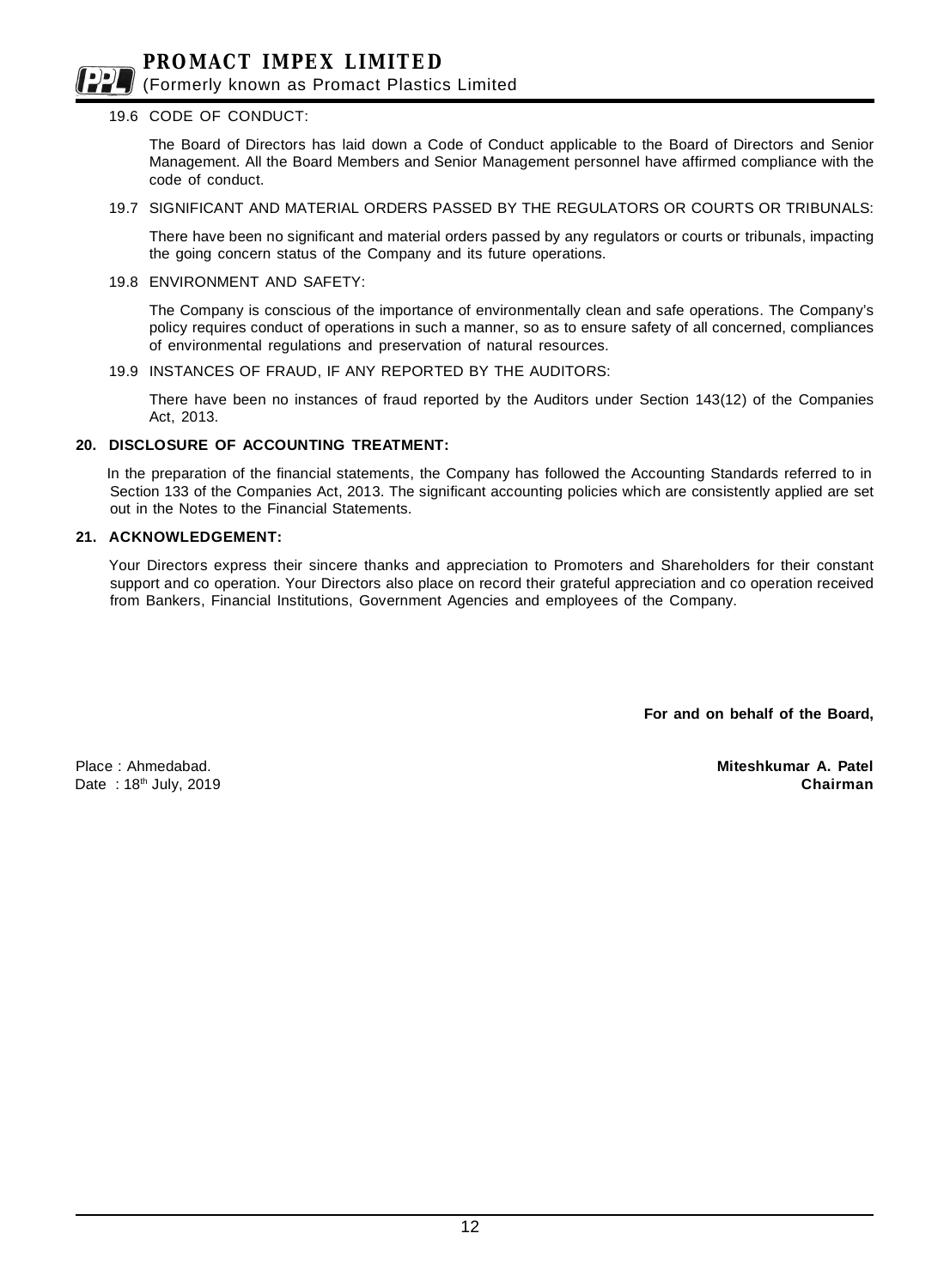**Annexure - A**

# **VOLUNTARY REPORT ON CORPORATE GOVERNANCE**

#### **INTRODUCTION:**

Corporate Governance is important to build confidence and trust which leads to strong and stable partnership with the Investors and all other Stakeholders. The Directors, hereunder, present the Company's Report on Corporate Governance for the year ended  $31<sup>st</sup>$  March, 2019 and also up to the date of this Report.

#### **1. COMPANY'S PHILOSOPHY ON CODE OF GOVERNANCE:**

The Company's philosophy on Corporate Governance lays strong emphasis on transparency, accountability and ability.

Effective Corporate Governance is the key element ensuring investor's protection; providing finest work environment leading to highest standards of management and maximization of everlasting long -term values. Your Company believes in the philosophy on practicing Code of Corporate Governance that provides a structure by which the rights and responsibility of different constituents such as the board, employees and shareholders are carved out.

A Report on compliance with the principles of Corporate Governance as prescribed by SEBI in Chapter IV read with Schedule V of SEBI (Listing Obligation and Disclosure Requirements) Regulations, 2015 (Listing Regulation) is given below:

#### **2. BOARD OF DIRECTORS:**

#### **a) Com st position and Category of Directors as on 31 March, 2019 and on the date of report is:**

| Name of Directors                              | Category of<br>Directorship | No. of<br>other<br><b>Director</b><br>ships @ | No. of Committee<br>position in<br>other<br>Companies** |                         | No. of<br><b>Board</b><br>Meetings held on<br>attended<br>during | Attendance<br>at the AGM<br>17-09-2018<br>Yes(Y)/No(N) |
|------------------------------------------------|-----------------------------|-----------------------------------------------|---------------------------------------------------------|-------------------------|------------------------------------------------------------------|--------------------------------------------------------|
|                                                |                             |                                               |                                                         | Member Chairman 2018-19 |                                                                  |                                                        |
| Miteshkumar A. Patel,<br>Chairman              | Independent                 |                                               |                                                         |                         | 9                                                                | Υ                                                      |
| Nikitaben J. Patel<br><b>Managing Director</b> | Promoter<br>Executive       |                                               |                                                         |                         | 9                                                                | Υ                                                      |
| Payalben J. Patel                              | Promoter<br>Non-Executive   |                                               |                                                         |                         | 3                                                                | $\star$                                                |
| Ankit J. Patel                                 | Promoter<br>Non-Executive   |                                               |                                                         |                         | 9                                                                | Υ                                                      |
| Akash D. Patel                                 | Independent                 |                                               |                                                         |                         | 9                                                                | Υ                                                      |
| Ravi L. Patel                                  | Independent                 |                                               |                                                         |                         | 9                                                                | N                                                      |

 $*$  Ms. Payalben J. Patel has been appointed as Director of the Company w.e.f. 11<sup>th</sup> October, 2018.

@ Private Companies, foreign companies and companies under Section 8 of the Companies Act, 2013 are excluded

\*\* for the purpose of reckoning the limit of committees, only chairmanship/membership of the Audit Committee and Stakeholders' Relationship Committee has been considered.

Ms. Nikita J. Patel, Ms. Payalben J. Patel and Mr. Ankit J. Patel are related to each other.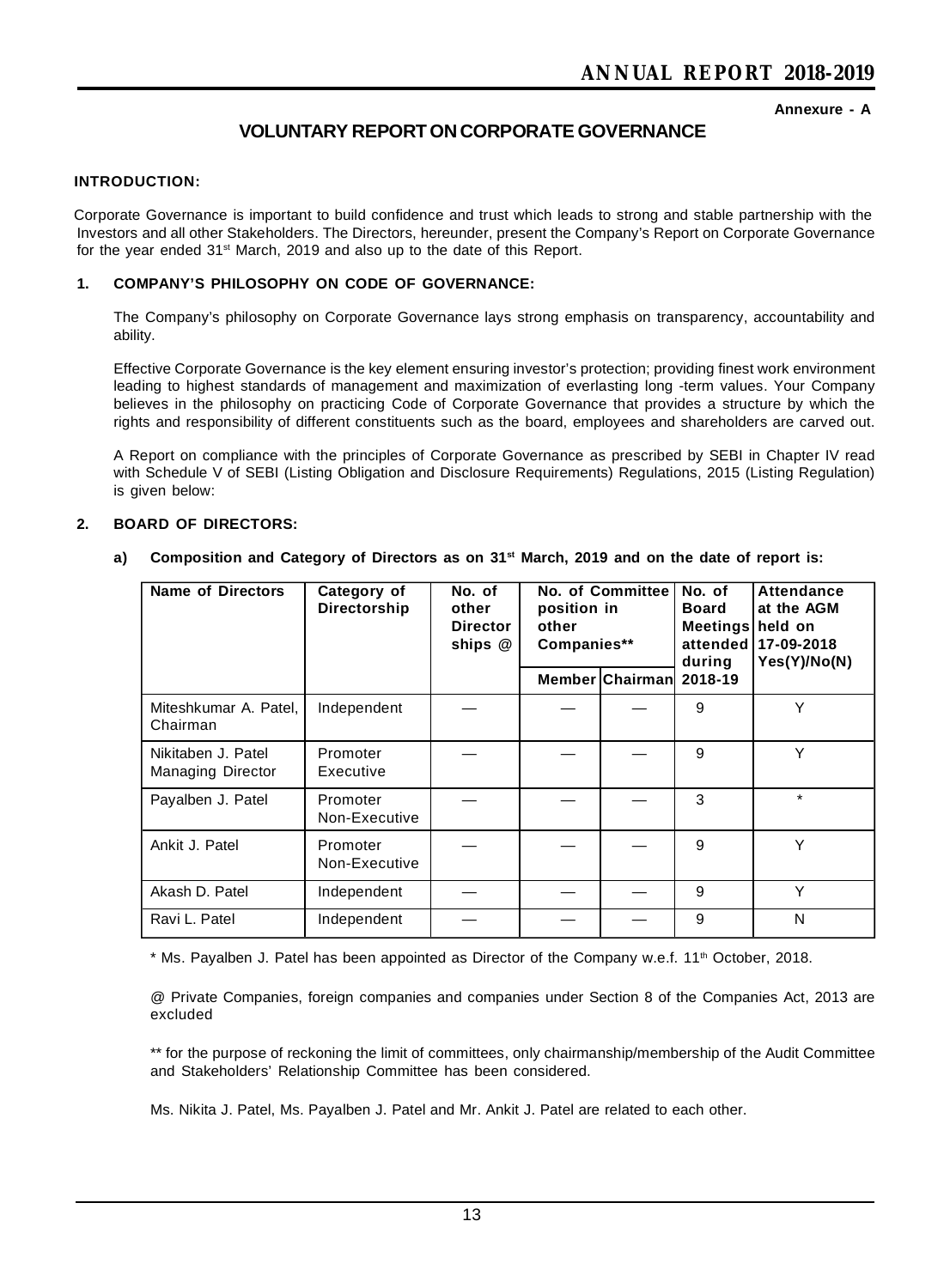## **PROMACT IMPEX LIMITED** Formerly known as Promact Plastics Limited

**b)** Directorship in Listed Entities other than Promact Impex Limited (formerly known as Promact Plastics Limited) and the category of directorship as on  $31<sup>st</sup>$  March, 2019, is as follows:

| Name of Director     | Name of listed Company | Category of Directorship |
|----------------------|------------------------|--------------------------|
| Miteshkumar A. Patel |                        |                          |
| Nikita J. Patel      |                        |                          |
| Payalben J. Patel    |                        |                          |
| Ankit J. Patel       |                        |                          |
| Akash D. Patel       |                        |                          |
| Ravi L. Patel        |                        |                          |

#### **c) Relationships between directors inter-se:**

Ms. Nikita J. Patel. Ms. Payalben J. Patel & Mr. Ankit J. Patel are related to each other.

#### **d) Board Procedures:**

The Board of Directors meets once a quarter to review the performance and Financial Results. A detailed Agenda File is sent to all the Directors well in time of the Board Meetings. The Chairman/Managing Director briefs the Directors at every Board Meeting, overall performance of the Company. All major decisions/ approvals are taken at the Meeting of the Board of Directors such as policy formation, business plans, budgets, investment opportunities, Statutory Compliance etc. The meeting of the Board of Directors for a period from 1<sup>st</sup> April, 2018 to 31<sup>st</sup> March, 2019 were held 9 times on 30-05-2018; 11-06-2018 20-07-2018; 01-08-2018; 14-08-2018; 11-10-2018; 05-11-2018; 19-11-2018 and 14-02-2019.

#### **e) st Shareholding of Non- Executive Directors as on 31 March, 2019:**

| Name of the Non- Executive Director | No. of Shares held | % Shareholding |
|-------------------------------------|--------------------|----------------|
| Ankit J. Patel                      | 472565             | 7.26           |
| Miteshkumar A. Patel                | 221                | 0.00           |
| l Akash D. Patel                    |                    |                |
| Ravi L. Patel                       |                    |                |
| Payalben J. Patel*                  | 367834             | 5.65           |

 $*$  Ms. Payalben J. Patel has been appointed as Director of the Company w.e.f. 11<sup>th</sup> October, 2018.

#### **f) Familiarization Program for Independent Directors:**

- The details of the familiarization program are available on the Company's website www.promactimpex.com
- **g) Chart or Matrix setting out the skills/ expertise/ competence of the board of directors specifying the following:**

| Name                 | Qualifications             | <b>Experience</b>                                                                               | <b>Expertise</b>                                                                                   |
|----------------------|----------------------------|-------------------------------------------------------------------------------------------------|----------------------------------------------------------------------------------------------------|
| Miteshkumar A. Patel | B.Pharm, M.B.A.            | Management and<br>Administration                                                                | Expertise in Management and<br>Administration                                                      |
| Nikita J. Patel      | M.C.A                      | Technical, Factory<br>Management and<br><b>Computer Software</b><br>and Hardware<br>Programming | Expertise in Technical, Factory<br>Management and Computer<br>Software and Hardware<br>Programming |
| Payalben J. Patel    | B. Com                     | Finance & Accounts                                                                              | Expertise in Finance & Accounts                                                                    |
| Ankit J. Patel       | Engineering                | Diploma in Computer Factory Administration<br>and Computer Software<br>Programming              | Expertise in Factory Administration<br>and Computer Software<br>Programming                        |
| Akash D. Patel       | B.Pharm; M.B.A<br>(Pharma) | <b>Business Administration</b>                                                                  | <b>Expertise in Business Administration</b>                                                        |
| Ravi L. Patel        | B. Com                     | Accounting                                                                                      | Expertise in Accounting                                                                            |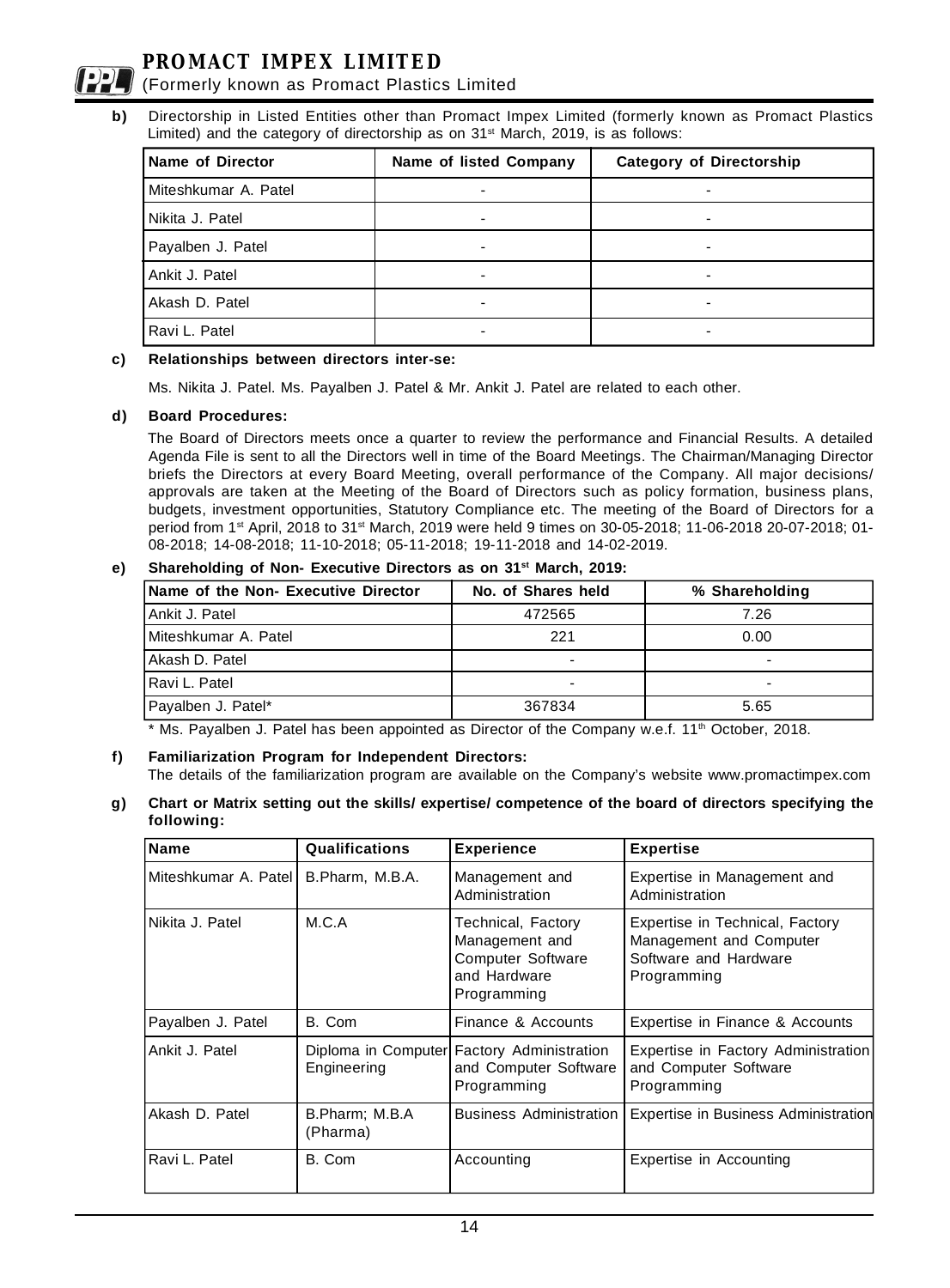- **h)** In accordance with para C of Schedule V of the Listing Regulations, the Board of Directors of the Company hereby confirm that the Independent Directors of the Company fulfill the conditions specified in the Regulations and are independent of the management.
- **i)** None of the Independent Directors of the Company resigned during the financial year and hence no disclosure is required with respect to Clause 2(j) of para C of Schedule V of the SEBI (Listing Obligations and Disclosure Requirements) Regulations, 2015.

#### **3. AUDIT COMMITTEE:**

The Audit Committee consists of the following Directors as on date of the Report:

| Name of the<br><b>Directors</b>   | <b>Expertise</b>                                                                                                                                                                 | Terms of reference & Functions<br>of the Committee                                                                                                                                                                                                                                           | No. of Meetings<br><b>Attended during</b><br>2018-19 |
|-----------------------------------|----------------------------------------------------------------------------------------------------------------------------------------------------------------------------------|----------------------------------------------------------------------------------------------------------------------------------------------------------------------------------------------------------------------------------------------------------------------------------------------|------------------------------------------------------|
| Miteshkumar A. Patel,<br>Chairman | All members are<br>Non Executive. Chairman<br>is Independent<br>Director and majorities<br>are independent. One<br>member has thorough<br>financial and accounting<br>knowledge. | The functions of the Audit<br>Committee are as per Company<br>Law and Listing Agreement with<br>Stock Exchange which include<br>approving and implementing the<br>audit procedures, review of financial<br>reporting system, internal control<br>procedures and risk management<br>policies. | $4$ of $4$                                           |
| Akash D. Patel                    |                                                                                                                                                                                  |                                                                                                                                                                                                                                                                                              | 4 of 4                                               |
| Ravi L. Patel                     |                                                                                                                                                                                  |                                                                                                                                                                                                                                                                                              | 4 of 4                                               |

The Audit Committee met 4 times during the Financial Year 2018-19. The maximum gap between two meetings was not more than 120 days. The Committee met on 30-05-2018; 14-08-2018; 05-11-2018 & 14-02-2019. The necessary quorum was present for all Meetings. The Chairperson of the Audit Committee was present at the last Annual General Meeting of the Company.

#### **4. NOMINATION & REMUNERATION COMMITTEE:**

The Nomination and Remuneration Committee consists of the following Directors as on the date of the Report.

| Name of the Directors       | <b>Functions of the Committee</b>                                                                                                           | No. of Meetings<br><b>Attended during</b><br>2018-19 |
|-----------------------------|---------------------------------------------------------------------------------------------------------------------------------------------|------------------------------------------------------|
| Akash D. Patel,<br>Chairman | All members are Non executive. The Committee<br>is vested with the responsibilities to function as                                          | 1 of 1                                               |
| Miteshkumar A. Patel        | per SEBI Guidelines and recommends to the<br>Board Compensation Package for the Managing<br>Director. It also reviews from time to time the | 1 of 1                                               |
| Ravi L. Patel               | overall Compensation structure and related<br>policies with a view to attract, motivate and<br>retain employees.                            | 1 of 1                                               |

#### **Terms of reference and Nomination & Remuneration Policy:**

The Committee identifies and ascertain the integrity, qualification, expertise and experience of the person for appointment as Director, KMP or at Senior Management level and recommend to the Board his / her appointment. The Committee has discretion to decide whether qualification, expertise and experience possessed by a person are sufficient / satisfactory for the concerned position.

The Committee fixes remuneration of the Directors on the basis of their performance and also practice in the industry. The terms of reference of the Nomination & Remuneration Committee include review and recommendation to the Board of Directors of the remuneration paid to the Directors. The Committee meets as and when required to consider remuneration of Directors.

#### **Performance Evaluation Criteria for Independent Directors:**

The Board evaluates the performance of independent directors (excluding the director being evaluated) on the basis of the contributions and suggestions made to the Board with respect to financial strategy, business operations etc.

#### **5. REMUNERATION OF DIRECTORS:**

1. Ms. Nikita J. Patel, Managing Director has not drawn any managerial remuneration during the financial year 2018-19.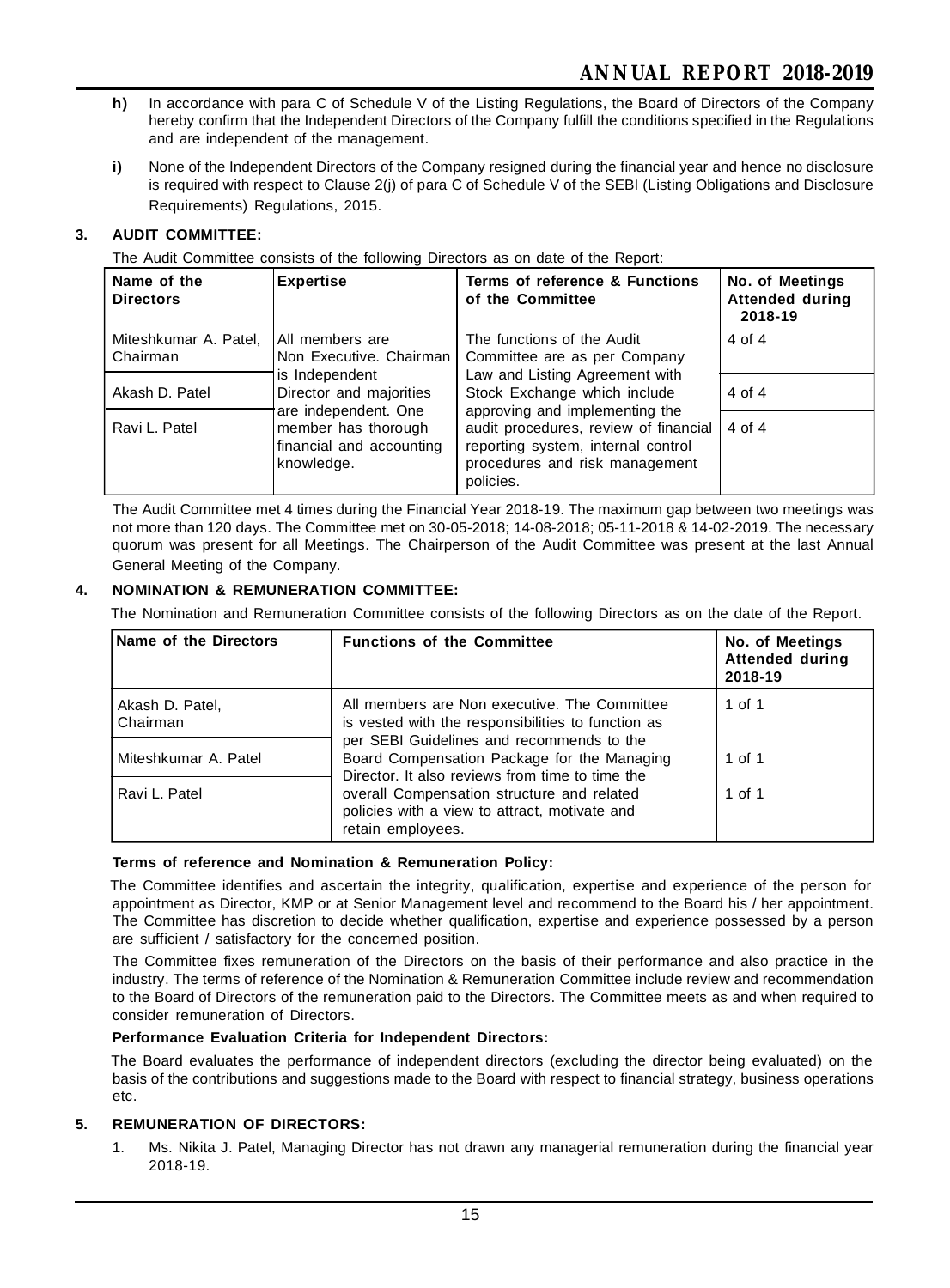# **PROMACT IMPEX LIMITED** (Formerly known as Promact Plastics Limited

- 2. No Sitting Fees, Commission or Stock Option has been offered to any other Directors.
- 3. The terms of appointment of Managing Director / Whole-time Director are governed by the resolutions of the members and applicable rules of the Company. None of the Directors are entitled to severance fees.
- 4. Commission based on performance criteria, if any, as approved by the Board and subject to maximum limit specified in the Act.
- 5. The Nomination and Remuneration Policy of the Company is given in Directors' Report which specifies the criteria of making payments to Non Executive Directors.
- 6. Service contract and notice period are as per the terms and conditions mentioned in their Letter of Appointments.
- 7. There are no materially significant related party transactions, pecuniary transactions or relationships between the Company and its Non-Executive Directors except those disclosed in the financial statements for the financial year ended on 31<sup>st</sup> March, 2019.

#### **6. STAKEHOLDERS' RELATIONSHIP COMMITTEE:**

The Board has constituted a Stakeholders' Relationship Committee for the purpose of effective Redressal of the complaints and concerns of the shareholders and other stakeholders of the Company.

The Committee comprises the following Directors as members as on the date of the Report:

- 1. Ms. Ravi L. Patel Chairman
- 2. Ms. Nikita J. Patel Member
- 3. Mr. Akash D. Patel Member

The Company has not received any complaints during the year. There was no valid request for transfer of shares pending as on 31<sup>st</sup> March, 2019.

Mr. Parth B. Thakkar is the Compliance Officer for the above purpose.

#### **7. GENERAL BODY MEETINGS:**

Details of last three Annual General Meetings of the Company are given below:

| <b>Financial Year</b> | Date       | <b>Time</b> | Venue                                                                                                                                                                                                  |
|-----------------------|------------|-------------|--------------------------------------------------------------------------------------------------------------------------------------------------------------------------------------------------------|
| 2015-16               | 22-09-2016 | $3:00$ p.m. | At Banquet Hall of Hotel Kanak, Opp. Gujarat College,<br>Ellisbridge, Ahmedabad- 380 006                                                                                                               |
|                       |            |             | <b>Special Resolution:</b>                                                                                                                                                                             |
|                       |            |             | Authority to Board of Directors to make Investment<br>under Section 186                                                                                                                                |
| 2016-17               | 22-09-2017 | $3:00$ p.m. | At Banquet Hall Of Hotel Kanak, Opp. Gujarat College,<br>Ellisbridge, Ahmedabad- 380 006                                                                                                               |
|                       |            |             | <b>Special Resolution:</b>                                                                                                                                                                             |
|                       |            |             | Elevation of Ms. Payalben J. Patel as Managing<br>Director of the Company for a period of three years<br>from 21st November, 2016                                                                      |
|                       |            |             | Authority to Link Intime India Private Limited (RTA)<br>$\qquad \qquad -$<br>for maintaining Register of Members together with<br>the Index of members of the Company and copies<br>of Annual Returns. |
| 2017-18               | 17-09-2018 | 3:00 p.m.   | At Banquet Hall Of Hotel Kanak, Opp. Gujarat College,<br>Ellisbridge, Ahmedabad- 380 006                                                                                                               |
|                       |            |             | Special resolution:-                                                                                                                                                                                   |
|                       |            |             | Elevation of ms. Nikita J. Patel as Managing Director<br>of the company for a period of three years from<br>23rd september, 2017                                                                       |
|                       |            |             | To give authority to the Board of Directors under<br>$\overline{\phantom{a}}$<br>section 186 of the Companies Act, 2013                                                                                |
|                       |            |             | Alteration/ Amendment In Existing Main Object<br>$\overline{\phantom{a}}$<br>Clause Of The Memorandum Of Association Of<br>The Company                                                                 |
|                       |            |             | Change In The Name Of The Company From<br>$\blacksquare$<br>'Promact Plastics Limited' To 'Promact Impex<br>Limited'                                                                                   |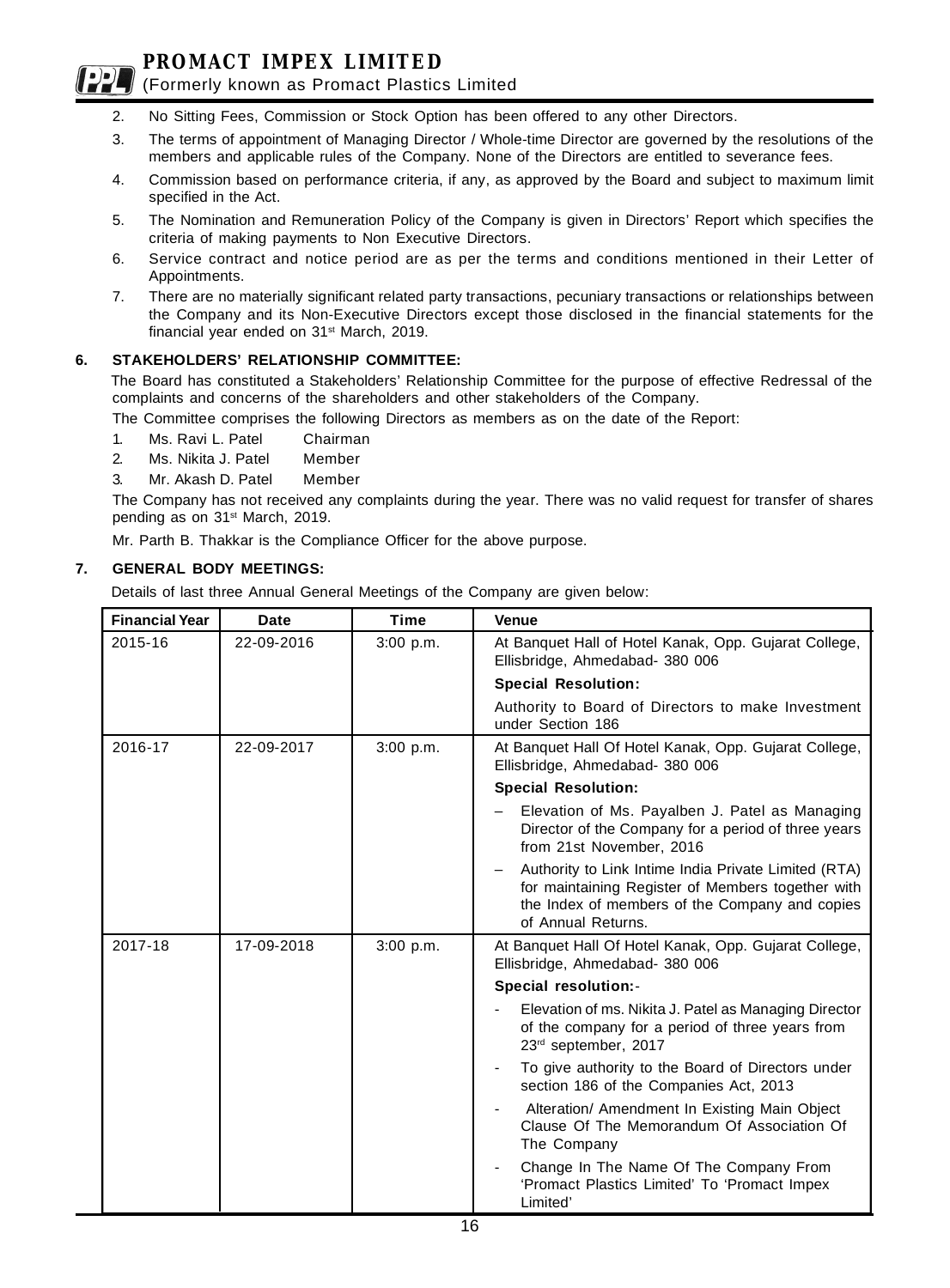Pursuant to the relevant provisions of the Companies Act, 2013, there was no matter required to be dealt by the Company to be passed through postal ballot during 2018-19.

#### **8. MEANS OF COMMUNICATION:**

In compliance with the requirements of the SEBI (LODR) Regulations, the Company regularly intimates Unaudited / Audited Financial Results to the Stock Exchanges immediately after they are taken on record by the Board of Directors. These Financial Results are normally published in 'Western Times' (English and Gujarati). Results are also displayed on Company's website www.promactplastics.com.

The reports, statements, documents, filings and any other information is electronically submitted to the recognized stock exchanges, unless there are any technical difficulties while filing the same. All important information and official press releases are displayed on the website for the benefit of the public at large.

During the year ended on 31<sup>st</sup> March, 2019, no presentations were made to Institutional Investors or analyst or any other enterprise.

#### **9. GENERAL SHAREHOLDERS' INFORMATION:**

| a) | <b>Registered Office</b>                | ÷ | 106, Harikrupa Chambers, Behind National Chambers,<br>Ashram Road, Ahmedabad - 380 009.                                                 |
|----|-----------------------------------------|---|-----------------------------------------------------------------------------------------------------------------------------------------|
| b) | <b>Annual General Meeting</b>           | ÷ | : Thursday<br>Day                                                                                                                       |
|    |                                         |   | : $12th$ September, 2019<br>Date                                                                                                        |
|    |                                         |   | Time<br>: 3:00 p.m.                                                                                                                     |
|    |                                         |   | Venue : Pinnacle Grand Hotel & Banquets,<br>Kargil Petrol Pump Lane, Nr. Doctor House,<br>S.G. Highway, Sola, Ahmedabad - 380060        |
| C) | <b>Financial Year</b>                   | ÷ | $1st$ April, 2018 to 31 <sup>st</sup> March, 2019                                                                                       |
| d) | <b>Financial Calendar</b>               | ÷ | 1st Quarter Results : Mid - August, 2019.                                                                                               |
|    |                                         |   | : Mid - November, 2019.<br>Half-yearly Results                                                                                          |
|    |                                         |   | 3rd Quarter Results : Mid - February, 2020.                                                                                             |
|    |                                         |   | Audited yearly Results: End - May, 2020.                                                                                                |
| e) | <b>Book Closure Dates</b>               |   | From: Thursday, the 5 <sup>th</sup> September, 2019<br>: Thursday, the 12 <sup>th</sup> September, 2019<br>To<br>(Both days inclusive). |
| f) | Dividend Payment Date                   |   | N.A.                                                                                                                                    |
| g) | Listing of Shares on<br>Stock Exchanges | ÷ | <b>BSE Limited,</b><br>P. J. Towers, Dalal Street,<br>Mumbai - 400 001.                                                                 |

The Company has paid the annual listing fees for the financial year 2019-20 the Stock Exchange where its securities are listed.

| h) Stock Exchange Code | Stock Exchange | Code   |
|------------------------|----------------|--------|
|                        | <b>BSE</b>     | 526494 |

i) Registrar and Share Transfer Agents. :

Registrars and Share Transfer Agents (RTA) for both Physical and Demat Segment of Equity Shares of the Company:

Link Intime India Private Limited. 506-508, Amarnath Business Centre-1, (ABC-1), Besides Gala Business Centre, Near St. Xavier's College Corner, Off C. G. Road, Ahmedabad – 380 006 Tele. No. :(079) 2646 5179 e-mail Address: ahmedabad@linkintime.co.in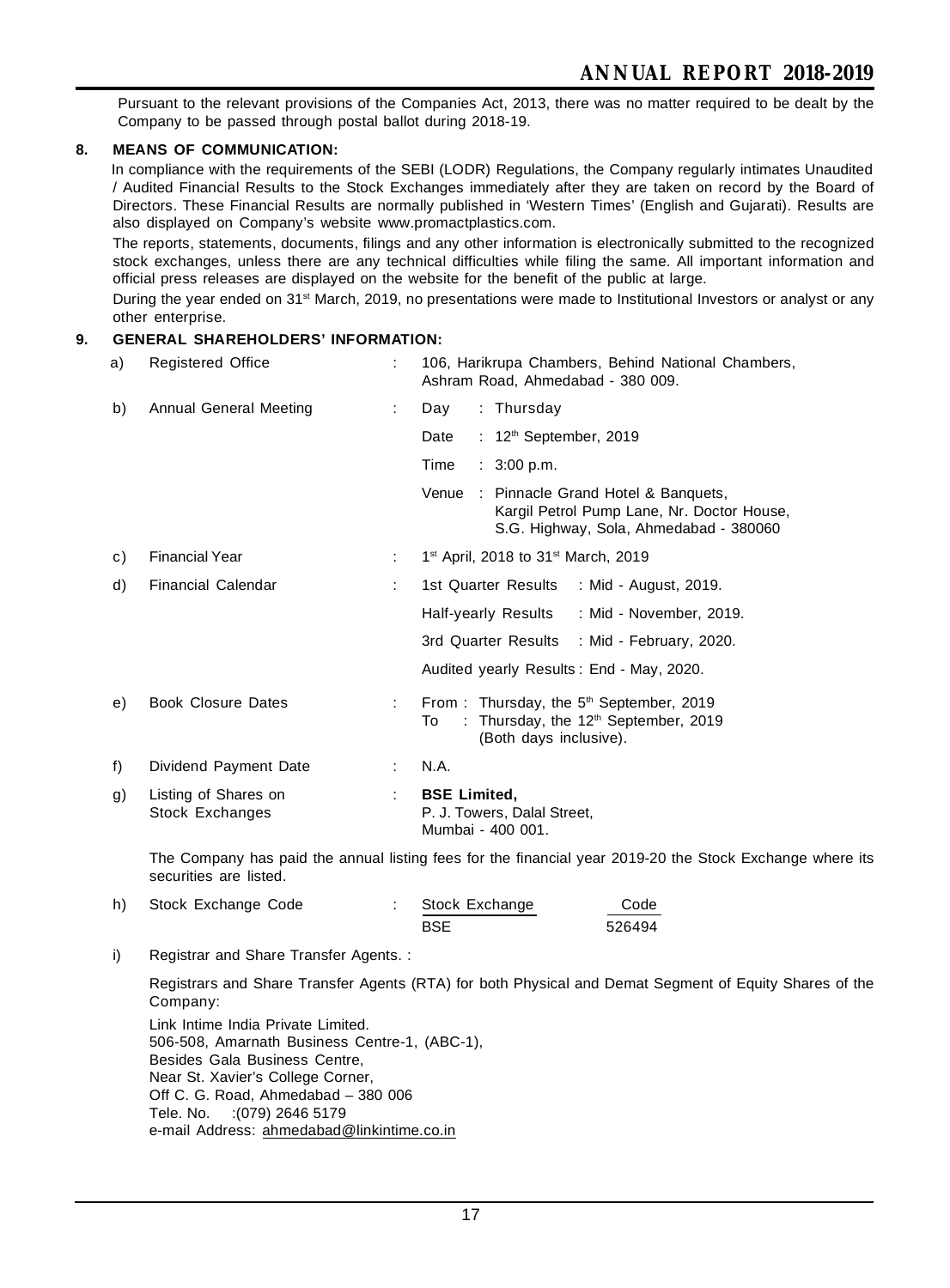#### j) Share Transfer System :

The transfer of shares in physical form is processed and completed by M/s. Link Intime India Pvt. Ltd. (RTA of the Company) within a period of 15 days from the date of receipt thereof.

Pursuant to SEBI Notification No. SEBI/LAD-NRO/GN/2018/24 dated 8<sup>th</sup> June, 2018, SEBI has amended Regulation 40 of the Listing regulations effective from 1<sup>st</sup> April 2019, which deals with transfer or transmission or transposition of securities. According to this amendment, the requests for effecting the transfer of listed securities shall not be processed unless the securities are held in dematerialised form with a Depository. Therefore, for effecting any transfer, the securities shall mandatorily be required to be in Demat form. However, the transfer deed(s) lodged prior to the 1<sup>st</sup> April, 2019 deadline and returned due to deficiency in the document, may be re-lodged for transfer even after the deadline of 1<sup>st</sup> April 2019 with the Registrar and Share transfer Agents of the Company. Hence, Shareholders are advised to get their shares dematerialized.

In case of Shares in electronic form, the transfers are processed by NSDL/ CDSL through the respective Depository Participants.

kj) Stock Price Data :

The shares of the Company were traded on the BSE Limited. The information on stock price data, BSE Sensex details are as under:

| Month           | High $($ ) | Low $( )$ | No. of Shares Traded | <b>BSE Sensex</b> |
|-----------------|------------|-----------|----------------------|-------------------|
| April, 2018     | 3.97       | 3.47      | 13659                | 35,160            |
| May, 2018       | 3.82       | 3.05      | 18715                | 35,322            |
| June, 2018      | 3.80       | 3.66      | 3                    | 35,424            |
| July, 2018      | 3.85       | 2.90      | 20775                | 37,607            |
| August, 2018    | 3.75       | 2.95      | 9875                 | 38,645            |
| September, 2018 | 4.53       | 3.43      | 16171                | 36,227            |
| October, 2018   | 4.22       | 3.83      | 772                  | 34,442            |
| November, 2018  | 8.44       | 4.22      | 28375                | 36,194            |
| December, 2018  | 9.26       | 7.45      | 58352                | 36,068            |
| January, 2018   | 8.31       | 6.62      | 45602                | 36,257            |
| February, 2018  | 8.31       | 7.22      | 1595                 | 35,867            |
| March, 2019     | 7.54       | 6.50      | 875                  | 38.673            |

l) Distribution of Shareholding as on 31<sup>st</sup> March, 2019:

| No. of Equity<br>Shares held | No. of<br><b>Shareholders</b> | $%$ of<br><b>Shareholders</b> | No. of<br><b>Shares held</b> | $%$ of<br>Shareholding |
|------------------------------|-------------------------------|-------------------------------|------------------------------|------------------------|
| Upto 500                     | 1697                          | 66.81                         | 292859                       | 4.50                   |
| 501 to 1000                  | 358                           | 14.09                         | 269496                       | 4.14                   |
| 1001 to 2000                 | 202                           | 7.95                          | 277844                       | 4.27                   |
| 2001 to 3000                 | 87                            | 3.43                          | 224755                       | 3.45                   |
| 3001 to 4000                 | 25                            | 0.99                          | 90052                        | 1.38                   |
| 4001 to 5000                 | 28                            | 1.10                          | 130443                       | 2.00                   |
| 5001 to 10000                | 64                            | 2.52                          | 464304                       | 7.13                   |
| 10001 & above                | 79                            | 3.11                          | 4762047                      | 73.13                  |
| <b>Grand Total</b>           | 2540                          | 100.00                        | 6511800                      | 100.00                 |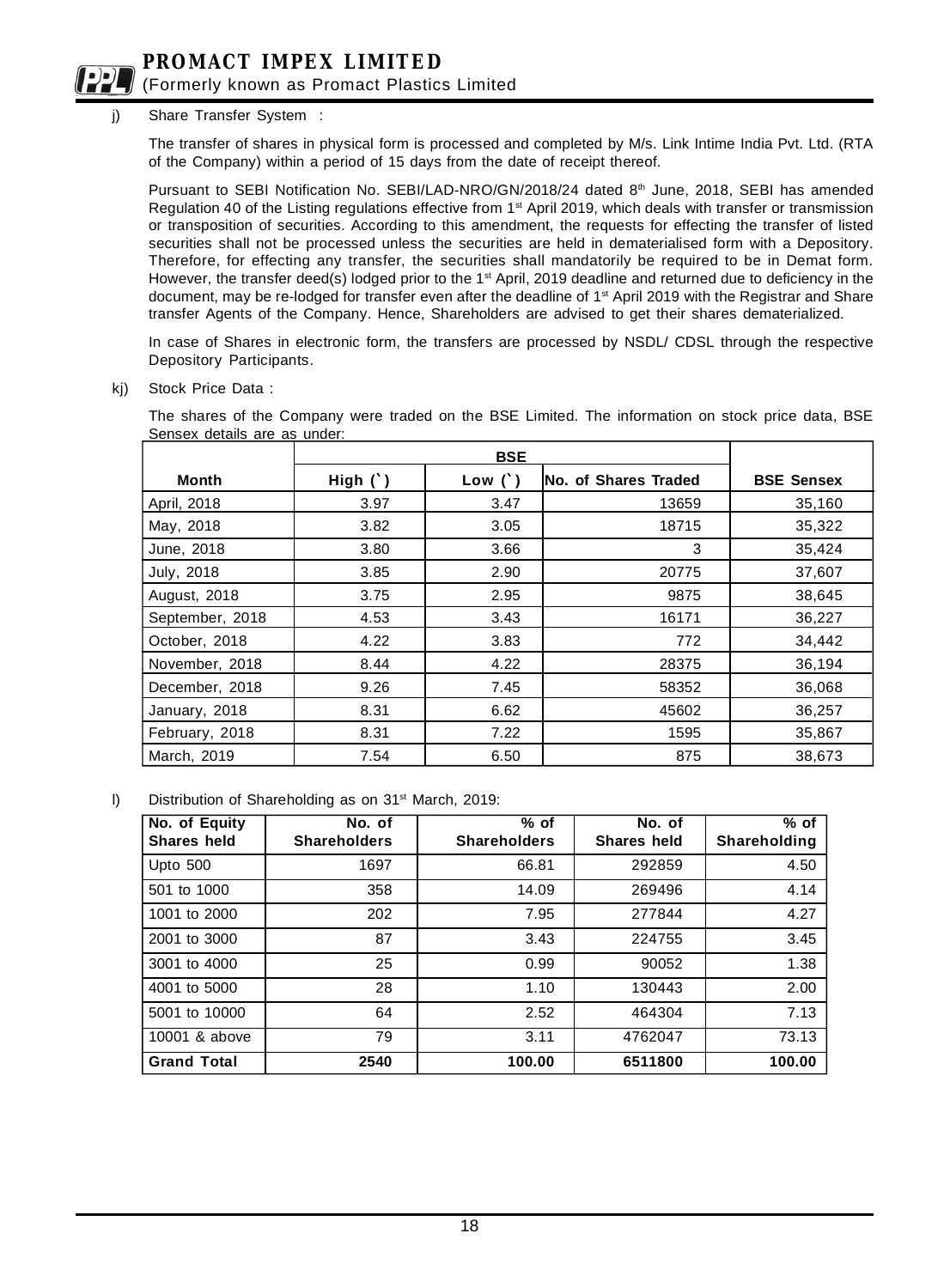m) Category of Shareholders as on 31<sup>st</sup> March, 2019:

| Category                                | No. of<br>Shares held | $%$ of<br>Shareholding |
|-----------------------------------------|-----------------------|------------------------|
| Promoters                               | 2518685               | 38.68                  |
| <b>Financial Institutions/Banks</b>     |                       |                        |
| Mutual Fund                             |                       |                        |
| Other Bodies Corporate/Clearing Members | 57435                 | 0.88                   |
| Non Resident Indians                    | 7064                  | 0.11                   |
| Public                                  | 3928616               | 60.33                  |
| <b>Grand Total</b>                      | 6511800               | 100.00                 |

n) Outstanding GDRs/ADRs/Warrants or any Convertible Instruments, Conversion Date and likely impact on Equity:

The Company has not issued any GDRs/ADRs.

o) Dematerialisation of Shares and liquidity:

The Company's Equity Shares are traded compulsorily in dematerialised form. Approximately 92.03% of the Equity Shares have been dematerialised. ISIN number for dematerialisation of the Equity Shares of the Company is INE818D01011

p) Commodity Price Risks and Commodity Hedging Activities:

Business risk evaluation and management is an ongoing process within the Company. The assessment is periodically examined by the Board. The Company is exposed to the risk of price fluctuation of raw materials as well as finished goods. The Company proactively manages these risks through forward booking Inventory management and proactive vendor development practices.

q) Plant Location:

392 - 403, GIDC Estate, Phase-II, Dediyasan, Mehsana 384002, Gujarat.

r) Address for Correspondence:

For any assistance regarding correspondence dematerialisation of shares, share transfers, transactions, change of address, non receipt of dividend or any other query relating to shares, Shareholders' correspondence should be addressed to the Company's Registrar and Share Transfer Agent at:

Link Intime India Private Limited. 506-508, Amarnath Business Centre-1 (ABC-1), Besides Gala Business Centre, Near St. Xavier's College Corner, Off C. G. Road, Ahmedabad – 380 006 Tele. No. :(079) 2646 5179 e-mail Address: ahmedabad@linkintime.co.in

Compliance Officer : Mr. Parth B. Thakkar

s) CREDIT RATINGS:

The Company has not obtained any Credit Rating during the financial year and hence no disclosure is required with respect to Clause 9(q) of Para C of Schedule V of the SEBI (Listing Obligations and Disclosure Requirements) Regulations, 2015.

#### **10. MANAGEMENT DISCUSSION AND ANALYSIS**

#### **a. Industry Structure and Developments:**

The industry is dependent on performance of core sectors like agriculture, fertilizer, cement and exports. Due to indifferent monsoon during last few years and in general recessionary economies, the performance of the above sectors was hit.

#### **b. Opportunities and Threats:**

The industry is threatened by non existence of exports to European Union due to heavy anti dumping duty levied on Indian products.

#### **c. Segment wise Performance:**

The Company is operating only in one segment. The production/ turnover/performance of the Company have been disclosed in the Directors' Report under the Head 'Sales and Working Results'.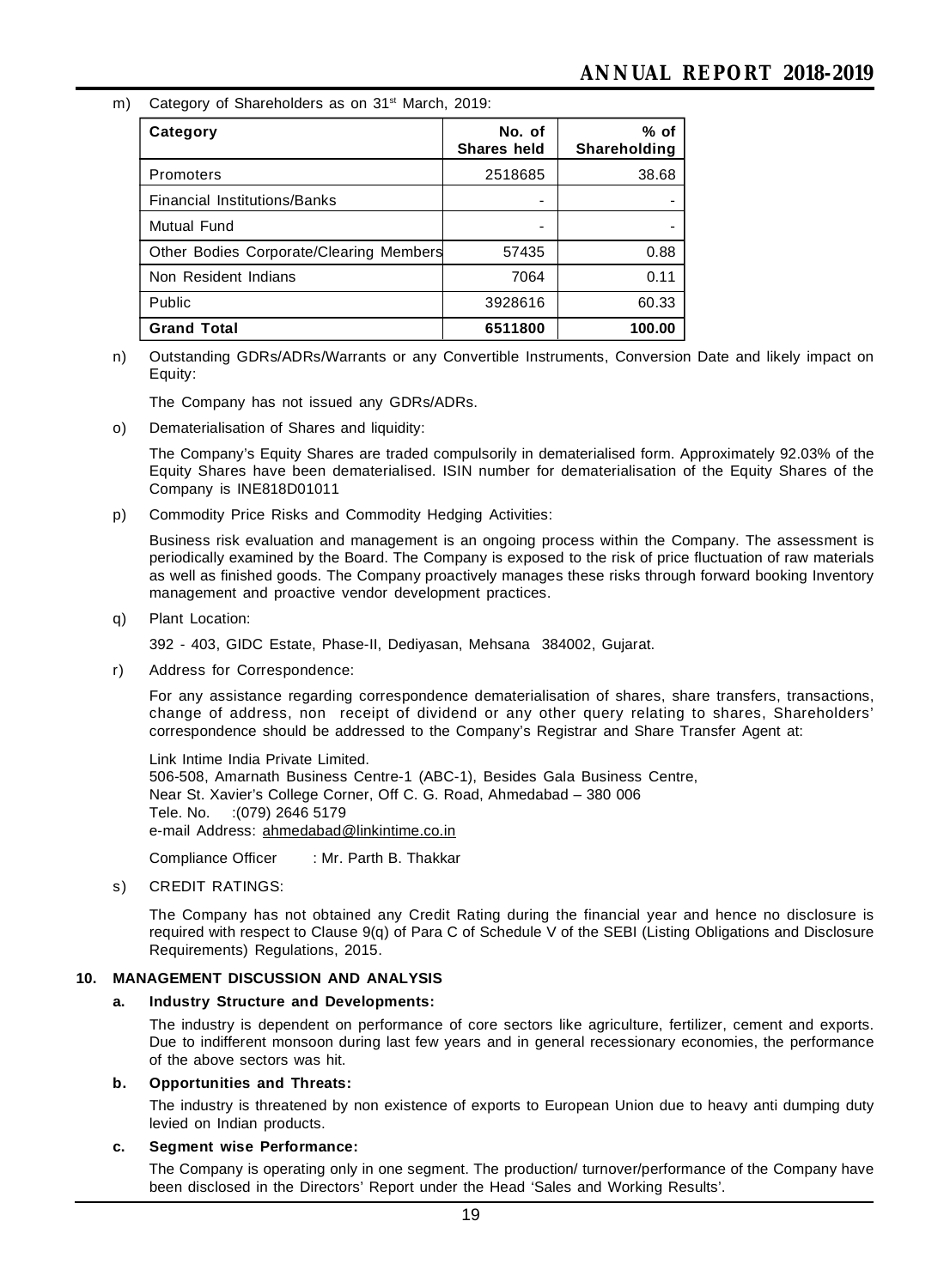

#### **d. Recent Trend and Future Outlook:**

The opening up of food grains sector will enable the Woven Sacks industry to see better times again.

#### **e. Risks and Concerns:**

The industry is plagued by intense competition due to major petrochemical manufacturers making available cheap raw material abundantly.

#### **f. Internal Control Systems and their Adequacy:**

The Company has adequate systems of Internal Controls to ensure orderly and efficient conduct of business. These controls ensure safeguarding of assets, reduction and detection of fraud and error, adequacy and completeness of the accounting records and timely preparation of reliable financial information.

#### **g. Financial Performance with respect to Operational Performance:**

The financial performance of the Company for the year 2018-19 is described in the Directors' Report under the head 'Sales and Working Results'.

#### **h. Material Developments in Human Resources and Industrial Relations Front:**

The Company has continued to give special attention to Human Resources/Industrial Relations development. Industrial relations remained cordial throughout the year and there was no incidence of strike, lock out etc.

#### **i. Key Financial Ratios:**

| <b>Key Ratios</b>           | FY 2018-19 | FY 2017-18 | Change %  | Explanation, if required                                  |
|-----------------------------|------------|------------|-----------|-----------------------------------------------------------|
| Debtors Turnover            | 8.98       | 6.83       | 31%       | Improvement on a low base                                 |
| Inventory Turnover          |            |            | NA.       | There is no inventory as on 31-<br>03-2019 and 31-03-2018 |
| Interest Coverage Ratio     | 2.14       | 1.30       | 65%       | Improvement on a low base                                 |
| l Current Ratio             | 0.82       | 0.51       | 61%       | Improvement on a low base                                 |
| Debt Equity Ratio           | ٠          |            | <b>NA</b> | The Company has negative net<br>worth                     |
| Operating Profit Margin (%) | 6.48       | 8.81       | $(-)26%$  | Impact of low base                                        |
| Net Profit Margin (%)       | 3.10       | 2.34       | 32%       | Improvement on a low base                                 |
| I Return on Networth        | ٠          |            | <b>NA</b> | The Company has negative net<br>worth                     |

#### **j. Cautionary Statement:**

Statement in this Management Discussion and Analysis Report, describing the Company's objectives, estimates and expectations may constitute 'Forward Looking Statements' within the meaning of applicable laws or regulations. Actual results might differ materially from those either expressed or implied.

#### **11. DISCLOSURES:**

- a) The Company has not entered into any transaction of material nature with the Promoters, the Directors or the Management that may have any potential conflict with the interest of the Company. The Company has no subsidiary.
- b) There has neither been any non compliance of any legal provision of applicable law, nor any penalty, stricture imposed by the Stock Exchange/s or SEBI or any other authorities, on any matters related to Capital Market during the last three years.
- c) The Company has implemented Vigil Mechanism and Whistle Blower Policy and it is hereby affirmed that no personnel have been denied access to the Audit Committee.
- d) The Company is in compliance with all mandatory requirements under Listing Regulations. Adoption of nonmandatory requirements of Listing Regulations is being reviewed by the Board from time to time.
- e) The policy on related party transactions is disclosed on the Company's website viz.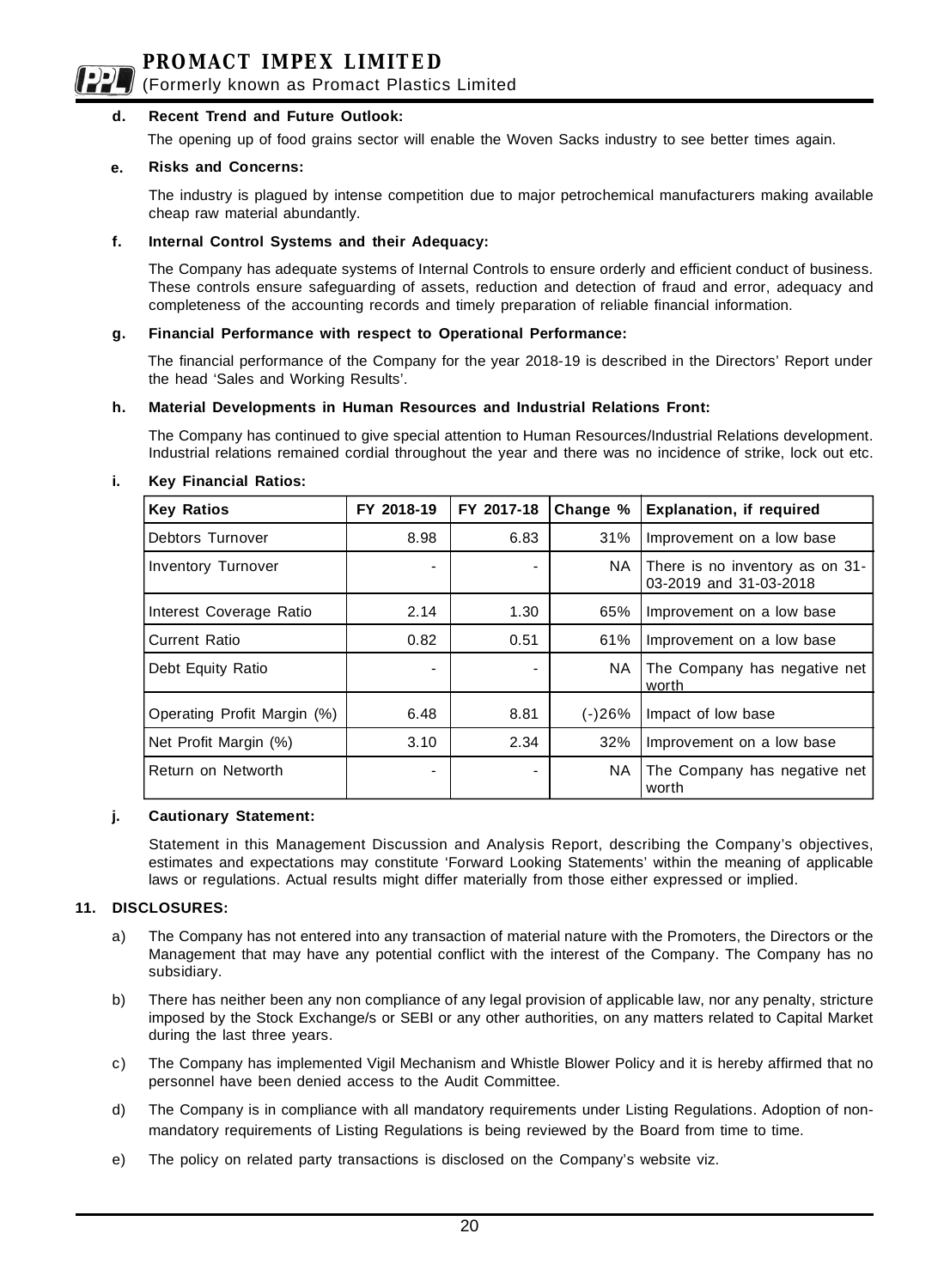f) Disclosure of Accounting Treatment :

Your Company has followed all relevant Indian Accounting Standards notified under Section 133 of the Companies Act, 2013 read together with Rule 3 of the Companies (Indian Accounting Standards) Rules 2015.

- h) The Company has not raised any funds through Preferential Allotment or Qualified Institutions Placement (QIP) during the financial year and hence no disclosure is required with respect to Clause 10(h) of Para C of Schedule V of the SEBI (Listing Obligations and Disclosure Requirements) Regulations, 2015.
- i) A Certificate from M/s. Kashyap R. Mehta & Associates, Practicing Company Secretaries to the effect that none of the Directors on the Board of the Company have been debarred or disqualified from being appointed or continuing as Directors of Companies by the Board/Ministry of Corporate Affairs or any such statutory authority has been attached as **Annexure –D.**
- j) During the financial year, the Board of Directors of the Company has not rejected any recommendation of any committee of the Board which was mandatorily required under the Companies Act, 2013 or the Listing Regulations.
- k) The details of total fees for all services paid by the Company to the statutory auditor of the Company viz. M/ s. B. M. Modi & Co. and all entities in the network firm/network entity of which the statutory auditor is a part are as follows:

| Type of fee          | 2018-19 | 2017-18 |
|----------------------|---------|---------|
| <b>Audit Fees</b>    | 50,000  | 50,000  |
| Other fees (specify) |         |         |
| Other fees (specify) | -       |         |

l) disclosures in relation to the Sexual Harassment of Women at Workplace (Prevention, Prohibition and Redressal) Act, 2013:

| Sr. No. | <b>Particulars</b>                                     | No. of complaints |
|---------|--------------------------------------------------------|-------------------|
|         | Complaints filed during the financial year             | Nil               |
|         | Complaints disposed of during the financial year       | Nil               |
|         | Complaints pending as at the end of the financial year | Nil               |

#### **12. DETAILS OF NON COMPLIANCE CORPORATE GOVERNANCE REQUIREMENT:**

There was no non-compliance during the year and no penalties were imposed or strictures passed on the Company by the Stock Exchanges, SEBI or any other statutory authority.

#### **13. NON-MANDATORY REQUIREMENTS OF REGULATION 27 (1) & PART E OF SCHEDULE II OF THE LISTING REGULATIONS:**

- i. The Company has a Non Executive Chairman.
- ii. The quarterly / half yearly results are not sent to the shareholders. However, the same are published in the newspapers and also posted on the Company's website.
- iii. The Company's financial statements for the financial year 2018–2019 do not contain any audit qualification.
- iv. The internal auditors report to the Audit Committee.
- **14.** The Company, on voluntary basis, is in compliance with the corporate governance requirements specified in Regulation 17 to 27 and Clause (b) to (i) of sub-regulation (2) of Regulation 46 of SEBI Regulations.

**For and on behalf of the Board,**

Place : Ahmedabad. **Mr. Miteshkumar A. Patel** Date : th 18 July, 2019 **Chairman**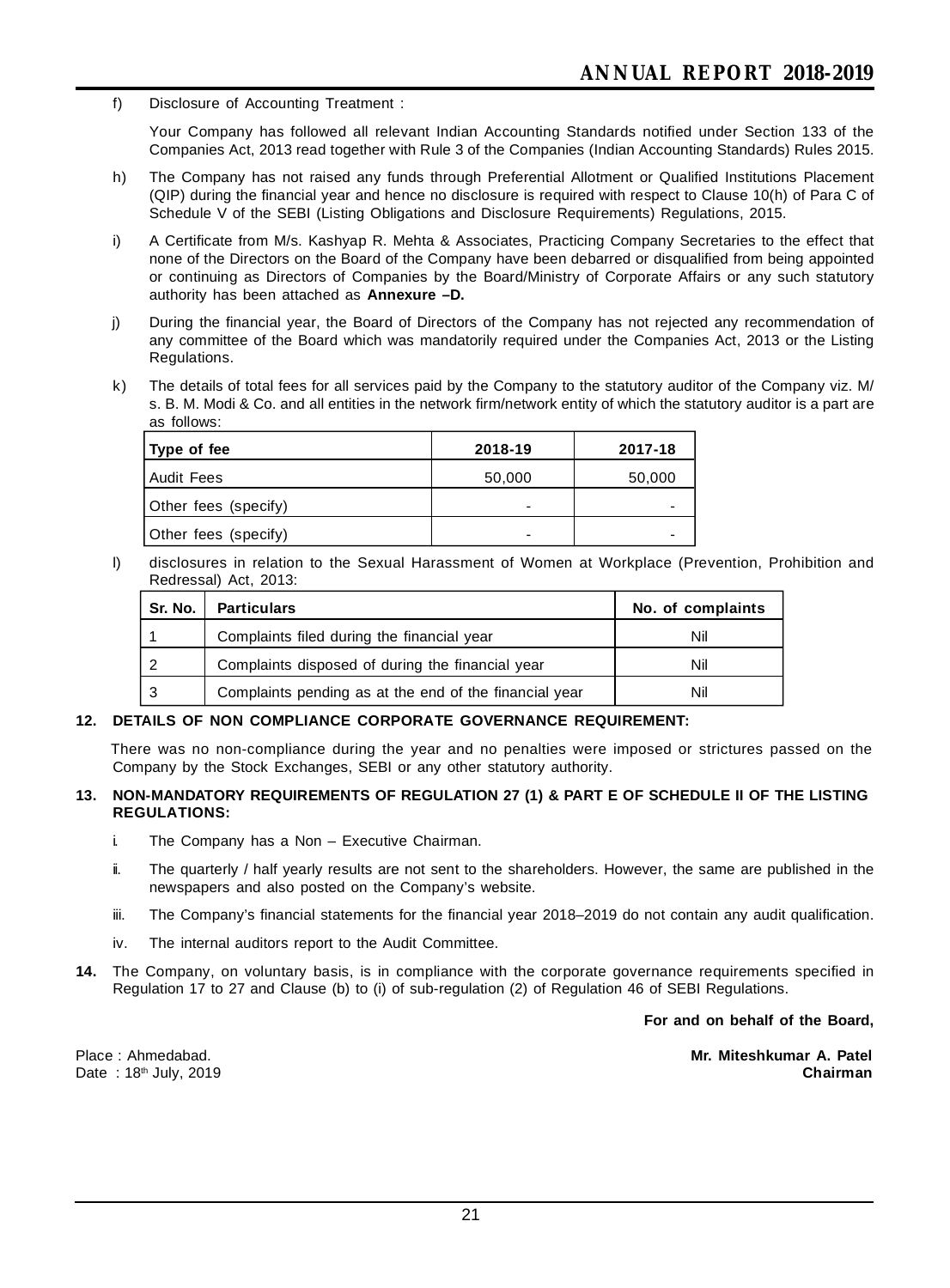#### **DECLARATION**

All the Board Members and Senior Management Personnel of the Company have affirmed the compliance with the provisions of the code of conduct of Board of Directors and Senior Management for the year ended on 31<sup>st</sup> March, 2019.

For Promact Impex Limited,

Date : 18<sup>th</sup> July, 2019 **CFO CHO Managing Director CFO** 

 **Nikita J. Patel Vipul F. Bhavsar**

# **CERTIFICATE**

**To The Members of Promact Impex Limited (formerly known as Promact Plastics Limited)**

We have examined the compliance of conditions of Corporate Governance by Promact Impex Limited (formerly known as Promact Plastics Limited), for the year ended on 31<sup>st</sup> March, 2019 and also up to the date of this report as stipulated in Securities and Exchange Board of India (Listing Obligations and Disclosure Requirements) Regulations, 2015 (LODR).

The compliance of conditions of corporate governance is the responsibility of the management. Our examination has been limited to procedures and implementation thereof, adopted by the Company for ensuring the compliance of conditions of Corporate Governance as stipulated in LODR. It is neither an audit nor an expression of opinion on the financial statements of the Company.

In our opinion and to the best of our information and according to the explanations given to us, and based on the representations made by the Directors and the Management, we certify that the Company has complied with the conditions of Corporate Governance as stipulated in Regulations 17 to 27 & Part E of Schedule II of LODR.

We further state that such compliance is neither an assurance as to the future viability of the Company nor the efficiency or effectiveness with which the management has conducted the affairs of the Company.

> **For KASHYAP R. MEHTA & ASSOCIATES** COMPANY SECRETARIES

**KASHYAP R. MEHTA** PROPRIETOR Place : Ahmedabad FCS NO.: 1821 COP NO.: 2052 FRN:S2011GJ166500

Date :  $18<sup>th</sup>$  July, 2019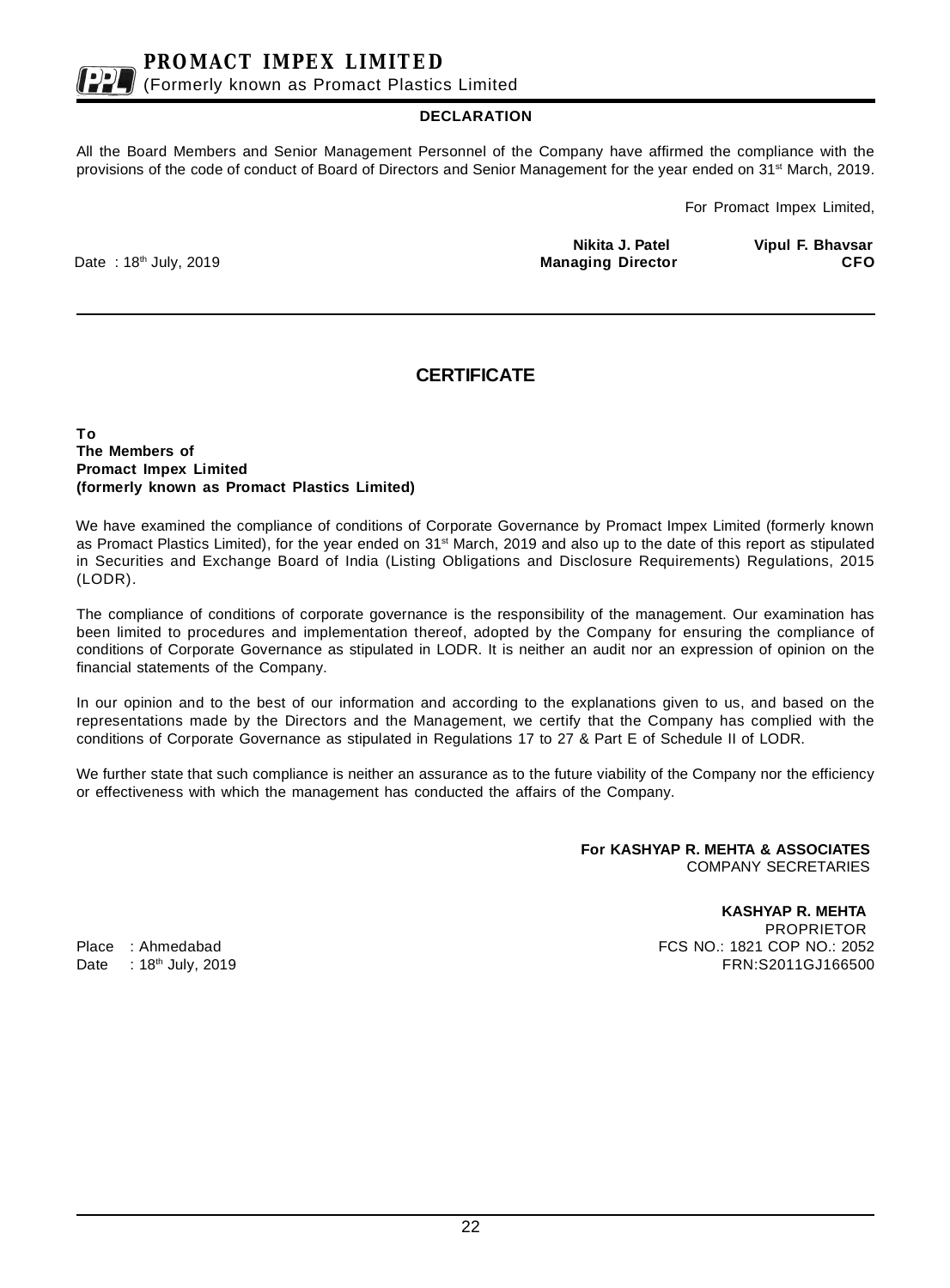**Annexure - B**

#### **FORM NO. MR-3**

#### **ST SECRETARIAL AUDIT REPORT FOR THE FINANCIAL YEAR ENDED ON 31 MARCH, 2019**

[Pursuant to section 204(1) of the Companies Act, 2013 and Rule No.9 of the Companies (Appointment and Remuneration of Managerial Personnel) Rules, 2014]

To, The Members, **Promact Impex Limited (Formerly known as Promact Plastics Limited)**

We have conducted the Secretarial Audit of the compliance of applicable statutory provisions and the adherence to good corporate practices by **Promact Impex Limited (Formerly known as Promact Plastics Limited)** [CIN: L25200GJ1985PLC007746] ('hereinafter called the Company') having Registered Office at 106, Harikrupa Chambers, behind National Chambers, Ashram Road, Ahmedabad, Gujarat – 380 009. The Secretarial Audit was conducted in a manner that provided us a reasonable basis for evaluating the corporate conducts / statutory compliances and expressing our opinion thereon.

Based on our verification of the Company's books, papers, minute books, forms and returns filed and other records maintained by the Company and also the information provided by the Company, its officers, agents and authorized representatives during the conduct of secretarial audit, we hereby report that in our opinion, the Company has, during **st** the audit period covering the financial year ended on **31 March, 2019** complied with the statutory provisions listed hereunder and also that the Company has proper Board-processes and compliance-mechanism in place to the extent, in the manner and subject to the reporting made hereinafter:

We have examined the books, papers, minute books, forms and returns filed and other records maintained by the Company for the financial year ended on  $31<sup>st</sup>$  March, 2019 according to the provisions of:

- (i) The Companies Act, 2013 (the Act) and the rules made thereunder;
- (ii) The Securities Contracts (Regulation) Act, 1956 ('SCRA') and the rules made thereunder;
- (iii) The Depositories Act, 1996 and the Regulations and Bye-laws framed thereunder;
- (iv) Foreign Exchange Management Act, 1999 and the rules and regulations made thereunder to the extent of Foreign Direct Investment, Overseas Direct Investment and External Commercial Borrowings;
- (v) The following Regulations and Guidelines prescribed under the Securities and Exchange Board of India Act, 1992 ('SEBI Act'):
	- (a) The Securities and Exchange Board of India (Substantial Acquisition of Shares and Takeovers) Regulations, 2011
	- (b) The Securities and Exchange Board of India (Prohibition of Insider Trading) Regulations, 2015
	- (c) The Securities and Exchange Board of India (Issue of Capital and Disclosure Requirements) Regulations, 2009 (Not Applicable during the audit period)
	- (d) Securities and Exchange Board of India (Share Based Employee Benefits) Requirements, 2014 (Not Applicable during the audit period)
	- (e) The Securities and Exchange Board of India (Issue and Listing of Debt Securities) Regulations, 2008 (Not Applicable during the audit period)
	- (f) The Securities and Exchange Board of India (Registrars to an Issue and Share Transfer Agents) Regulations, 1993 regarding the Companies Act and dealing with client
	- (g) The Securities and Exchange Board of India (Delisting of Equity Shares) Regulations, 2009 (Not Applicable during the audit period)
	- (h) The Securities and Exchange Board of India (Buyback of Securities) Regulations, 1998 (Not Applicable during the audit period); and
- (vi) Various common laws applicable to the manufacturing and other activities of the Company such as Labour Laws, Pollution Control Laws, Land Laws etc. and sector specific laws such as The Recycled Plastics Manufacture and Usage Rules, 1999 for which we have relied on Certificates/ Reports/ Declarations/Consents/Confirmations obtained by the Company from the experts of the relevant field such as Advocate, Labour Law Consultants, Engineers, Occupier of the Factories, Registered Valuers, Chartered Engineers, Factory Manager, Chief Technology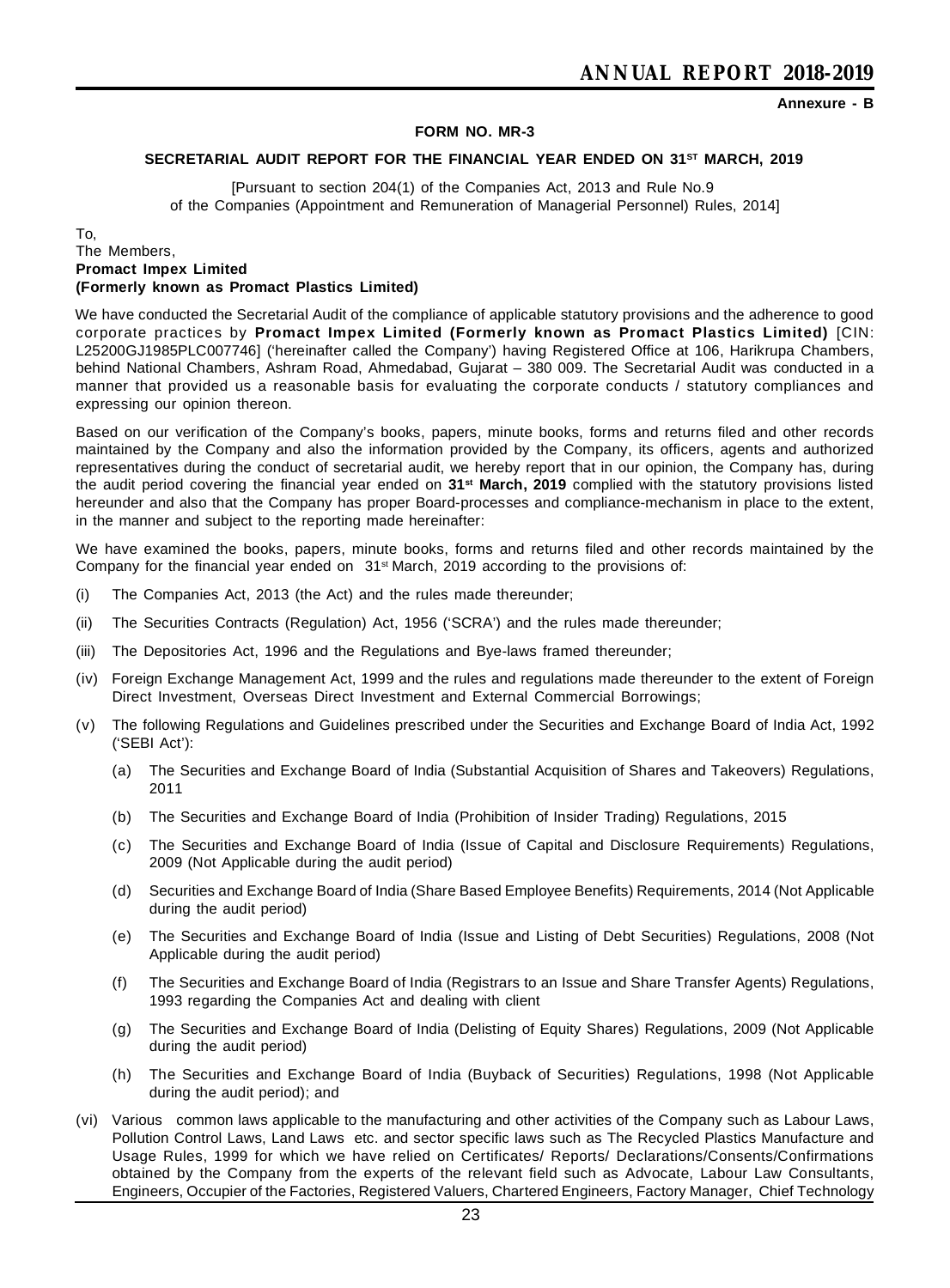# **PROMACT IMPEX LIMITED** (Formerly known as Promact Plastics Limited

Officer of the Company, Local Authorities, Effluent Treatment Adviser etc. and have found that the Company is generally regular in complying with the provisions of various applicable Acts.

We have also examined compliance with the applicable clauses of the following:

- (i) Secretarial Standards  $SS 1$  &  $SS 2$  issued by The Institute of Company Secretaries of India
- (ii) Securities and Exchange Board of India (Listing Obligations and Disclosure Requirements) Regulations, 2015 and The Listing Agreement entered into by the Company with Stock Exchanges.

During the period under review the Company has complied with the provisions of the Act, Rules, Regulations, Guidelines, Standards, etc. mentioned above.

The following are our observations during the Audit:

- **1. The Company has yet not taken special efforts to collect copy of PAN, and bank account details of all securities holders holding securities in physical form pursuant to Point 12 of para II of Annexure to the th SEBI Circular No. SEBI/ HO/ MIRSD/ DOP1/ CIR/ P/ 2018/ 73 dated 20 April, 2018. However, the Company has placed note for the same in the Annual Report for the year 2017-18.**
- **2. During the year 2018-19, there was delay in uploading requisite information on the website of the Company.**

We further report that:

The Board of Directors of the Company is duly constituted with proper balance of Executive Directors, Non-Executive Directors and Independent Directors. The changes in the composition of the Board of Directors that took place during the period under review were carried out in compliance with the provisions of the Act.

Adequate notice is given to all directors to schedule the Board Meetings, agenda and detailed notes on agenda were sent at least seven days in advance, and a system exists for seeking and obtaining further information and clarifications on the agenda items before the meeting and for meaningful participation at the meeting.

Majority decision is carried through while the dissenting members' views are captured and recorded as part of the minutes.

We further report that there are adequate systems and processes in the Company commensurate with the size and operations of the Company to monitor and ensure compliance with applicable laws, rules, regulations and guidelines.

We further report that during the audit period the Company has:

- a) duly passed Special Resolution for Alteration/ Amendment in existing Main Object Clause of the Memorandum of Association of the Company at the 34<sup>th</sup> Annual General Meeting of the members of the Company held on  $17<sup>th</sup>$ September, 2018.
- b) duly passed Special Resolution for proposal for change of name of the Company from Promact Plastics Limited to Promact Impex Limited at the 34<sup>th</sup> Annual General Meeting of the members of the Company held on 17th September, 2018.
- c) duly passed Special Resolution under Section 186 and other applicable provisions of the Companies Act, 2013 at the 34<sup>th</sup> Annual General Meeting of the members of the Company held on  $17<sup>th</sup>$  September, 2018.
- d) duly passed Special Resolution for elevation of Ms. Nikita J. Patel as Managing Director of the Company under Section 188, 196, 197, 203 read with Schedule V and other applicable provisions of the Companies Act, 2013 at the 34<sup>th</sup> Annual General Meeting of the members of the Company held on  $17<sup>th</sup>$  September, 2018.
- e) appointed Mr. Parth B. Thakkar as Company Secretary & Compliance Officer of the Company w.e.f. 19th November, 2018.

**For KASHYAP R. MEHTA & ASSOCIATES** COMPANY SECRETARIES

**KASHYAP R. MEHTA** PROPRIETOR Place : Ahmedabad FCS NO.: 1821 COP NO.: 2052 Date : 18<sup>th</sup> July, 2019 **FRN:S2011GJ166500** PR:583/2019

**Note:** This report is to be read with our letter of even date which is annexed as **Annexure 1** and forms an integral part of this report.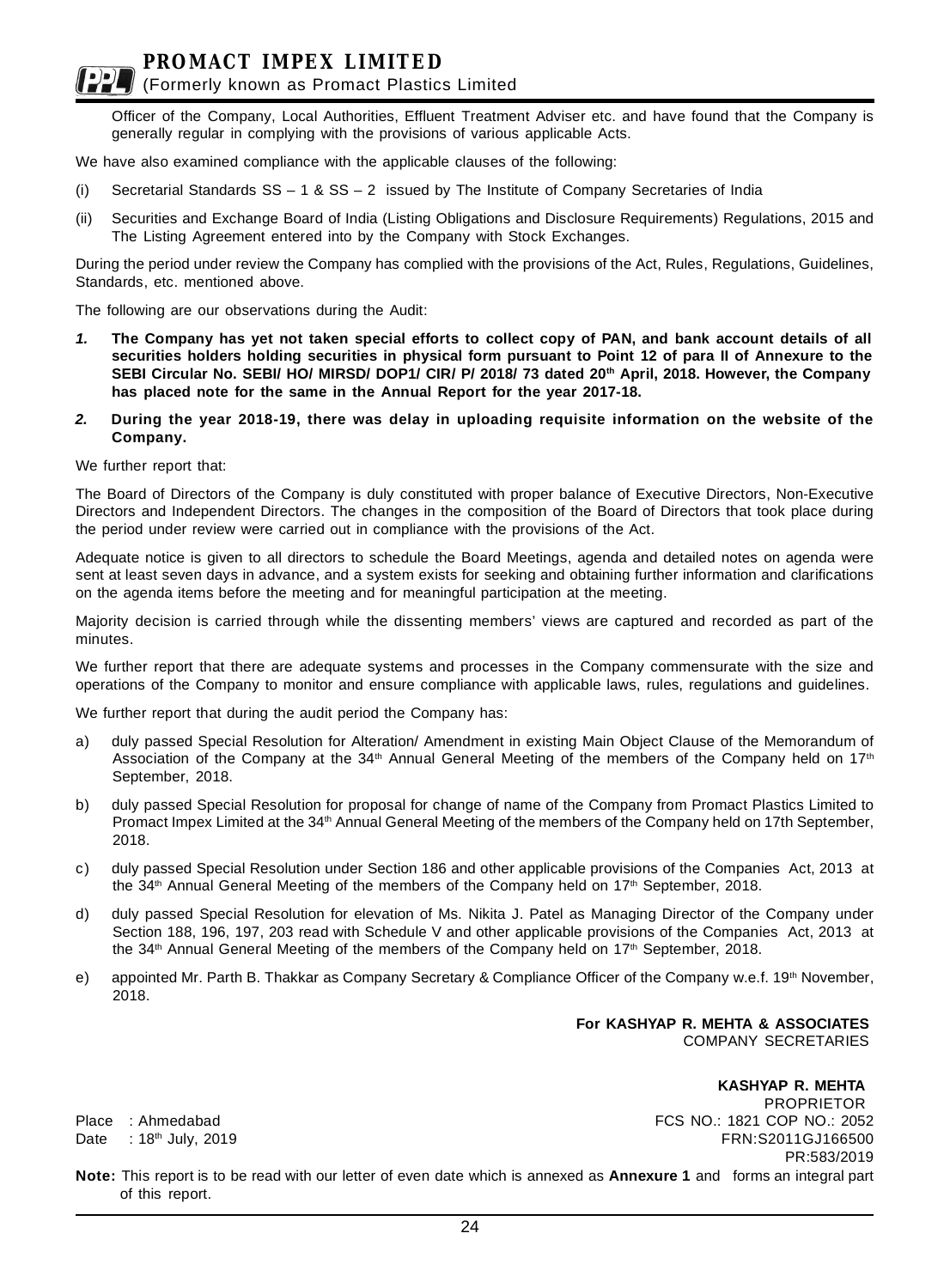**ANNEXURE - 1**

To, The Members, **Promact Impex Limited (Formerly known as Promact Plastics Limited)**

Our report of even date is to be read along with this letter.

- 1. Maintenance of secretarial record is the responsibility of the management of the company. Our responsibility is to express an opinion on these secretarial records based on our audit.
- 2. We have followed the audit practices and processes as were appropriate to obtain reasonable assurance about the correctness of the contents of the Secretarial records. The verification was done on test basis to ensure that correct facts are reflected in secretarial records. We believe that the processes and practices, we followed provide a reasonable basis for our opinion.
- 3. We have not verified the correctness and appropriateness of financial records and Books of Accounts of the company.
- 4. Where ever required, we have obtained the Management representation about the compliance of laws, rules and regulations and happening of events etc.
- 5. The compliance of the provisions of Corporate and other applicable laws, rules, regulations, standards is the responsibility of management. Our examination was limited to the verification of procedures on test basis.
- 6. The Secretarial Audit report is neither an assurance as to the future viability of the company nor of the efficacy or effectiveness with which the management has conducted the affairs of the company.

**For KASHYAP R. MEHTA & ASSOCIATES** COMPANY SECRETARIES

Date :  $18<sup>th</sup>$  July, 2019

**KASHYAP R. MEHTA** PROPRIETOR Place : Ahmedabad FCS NO.: 1821 COP NO.: 2052 PR:583/2019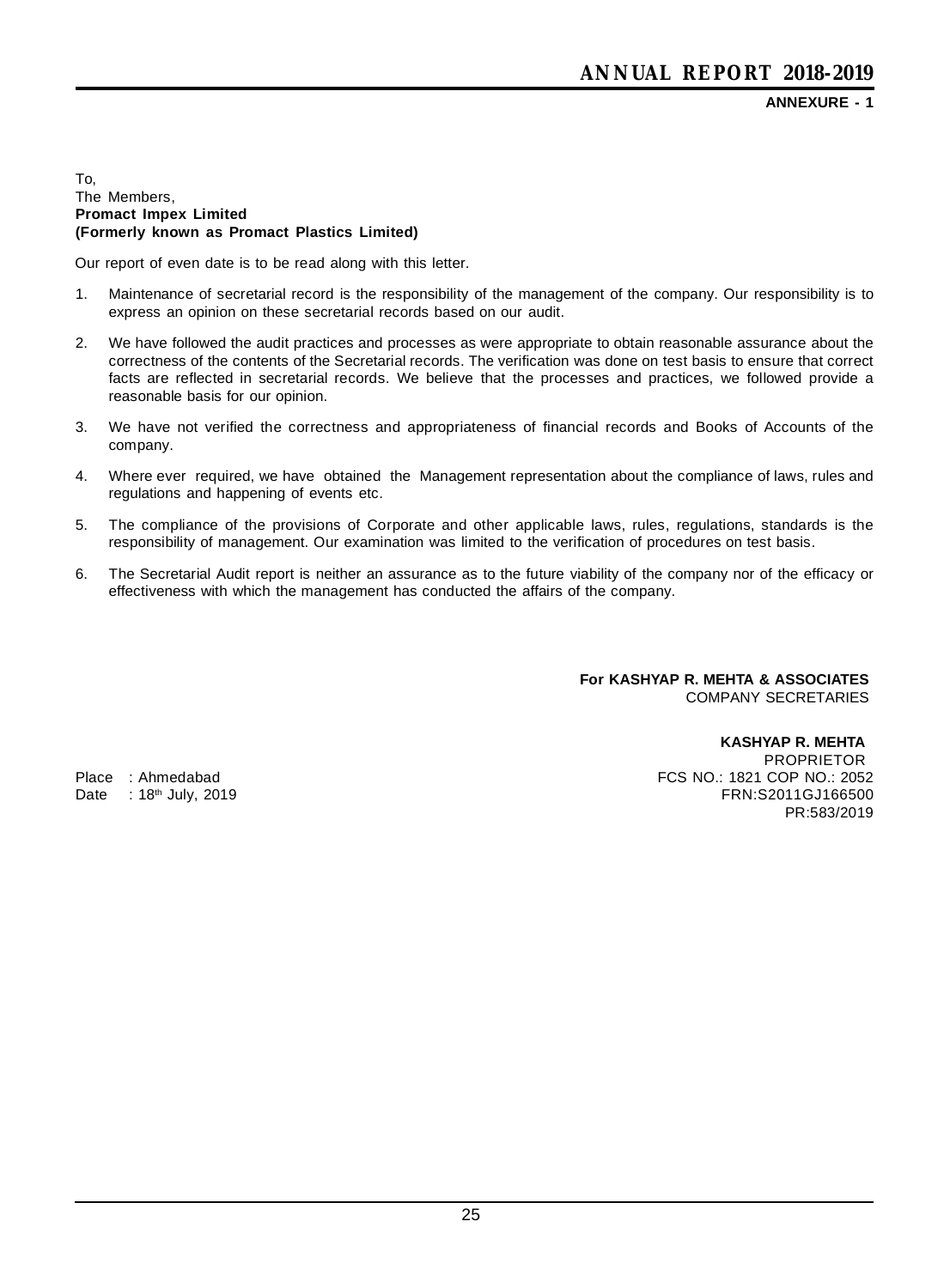#### **Annexure - C**

#### **Form No. MGT – 9**

#### **ST EXTRACT OF ANNUAL RETURN AS ON 31 MARCH, 2019**

[Pursuant to Section 92(3) of the Companies Act, 2013 and rule 12(1) of the Companies (Management and Administration) Rules, 2014]

#### **I. REGISTRATION AND OTHER DETAILS**:

| (1) | <b>CIN</b>                                                                   | L25200GJ1985PLC007746                                                                                                                                                                     |
|-----|------------------------------------------------------------------------------|-------------------------------------------------------------------------------------------------------------------------------------------------------------------------------------------|
| (2) | <b>Registration Date</b>                                                     | 26-03-1985                                                                                                                                                                                |
| (3) | Name of the Company                                                          | Promact Impex Limited<br>(Formerly known as Promact Plastics Limited)                                                                                                                     |
| (4) | Category / Sub-Category of the Company                                       | Public Company Limited by Shares                                                                                                                                                          |
| (5) | Address of the registered Office and<br><b>Contact Details</b>               | 106, Harikrupa Chambers,<br>B/H National Chambers, Ahmedabad - 380 009.                                                                                                                   |
| (6) | Whether Listed Company                                                       | Yes                                                                                                                                                                                       |
| (7) | Name, Address and Contact details of Registrar<br>and Transfer Agent, if any | Link Intime India Pvt. Ltd.<br>506-508, Amarnath Business Centre-1 (ABC-1),<br>Besides Gala Business Centre,<br>Near St. Xavier's College Corner, Off C. G. Road,<br>Ahmedabad - 380 006. |

#### **II. PRINCIPAL BUSINESS ACTIVITIES OF THE COMPANY:**

| Name and Description of main products/ services                                     | NIC Code of the<br>Product/ service | % to total turnover |
|-------------------------------------------------------------------------------------|-------------------------------------|---------------------|
| HDPE/PP Woven Fabrics/ Bags/ Tarpaulin/<br>Export & Import of Agri Product & others | 13925                               | 100                 |

#### **III. PARTICULARS OF HOLDING, SUBSIDIARY AND ASSOCIATE COMPANIES:**

The Company has no Holding/ Subsidiary/ Associate Company.

#### **IV. SHARE HOLDING PATTERN:**

**i) Category-wise Share Holding:**

|            | Category of<br>Shareholders           |         | No. of Shares held as on | $1st$ April, 2018 |                                              | No. of Shares held as on<br>31st March, 2019 |          | %       |                             |                                    |
|------------|---------------------------------------|---------|--------------------------|-------------------|----------------------------------------------|----------------------------------------------|----------|---------|-----------------------------|------------------------------------|
|            |                                       | Demat   | Physical                 | Total             | $\overline{\%}$ of<br>Total<br><b>Shares</b> | Demat                                        | Physical | Total   | $\overline{\%}$ of<br>Total | Change<br>during<br>Shares 2018-19 |
| Α.         | Promoters                             |         |                          |                   |                                              |                                              |          |         |                             |                                    |
| (1)        | Indian                                |         |                          |                   |                                              |                                              |          |         |                             |                                    |
| a)         | Individual/ HUF                       | 2207498 |                          | 2207498           | 33.90                                        | 2518685                                      |          | 2518685 | 38.68                       | 4.78                               |
| b)         | Central Govt.                         |         | $\overline{a}$           |                   |                                              | ٠                                            |          | ٠       |                             |                                    |
| c)         | State Govt.(s)                        |         | ٠                        |                   |                                              |                                              |          | ٠       |                             |                                    |
| d)         | <b>Bodies Corp</b>                    |         | ٠                        |                   |                                              |                                              |          |         |                             |                                    |
| $\epsilon$ | Banks / FI                            |         | ٠                        |                   |                                              |                                              |          |         |                             |                                    |
| f)         | Any other                             |         |                          |                   |                                              |                                              |          |         |                             |                                    |
|            | Total shareholding<br>of Promoter (A) | 2207498 |                          | 2207498           | 33.90                                        | 2518685                                      |          | 2518685 | 38.68                       | 4.78                               |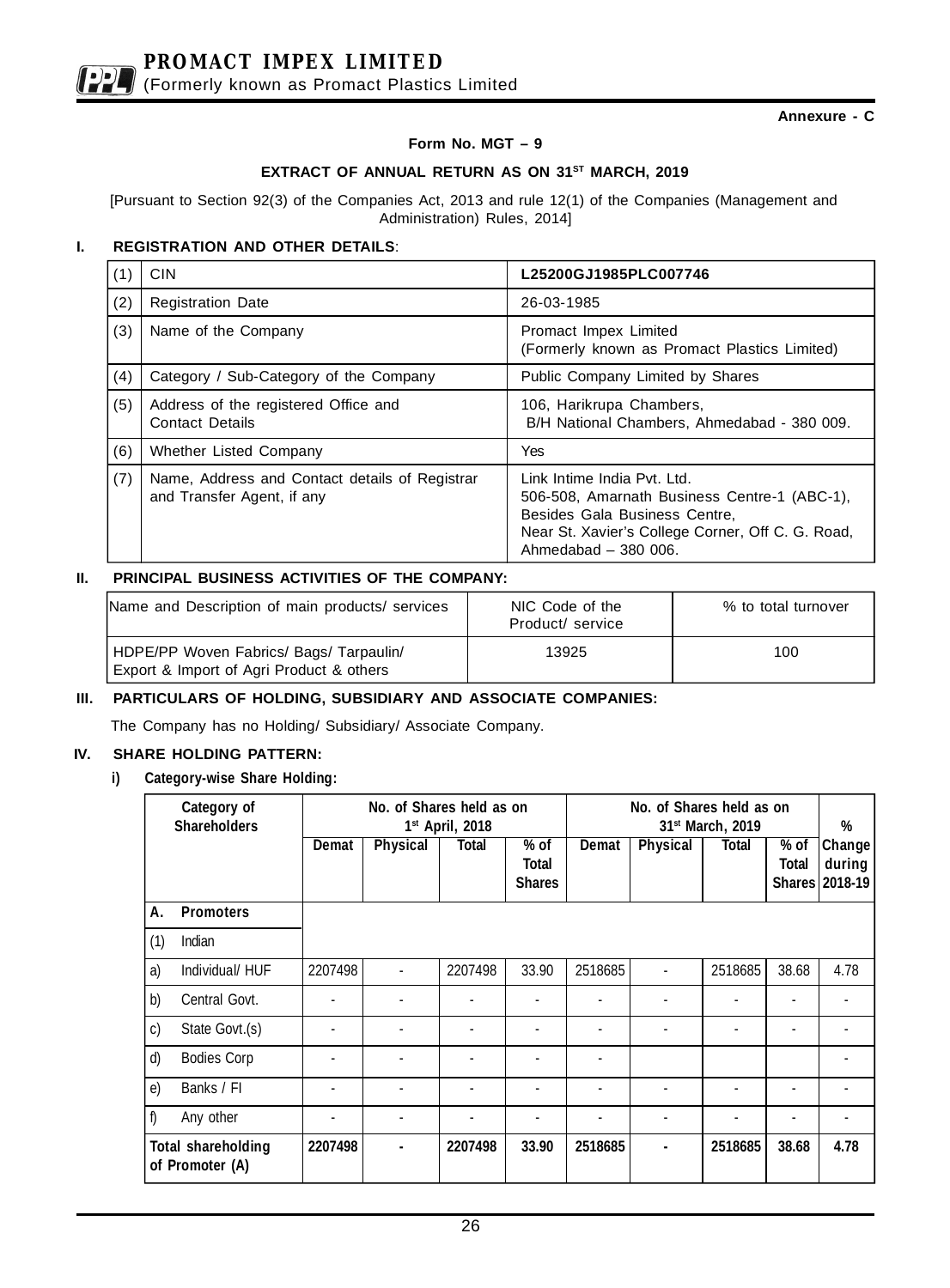| <b>B.</b>     | Public<br>Shareholding                                     |                              |                          |                          |                          |                              |                          |                          |                          |                          |
|---------------|------------------------------------------------------------|------------------------------|--------------------------|--------------------------|--------------------------|------------------------------|--------------------------|--------------------------|--------------------------|--------------------------|
| 1.            | <b>Institutions</b>                                        |                              |                          |                          |                          |                              |                          |                          |                          |                          |
| a)            | Mutual Funds                                               | ÷                            | $\overline{\phantom{a}}$ | $\overline{\phantom{a}}$ | $\overline{\phantom{0}}$ | $\overline{\phantom{a}}$     | $\overline{\phantom{a}}$ | $\overline{\phantom{a}}$ | $\overline{\phantom{a}}$ | $\overline{\phantom{a}}$ |
| b)            | Banks / FI                                                 | $\overline{a}$               | $\overline{a}$           | l,                       |                          | $\overline{a}$               |                          | $\overline{a}$           |                          |                          |
| c)            | Central Govt                                               | $\overline{a}$               | $\overline{a}$           | $\overline{a}$           | $\overline{a}$           | $\overline{a}$               | $\overline{a}$           | $\overline{a}$           |                          |                          |
| d)            | State Govt(s)                                              | $\frac{1}{2}$                | $\frac{1}{2}$            | $\overline{a}$           | $\overline{a}$           | $\overline{\phantom{a}}$     | $\overline{a}$           | $\overline{a}$           | $\frac{1}{2}$            | $\overline{a}$           |
| e)            | <b>VCF</b>                                                 | $\qquad \qquad \blacksquare$ | $\overline{\phantom{a}}$ | $\overline{\phantom{a}}$ | $\overline{\phantom{a}}$ | $\qquad \qquad \blacksquare$ | ÷,                       | -                        | $\overline{a}$           | ÷,                       |
| f)            | Ins. Companies                                             | $\overline{a}$               | $\overline{\phantom{a}}$ | $\overline{a}$           | $\overline{a}$           | $\overline{a}$               | $\overline{a}$           | $\overline{a}$           |                          |                          |
| g)            | Flls                                                       | $\overline{a}$               | $\frac{1}{2}$            | $\frac{1}{2}$            | $\frac{1}{2}$            | $\overline{a}$               | $\overline{a}$           | $\overline{a}$           | $\overline{a}$           |                          |
| h)            | Foreign VCF                                                | ÷,                           | $\overline{\phantom{a}}$ | $\blacksquare$           | $\blacksquare$           | $\overline{\phantom{a}}$     | $\overline{\phantom{a}}$ | ÷,                       | $\overline{\phantom{a}}$ | $\blacksquare$           |
| i)            | Others (specify)                                           | $\overline{a}$               | $\overline{a}$           | $\overline{a}$           | $\overline{a}$           | $\overline{\phantom{a}}$     | L,                       | $\overline{a}$           | Ĭ.                       |                          |
|               | Sub-total (B)(1):-                                         | $\frac{1}{2}$                | $\overline{\phantom{a}}$ | $\overline{\phantom{a}}$ | $\overline{a}$           | $\overline{\phantom{a}}$     | $\overline{a}$           | $\frac{1}{2}$            | $\overline{a}$           | $\overline{a}$           |
| 2.            | Non-Institutions                                           |                              |                          |                          |                          |                              |                          |                          |                          |                          |
| a)            | Bodies Corp.                                               | 27609                        | 1920                     | 29529                    | 0.45                     | 33659                        | 1920                     | 35579                    | 0.54                     | 0.10                     |
| b)            | Individuals                                                |                              |                          |                          |                          |                              |                          |                          |                          |                          |
| i)            | Individuals holding<br>$\epsilon =$ Rs.1,00,000            | 1298993                      | 400743                   | 1699736                  | 26.10                    | 1255760                      | 394143                   | 1649903                  | 25.34                    | (0.76)                   |
| ii)           | Individuals holding<br>$>$ Rs. 1,00,000                    | 2349983                      | 114420                   | 2464403                  | 37.85                    | 2070424                      | 114420                   | 2184844                  | 33.55                    | (4.30)                   |
| c)            | Others (specify)                                           |                              |                          |                          |                          |                              |                          |                          |                          |                          |
|               | NRIs, Clearing<br>Members & HUF                            | 108794                       | 1840                     | 110634                   | 1.70                     | 120949                       | 1840                     | 122789                   | 1.89                     | 0.19                     |
|               | <b>OCB</b>                                                 | ÷,                           | $\blacksquare$           |                          |                          | $\overline{a}$               | $\overline{a}$           | $\overline{a}$           | $\overline{a}$           |                          |
|               | Foreign Nationals                                          | $\overline{a}$               | $\overline{a}$           | L,                       | ÷,                       | ÷,                           | Ĭ.                       | Ĭ.                       | L,                       |                          |
|               | <b>Trusts</b>                                              | $\overline{a}$               | $\overline{a}$           | $\overline{a}$           |                          |                              | $\overline{a}$           |                          | L,                       |                          |
|               | Others                                                     | $\overline{a}$               | $\overline{a}$           | $\overline{a}$           | $\overline{a}$           | $\overline{a}$               | $\overline{a}$           | $\overline{a}$           | $\overline{a}$           | $\overline{a}$           |
|               | Sub-total (B)(2):-                                         | 3785379                      | 518923                   | 4304302                  | 66.10                    | 3480792                      | 512323                   | 3993115                  | 61.32                    | (4.78)                   |
|               | <b>Total Public</b><br>Shareholding<br>$(B)=(B)(1)+(B)(2)$ | 3785379                      | 518923                   | 4304302                  | 66.10                    | 3480792                      | 512323                   | 3993115                  | 61.32                    | (4.78)                   |
| $\mathsf{C}.$ | Shares held by<br>Custodian for<br><b>GDRs &amp; ADRs</b>  | $\frac{1}{2}$                | $\overline{\phantom{a}}$ | $\blacksquare$           | $\overline{\phantom{a}}$ | $\overline{\phantom{a}}$     | $\overline{\phantom{a}}$ | ÷,                       | ÷,                       | ÷,                       |
|               | <b>Grand Total</b><br>$(A+B+C)$                            | 5992877                      | 518923                   | 6511800                  | 100.00                   | 5999477                      | 512323                   | 6511800                  | 100.00                   | $\overline{a}$           |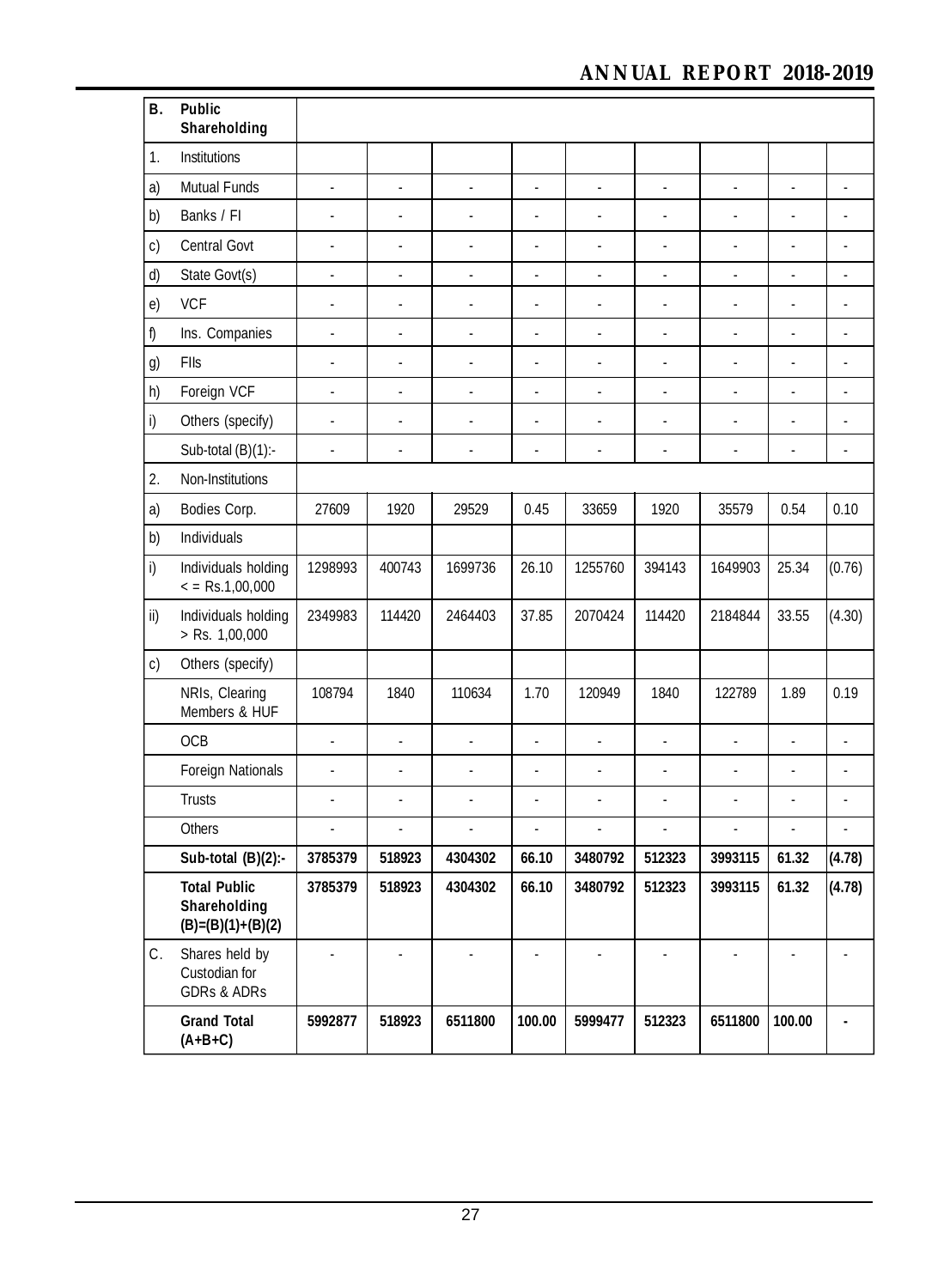# **PROMACT IMPEX LIMITED** (Formerly known as Promact Plastics Limited

# **ii) Shareholding of Promoters: Sr. Shareholder's Name Shareholding as on 01-04-2018 Shareholding as on 31-03-2019 % No. No. of % of total % of No. of % of total % of change Shares Shares Shares Shares Shares Shares in of the Pledged / of the Pledged / share company encumbered company encumbered holding to total to total during shares shares the year** 1 Patel Jayantilal Somabhai 329480 5.06 - 329480 5.06 - - 2 Payalben Jayantilal Patel 265437 4.08 - 367834 5.65 - 1.57 3 Nikita Jayantilal Patel 270943 4.16 - 270943 4.16 -4 Patel Ankit Jayantilal (263775 | 4.05 | - | 472565 | 7.26 | - | 3.21 5 | Jayantibhai Somabhai Patel | 288706 | 4.43 | - | 288706 | 4.43 | - | -6 Savitaben Jayantilal Patel 265749 4.08 - 265749 4.08 - - 7 Patel Narottam Somabhai 189720 2.91 - 189720 2.91 - - 8 Patel Mital Sachinkumar 161188 2.48 - 161188 2.48 - 1 9 | Patel Sachin Narottambhai | 75000 | 1.15 | - | 75000 | 1.15 | - | -10 Patel Mital D 65000 1.00 - 65000 1.00 - - 11 Krishnaben D Patel 32500 0.50 - 32500 0.50 - -

#### **iii) Change in Promoters' Shareholding:**

The change in the Promoters' shareholding during the financial year 2018-19 is as under:

| Sr. | Shareholder's Name        | Shareholding as on 01-04-2018 |            |                    | Shareholding as on 31-03-2019 |               |                    | %       |
|-----|---------------------------|-------------------------------|------------|--------------------|-------------------------------|---------------|--------------------|---------|
| No. |                           | No. of                        | % of total | % of               | No. of                        | % of total    | % of               | change  |
|     |                           | <b>Shares</b>                 | Shares     | <b>Shares</b>      | <b>Shares</b>                 | <b>Shares</b> | <b>Shares</b>      | in      |
|     |                           |                               | of the     | Pledged /          |                               | of the        | Pledged /          | share   |
|     |                           |                               |            | company encumbered |                               |               | company encumbered | holding |
|     |                           |                               |            | to total           |                               |               | to total           | during  |
|     | Payalben Jayantilal Patel | 265437                        | 4.08       |                    | 367834                        | 5.65          |                    | 1.57    |
|     | Patel Ankit Jayantilal    | 263775                        | 4.05       |                    | 472565                        | 7.26          |                    | 3.21    |

#### **iv) Shareholding Pattern of top ten Shareholders:**

(other than Directors, Promoters and Holders of GDRs and ADRs):

| Sr.<br>No.     | For Each of the Top 10<br><b>Shareholders</b> | Shareholding as on<br>01-04-2018 |                           | Changes<br>during the                                 | Shareholding as on<br>31-03-2019 |                         |
|----------------|-----------------------------------------------|----------------------------------|---------------------------|-------------------------------------------------------|----------------------------------|-------------------------|
|                |                                               | No. of<br>shares                 | $%$ of<br>total<br>shares | Year<br>Increase/<br>(decrease)<br>due to<br>transfer | No. of<br>shares                 | % of<br>total<br>shares |
| 1              | Subramanian P                                 | 272950                           | 4.19                      | 900                                                   | 273490                           | 4.20                    |
| 2              | Patel Dilipkumar Amrutlal                     | 208790                           | 3.21                      | (208790)                                              |                                  |                         |
| 3              | Heli Arvindbhai Patel                         | 291490                           | 4.47                      | 19850                                                 | 311340                           | 4.78                    |
| 4              | Patel Dashrathbhai Narottamdas                | 102397                           | 1.57                      | (102397)                                              |                                  |                         |
| 5              | Ashok Shyamlal Khandelwal                     | 100000                           | 1.54                      |                                                       | 100000                           | 1.54                    |
| 6              | Khodabhai Narsangbhai Patel                   | 89468                            | 1.37                      |                                                       | 89468                            | 1.37                    |
| $\overline{7}$ | Patel Ajit Ambalal                            | 72919                            | 1.12                      |                                                       | 72919                            | 1.12                    |
| 8              | Deepak Patel                                  | 72829                            | 1.12                      | (21438)                                               | 51391                            | 0.79                    |
| 9              | Jayantibhai Narsangbhai Patel                 | 70311                            | 1.08                      |                                                       | 70311                            | 1.08                    |
| 10             | Patel Hemal Naranbhai                         | 67105                            | 1.03                      |                                                       | 67105                            | 1.03                    |
| 11             | Patel Shardaben Dashrathbhai                  | 55246                            | 0.85                      |                                                       | 55246                            | 0.85                    |
| 12             | Patel Dharmendrabhai Babulal                  | 53254                            | 0.82                      |                                                       | 53254                            | 0.82                    |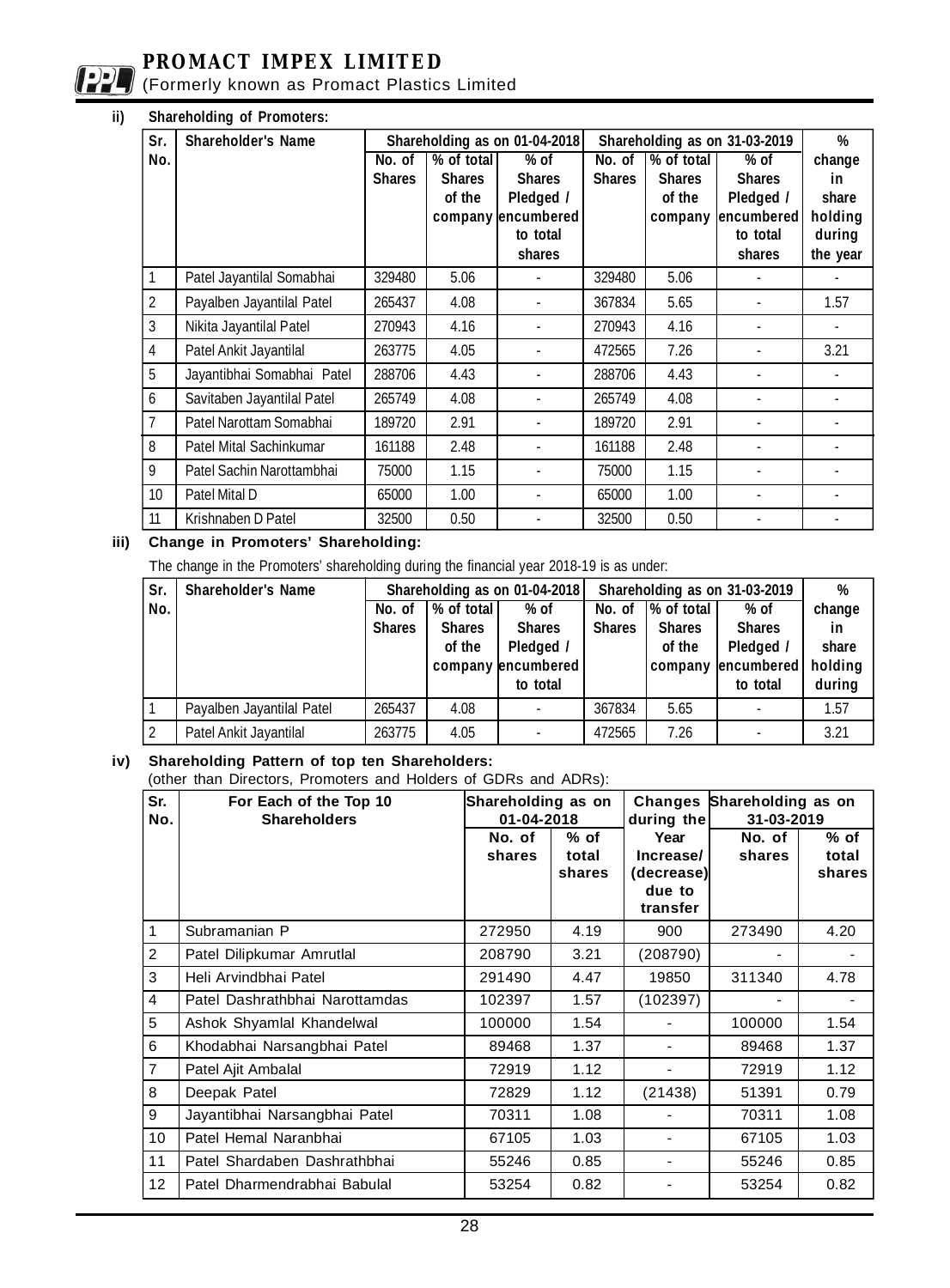#### **v) Shareholding of Directors and Key Managerial Personnel:**

| Sr.<br>No.       | Shareholding, if any, of<br>each Directors and each | Shareholding as on<br>01-04-2018 |                                           | <b>Changes</b><br>in number     |                  | Shareholding as on<br>31-03-2019          |
|------------------|-----------------------------------------------------|----------------------------------|-------------------------------------------|---------------------------------|------------------|-------------------------------------------|
|                  | Key Managerial Personnel                            | No. of<br>shares                 | % of total<br>shares<br>of the<br>Company | of shares<br>during<br>the Year | No. of<br>shares | % of total<br>shares<br>of the<br>Company |
| 1.               | Nikita J. Patel                                     | 270943                           | 4.16                                      | $\overline{\phantom{0}}$        | 270943           | 4.16                                      |
| 2.               | Payalben J. Patel*                                  | 265437                           | 4.08                                      | 102397                          | 367834           | 5.65                                      |
| 3.               | Ankit J. Patel                                      | 263775                           | 4.05                                      | 208790                          | 472565           | 7.26                                      |
| $\overline{4}$ . | Miteshkumar A. Patel                                | 221                              | 0.00                                      |                                 | 221              | 0.00                                      |
| 5.               | Akash D. Patel                                      |                                  |                                           |                                 |                  |                                           |
| 6.               | Ravi L. Patel                                       |                                  |                                           | -                               |                  |                                           |
| 7.               | Vipul F. Bhavsar                                    | 2607                             | 0.04                                      | -                               | 2607             | 0.04                                      |
| 8.               | Parth B. Thakkar**                                  |                                  |                                           | ٠                               |                  |                                           |

\* Ms. Payalben J. Patel has been appointed as Director of the Company w.e.f. 11<sup>th</sup> October, 2018

\*\* Mr. Parth B. Thakkar has been appointed as Company Secretary & Compliance Officer of the Company w.e.f. 19<sup>th</sup> November, 2018.

#### **V. INDEBTEDNESS : (In** `**)**

#### **Indebtedness of the Company including interest outstanding/accrued but not due for payment:**

|           |                                       | Secured<br>Loans<br>excluding<br>deposits | Unsecured<br>Loans | <b>Deposits</b> | Total<br><b>Indebtedness</b> |
|-----------|---------------------------------------|-------------------------------------------|--------------------|-----------------|------------------------------|
| A.        | Indebtedness as on 01-04-2018         |                                           |                    |                 |                              |
|           | i)<br><b>Principal Amount</b>         | $\overline{\phantom{a}}$                  | 4,52,46,557        |                 | 4,52,46,557                  |
|           | ii)<br>Interest due but not paid      | $\overline{\phantom{a}}$                  | ٠                  |                 |                              |
|           | iii)<br>Interest accrued but not due  | ٠                                         | ۰                  |                 |                              |
|           | Total (i+ii+iii)                      | $\overline{\phantom{a}}$                  | 4,52,46,557        |                 | 4,52,46,557                  |
| <b>B.</b> | Change in Indebtedness during 2018-19 |                                           |                    |                 |                              |
|           | $\star$<br>Addition                   | 6,50,30,489                               | $\blacksquare$     |                 | 6,50,30,489                  |
|           | $\star$<br>Reduction                  | $\blacksquare$                            | 1,09,64,249        |                 | 1,09,64,249                  |
|           | Net Change                            | 6,50,30,489                               | 1,09,64,249        |                 | 5,40,66,240                  |
| C.        | Indebtedness as on 31-03-2018         |                                           |                    |                 |                              |
|           | i)<br><b>Principal Amount</b>         | 6,50,30,489                               | 3,42,82,308        |                 | 9,93,12,797                  |
|           | ii)<br>Interest due but not paid      |                                           | -                  |                 |                              |
|           | iii)<br>Interest accrued but not due  | ٠                                         | ٠                  |                 |                              |
|           | Total (i+ii+iii)                      | 6,50,30,489                               | 3,42,82,308        |                 | 9,93,12,797                  |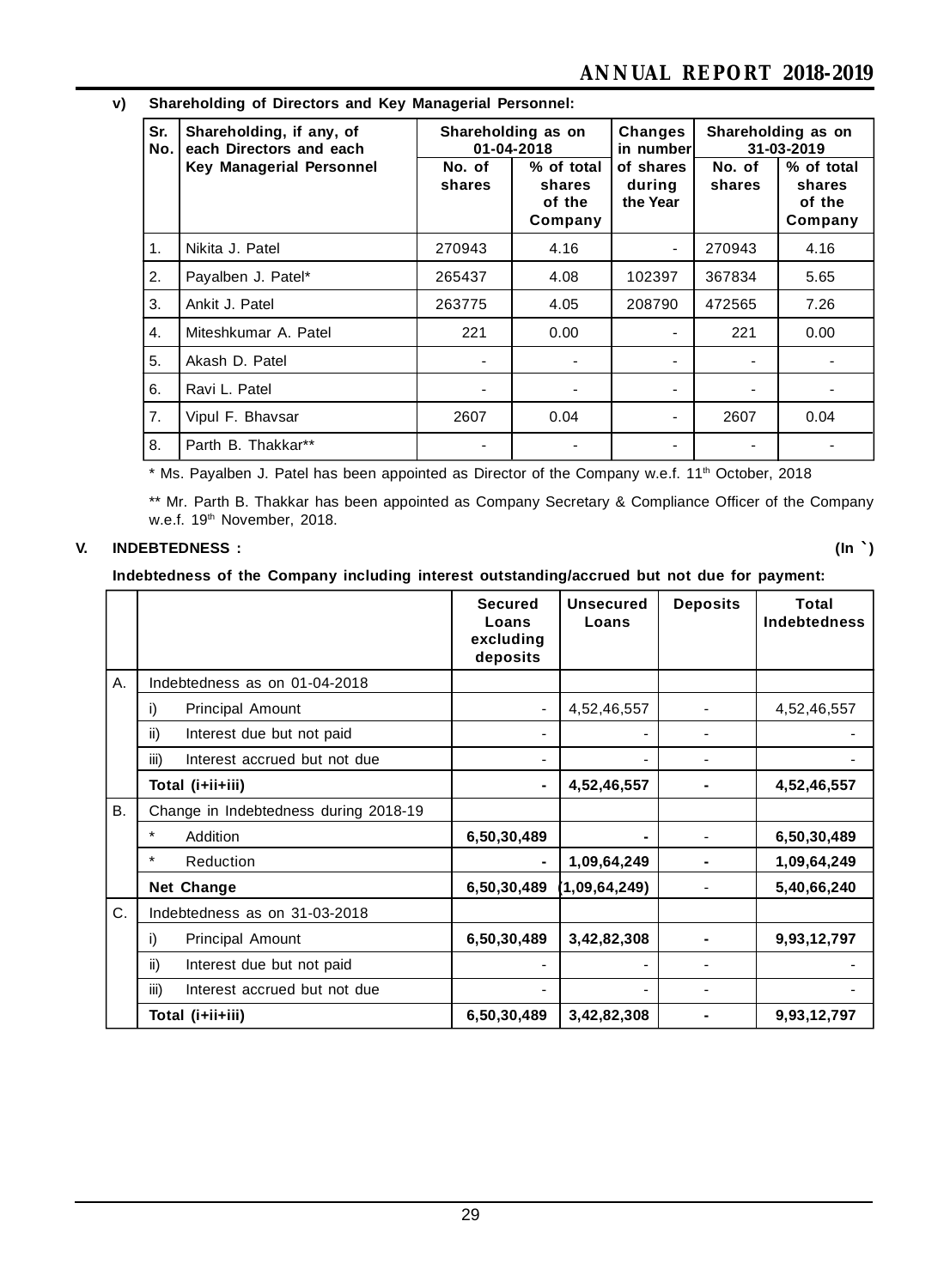

#### **VI. REMUNERATION OF DIRECTORS AND KEY MANAGERIAL PERSONNEL**

#### **A. Remuneration to Managing Director, Whole-Time Director, Manager or any other Directors:**

| Sr.<br>No. | <b>Particulars of Remuneration</b>                                                        | Name of MD/<br>WTD/ Manager               |
|------------|-------------------------------------------------------------------------------------------|-------------------------------------------|
|            |                                                                                           | Ms. Nikita J. Patel,<br>Managing Director |
| 1.         | Gross salary                                                                              |                                           |
|            | (a) Salary as per provisions contained<br>in section 17(1) of the Income-tax<br>Act, 1961 |                                           |
|            | (b) Value of perquisites u/s 17(2)<br>Income-tax Act, 1961                                |                                           |
|            | (c) Profits in lieu of salary under section<br>17(3) Income-tax Act, 1961                 |                                           |
| 2.         | Stock Option                                                                              |                                           |
| 3.         | <b>Sweat Equity</b>                                                                       |                                           |
| 4.         | Commission                                                                                |                                           |
| 5.         | Others, Please specify                                                                    |                                           |
|            | Total                                                                                     |                                           |
|            | Ceiling as per the Companies Act                                                          | $\degree$ 1,20,00,000/-                   |

#### **B. Remuneration to Key Managerial Personnel other than MD/Manager/WTD**

| Sr.            | <b>Particulars of Remuneration</b>                                                        | <b>Key Managerial Personnel</b>                   |                              |
|----------------|-------------------------------------------------------------------------------------------|---------------------------------------------------|------------------------------|
| No.            |                                                                                           |                                                   |                              |
|                |                                                                                           | Mr. Parth B. Thakkar,<br>CS & Compliance Officer* | Mr. Vipul F. Bhavsar,<br>CFO |
| $\mathbf{1}$ . | Gross salary                                                                              |                                                   |                              |
|                | Salary as per provisions contained<br>(a)<br>in section 17(1) of the Income-tax Act, 1961 | 49,500/-                                          | $\degree$ 3,25,000/-         |
|                | Value of perquisites u/s 17(2) Income-tax<br>(b)<br>Act, 1961                             |                                                   |                              |
|                | (c) Profits in lieu of salary under section 17(3)<br>Income-tax Act, 1961                 |                                                   |                              |
| 2.             | Stock Option                                                                              | ٠                                                 |                              |
| 3.             | <b>Sweat Equity</b>                                                                       |                                                   |                              |
| 4.             | Commission                                                                                |                                                   |                              |
| 5.             | Others, Please specify                                                                    |                                                   |                              |
|                | Total                                                                                     | 49,500/-                                          | $3,25,000/-$                 |

\* Mr. Parth B. Thakkar has been appointed as Company Secretary & Compliance Officer of the Company w.e.f. 19<sup>th</sup> November, 2018.

#### **VII. PENALTIES/ PUNISHMENT/ COMPOUNDING OF OFFENCES:**

There are no such Penalties/ Punishment/ Compounding of Offences as on the date of report.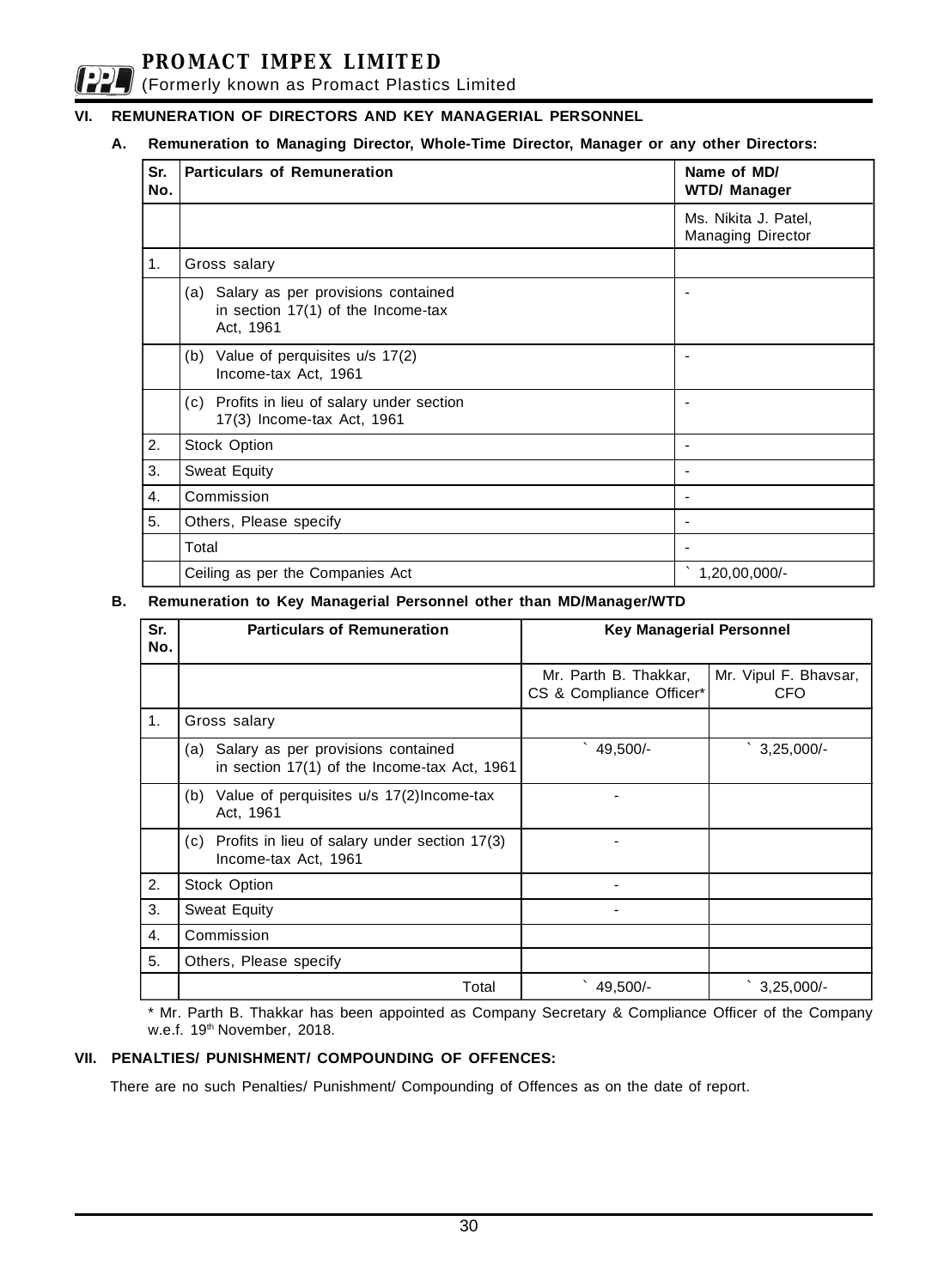**Annexure - D**

#### **CERTIFICATE OF NON-DISQUALIFICATION OF DIRECTORS**

[Pursuant to Regulation 34(3) and Schedule V Para C clause (10)(i) of the SEBI (Listing Obligations and Disclosure Requirements) Regulations, 2015]

To, The Members of **Promact Impex Limited** (Formerly known as Promact Plastics Limited) 106, Harikrupa Shopping Centre, Behind National Chambers, Ashram Road Ahmedabad 380 009

We have examined the relevant registers, records, forms, returns and disclosures received from the Directors of Promact Impex Limited (Formerly known as Promact Plastics Limited) having CIN: L25200GJ1985PLC007746 and having registered office at 106, Harikrupa Shopping Centre, Behind National Chambers, Ashram Road, Ahmedabad 380 009 (hereinafter referred to as 'the Company'), produced before us by the Company for the purpose of issuing this Certificate, in accordance with Regulation 34(3) read with Schedule V Para-C Sub clause 10(i) of the Securities Exchange Board of India (Listing Obligations and Disclosure Requirements) Regulations, 2015.

In our opinion and to the best of our information and according to the verifications (including Directors Identification Number (DIN) status at the portal (www.mca.gov.in) as considered necessary and explanations furnished to me / us by the Company & its officers, we hereby certify that none of the Directors on the Board of the Company as stated below for the Financial Year ending on 31<sup>st</sup> March, 2019 have been debarred or disqualified from being appointed or continuing as Directors of companies by the Securities and Exchange Board of India, Ministry of Corporate Affairs or any such other Statutory Authority:

| Sr. No. | Name of Director             | <b>DIN</b> | Date of appointment in Company   |
|---------|------------------------------|------------|----------------------------------|
|         | Miteshkumar A. Patel#        | 06731818   | 27-11-2013                       |
|         | Nikita J. Patel              | 03092770   | 23-09-2017 (Current Designation) |
|         | Payalben J. Patel            | 03086759   | 11-10-2018                       |
| 4       | Ankit J. Patel               | 02351167   | 29-05-2010                       |
| 5       | Akash D. Patel <sup>\$</sup> | 07941021   | 23-09-2017                       |
| 6       | Ravi L. Patel <sup>\$</sup>  | 07941039   | 23-09-2017                       |

# appointed as Independent Director of the Company for period of 5 consecutive years w.e.f. 19-09-2014

\$ appointed as Independent Director of the Company for period of 5 consecutive years w.e.f. 17-09-2018

Ensuring the eligibility of for the appointment / continuity of every Director on the Board is the responsibility of the management of the Company. Our responsibility is to express an opinion on these based on our verification. This certificate is neither an assurance as to the future viability of the Company nor of the efficiency or effectiveness with which the management has conducted the affairs of the Company.

> **For KASHYAP R. MEHTA & ASSOCIATES** COMPANY SECRETARIES

**KASHYAP R. MEHTA** PROPRIETOR Place : Ahmedabad FCS NO.: 1821 COP NO.: 2052 Date the  $18^{\text{th}}$  July, 2019 FRN:S2011GJ166500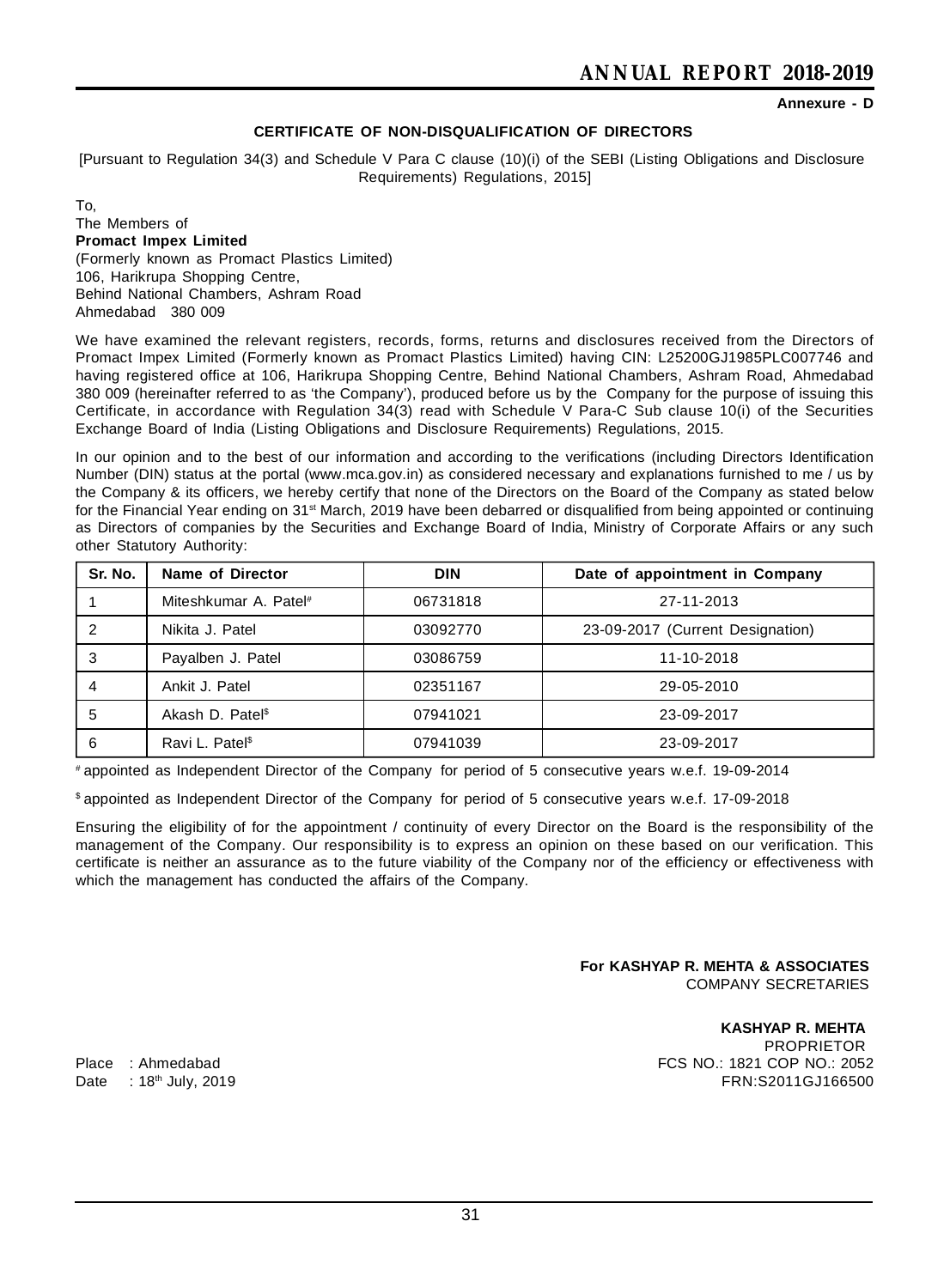

# **INDEPENDENT AUDITORS' REPORT**

#### **To, The Members of PROMACT IMPEX LIMITED**

#### **Report on the Financial Statements**

We have audited the accompanying financial statements of **Promact Impex Limited. (Formerly Known as Promact Plastics Limited).** ('the Company'), which comprise the Balance Sheet as at March 31, 2019 and the Statement of Profit and Loss (including Other Comprehensive Income), the Cash Flow Statement and the Statement of Changes in Equity for the year then ended and a summary of the significant accounting policies and other explanatory information.

#### **Management's Responsibility for the Standalone Financial Statements**

The Company's Board of Directors is responsible for the matters stated in Section 134(5) of the Companies Act, 2013 ('the Act')with respect to the preparation of these financial statements that give a true and fair view of the financial position, profit or loss (financially performance including other comprehensive income), cash flows and change in equity of the company in accordance with the accounting principles generally accepted in India , including the Indian Accounting Standards ('Ind AS') specified under Section 133 of the Act, read with Rule 7 of the Companies (Accounts) Rules, 2014. This responsibility also includes maintenance of adequate accounting records in accordance with the provisions of the Act for safeguarding the assets of the Company and for preventing and detecting frauds and other irregularities; selection and application of appropriate accounting policies; making judgments and estimates that are reasonable and prudent; and design, implementation and maintenance of adequate internal financial controls, that were operating effectively for ensuring the accuracy and completeness of the accounting records, relevant to the preparation and presentation of these financial statements that give a true and fair view and are free from material misstatement, whether due to fraud or error.

#### **Auditors' Responsibility**

Our responsibility is to express an opinion on these financial statements based on our audit.

We have taken into account the provisions of the Act, the accounting and auditing standards and matters which are required to be included in the audit report under the provisions of the Act and the Rules made there under.

We conducted our audit in accordance with the Standards on Auditing specified under Section 143(10) of the Act. Those Standards require that we comply with ethical requirements and plan and perform the audit to obtain reasonable assurance about whether the financial statements are free from material misstatement.

An audit involves performing procedures to obtain audit evidence about the amounts and the disclosures in the financial statements. The procedures selected depend on the auditor's judgment, including the assessment of the risks of material misstatement of the financial statements, whether due to fraud or error. In making those risk assessments, the auditor considers internal financial control relevant to the Company's preparation of the financial statements that give a true and fair view in order to design audit procedures that are appropriate in the circumstances, but not for the purpose of expressing an opinion on whether the Company has in place an adequate internal financial controls system over financial reporting and the operating effectiveness of such controls. An audit also includes evaluating the appropriateness of the accounting policies used and the reasonableness of the accounting estimates made by the Company's Board of Directors, as well as evaluating the overall presentation of the financial statements.

We believe that the audit evidence we have obtained is sufficient and appropriate to provide a basis for our audit opinion on the financial statements.

#### **Opinion**

In our opinion and to the best of our information and according to the explanations given to us, the aforesaid financial statements give the information required by the Act in the manner so required and give a true and fair view in conformity with the accounting principles generally accepted in India, of the state of affairs of the Company as at March 31, 2019, and its profit and its cash flows for the year ended on that date.

#### **Report on Other Legal and Regulatory Requirements**

1. As required by the Companies (Auditor's Report) Order, 2016 ('the Order') issued by the Central Government in terms of Section 143(11) of the Act, we give in the Annexure–I a statement on the matters specified in paragraphs 3 and 4 of the Order.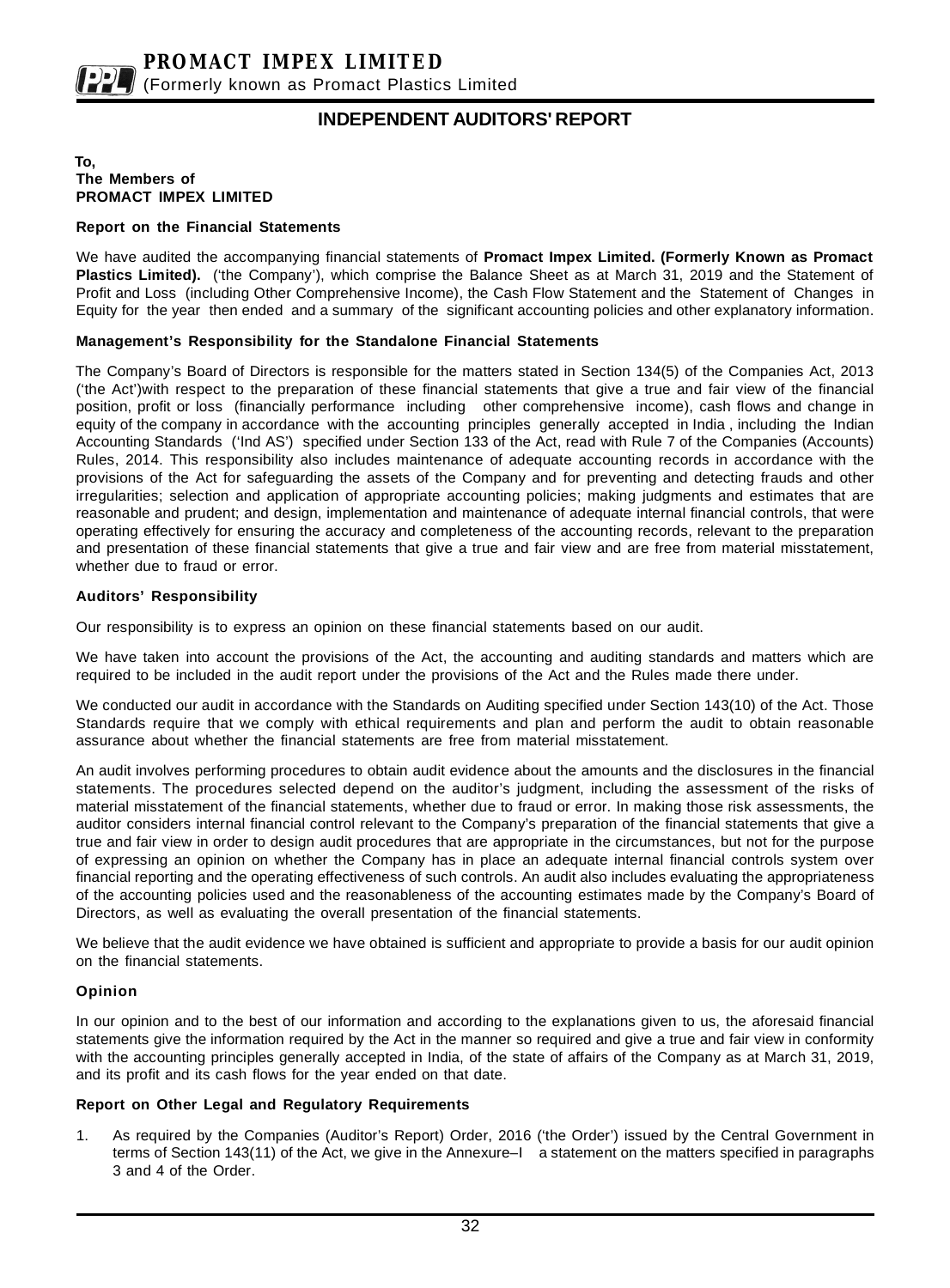- 2. As required by Section 143(3) of the Act, we report that:
	- (a) We have sought and obtained all the information and explanations which to the best of our knowledge and belief were necessary for the purposes of our audit.
	- (b) In our opinion, proper books of account as required by law have been kept by the Company so far as it appears from our examination of those books.
	- (c) The Balance Sheet, the Statement of Profit and Loss, and the Cash Flow Statement dealt with by this Report are in agreement with the books of account.
	- (d) In our opinion, the aforesaid financial statements comply with the Accounting Standards specified under Section 133 of the Act, read with Rule 7 of the Companies (Accounts) Rules, 2014.
	- (e) On the basis of the written representations received from the Directors as on March 31, 2019, taken on record by the Board of Directors, none of the Directors is disqualified as on March 31, 2019 from being appointed as a Director in terms of Section 164 (2) of the Act.
	- (f) With respect to the adequacy of the internal financial controls over financial reporting of the Company and the operating effectiveness of such controls refer to our separate Report in "Annexure – II and
	- (g) With respect to the other matters to be included in the Auditors' Report in accordance with Rule 11 of the Companies (Audit and Auditors) Rules, 2014, in our opinion and to the best of our information and according to the explanations given to us:
		- i) The Company has disclosed the impact of pending litigations on its financial position in its financial statements as referred to in note number 7(C) to the financial statement.
		- ii) The Company does not have any long term contract including derivative contract for which there were any material foreseeable losses under applicable law or accounting Standard, and
		- iii) There were no amount which were require to be transferred to the investor education and protection fund by the company.

**For B.M. Modi & Co.** Chartered Accountants Firm's Registration No. 0106477W

M. No. 034060

Place : Mehsana. **(B.M. Modi)** Date : 17/05/2019 Proprietor.

#### **ANNEXURE – I TO THE INDEPENDENT AUDITORS' REPORT**

(Referred to in paragraph 1 under 'Report on Other Legal and Regulatory Requirements' section of our report of even date)

- **1.** (a) The Company has maintained proper records showing full particulars, including quantitative details and situation of fixed assets.
	- (b) The Company has a regular programme of physical verification of its fixed assets by which all fixed assets are verified in a phased manner, over a period of three years. In our opinion, this periodicity of physical verification is reasonable having regard to the size of the Company and the nature of its assets. No material discrepancies were noticed on such verification.
	- (c) In our opinion and according to information and explanation given to us and on the basis of an examination of the records of the Company, the title deeds of immovable properties are held in the name of the Company.
- **2.** In respect of its inventories:
	- a) As explained to us, the inventories were physically verified during the year by the management during the year.
	- b) In our opinion and according to the information and explanations given to us, the procedures of physical verification of inventories followed by the management are reasonable and adequate in relation to the size of the Company and the nature of its business.
	- c) The Company has maintained proper records of inventories. As explained to us, there was no material discrepancies noticed on physical verification of inventories as compared to the book records.
- **3.** The company has not granted loans to firms covered in the register maintained under section 189 of the Company Act, 2013. There for clause (3)(iii) is not applicable.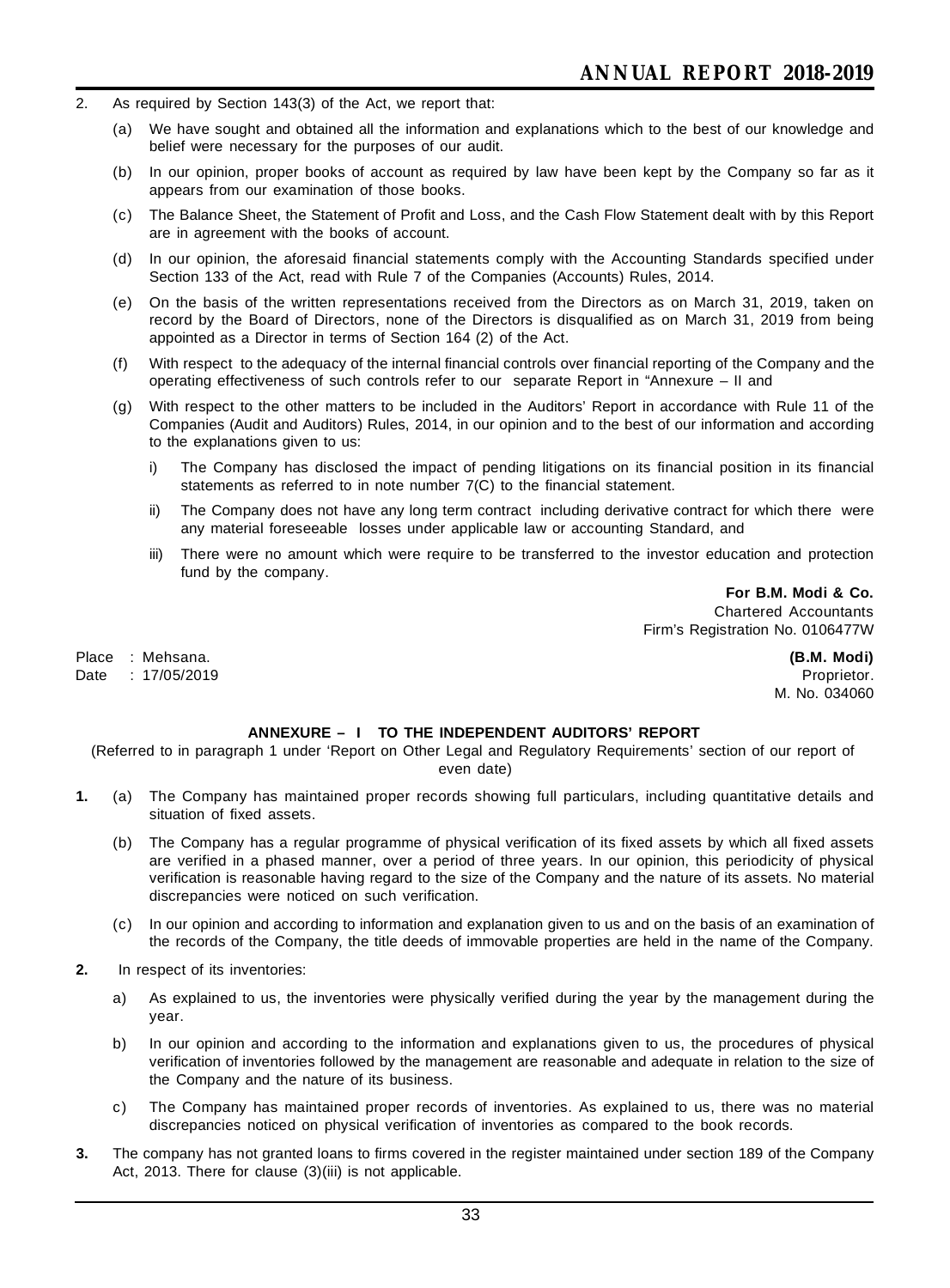- **4.** In our opinion and according to the information and explanations given to us, the company has not accepted deposit, except Director Deposit during the year and does not have any unclaimed deposit. Therefore, the clause 3 (v) of the Order are not applicable to the Company.
- **5.** On the basis of records produced to us, we are of the opinion that, prima facie, the cost records prescribed by the Central Government of India under section 148 (1) of the Act are not required to maintained, and have not carried out any examination of such accounts and records.
- **6**. According to the information and explanations given to us, in respect of statutory dues:
	- (a) The Company has generally been regular in depositing undisputed statutory dues, including Provident Fund, Employees' State Insurance, Income Tax, Sales Tax and Value Added Tax, Wealth Tax, Service Tax, duty of Customs, duty of Excise, Cess , GST and other material statutory dues applicable to it with the appropriate authorities.
	- (b) There were no undisputed amounts payable in respect of Provident Fund, Employees' State Insurance, Income Tax, Sales Tax and Value Added Tax, Wealth Tax, Service Tax, duty of Customs, duty of Excise, Cess, GST and other material statutory dues in arrears as at March 31, 2019 for a period of more than six months from the date they became payable.
	- (c) There were no dues of Wealth Tax, duty of Customs, duty of Excise and Cess, GST etc which have not been deposited as at March 31, 2019 on account of dispute.
- **7.** In our opinion and according to the information and explanations given to us, the Company has not defaulted in repayment of dues to a bank during the year and did not have any amount outstanding to financial institutions during the year.
- **8**. In our opinion and according to the information and explanations given to us, the company has not given any corporate guarantee for loan taken by others from bank or financial institution.
- **9**. According to the information and explanations given to us, the Company did not avail any term loan during the year.
- **10**. To the best of our knowledge and belief and according to the information and explanations given to us, no fraud by the Company has been noticed or reported during the year
- **11.** According to the information and explanations given to us, managerial remuneration not paid or provided in accordance with the requisite approvals mandate by the provisions of Section 197 read with Schedule V to the Act.
- **12.** According to the information and explanations given to us, the Company is not a Nidhi Company as prescribed under Section 406 of the Act. Accordingly, paragraph 3 (xii) of the Order is not applicable to the Company.
- **13**. According to the information and explanations given to us, all transactions with the related parties are in compliance with Section 177 and 188 of Act, where applicable and the details have been disclosed in the Financial Statements as required by the applicable accounting standards.
- **14**. According to the information and explanations given to us and based on our examination of the records of the Company, the Company has not made any preferential allotment or private placement of shares or fully or partly convertible debentures during the year.
- **15**. According to the information and explanations given to us and based on our examination of the records of the Company, the Company has not entered into non-cash transactions with directors or persons connected with him.
- **16.** According to information and explanations given to us, the Company is not required to be registered under Section 45 IA of the Reserve Bank of India Act, 1934. Accordingly, paragraph 3(xvi) of the Order is not applicable to the Company.

**For B.M. Modi & Co.** Chartered Accountants Firm's Registration No. 0106477W

Place : Mehsana. **(B.M. Modi)** Date : 17/05/2019 **Proprietor.** 

M. No. 034060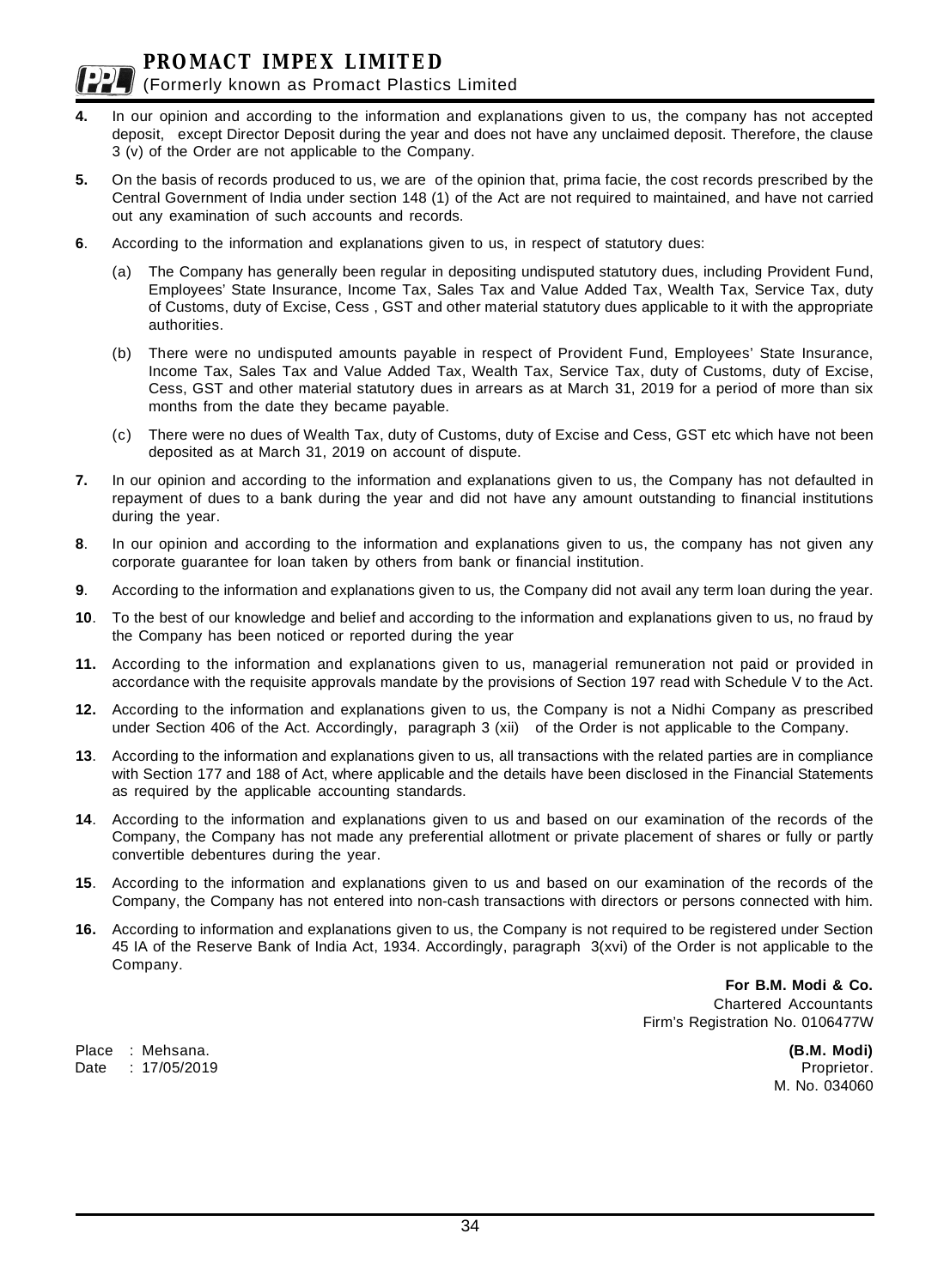#### **ANNEXURE – II TO THE AUDITORS' REPORT**

#### **Report on the Internal Financial Controls under Clause (i) of sub-section 3 of Section 143 of the Companies Act, 2013 ('the Act')**

We have audited the internal financial controls over financial reporting of **Promact Impex Limited (Formerly Known as Promact Plastics Limited)** ('the Company') as of 31 March 2019 in conjunction with our audit of the financial statements of the Company for the year ended on that date.

#### **Management's Responsibility for Internal Financial Controls**

The Company's management is responsible for establishing and maintaining internal financial controls based on the internal control over financial reporting criteria established by the Company considering the essential components of internal control stated in the Guidance Note on Audit of Internal Financial Controls over Financial Reporting issued by the Institute of Chartered Accountants of India ('ICAI'). These responsibilities include the design, implementation and maintenance of adequate internal financial controls that were operating effectively for ensuring the orderly and efficient conduct of its business, including adherence to the Company's policies, the safeguarding of its assets, the prevention and detection of frauds and errors, the accuracy and completeness of the accounting records, and the timely preparation of reliable financial information, as required under the Companies Act, 2013.

#### **Auditors' Responsibility**

Our responsibility is to express an opinion on the Company's internal financial controls over financial reporting based on our audit. We conducted our audit in accordance with the Guidance Note on Audit of Internal Financial Controls over Financial Reporting (the 'Guidance Note') and the Standards on Auditing, issued by ICAI and deemed to be prescribed under Section 143(10) of the Companies Act, 2013, to the extent applicable to an audit of internal financial controls, both applicable to an audit of Internal Financial Controls and, both issued by the Institute of Chartered Accountants of India. Those Standards and the Guidance Note require that we comply with ethical requirements and plan and perform the audit to obtain reasonable assurance about whether adequate internal financial controls over financial reporting were established and maintained and if such controls operated effectively in all material respects.

Our audit involves performing procedures to obtain audit evidence about the adequacy of the internal financial controls system over financial reporting and their operating effectiveness. Our audit of internal financial controls over financial reporting included obtaining an understanding of internal financial controls over financial reporting, assessing the risk that a material weakness exists, and testing and evaluating the design and operating effectiveness of internal control based on the assessed risk. The procedures selected depend on the auditors' judgment, including the assessment of the risks of material misstatement of the financial statements, whether due to fraud or error.

We believe that the audit evidence we have obtained is sufficient and appropriate to provide a basis for our audit opinion on the Company's internal financial controls system over financial reporting.

#### **Meaning of Internal Financial Controls over Financial Reporting**

A company's internal financial control over financial reporting is a process designed to provide reasonable assurance regarding the reliability of financial reporting and the preparation of financial statements for external purposes in accordance with generally accepted accounting principles.

A company's internal financial control over financial reporting includes those policies and procedures that

- (1) Pertain to the maintenance of records that, in reasonable detail, accurately and fairly reflect the transactions and dispositions of the assets of the Company;
- (2) Provide reasonable assurance that transactions are recorded as necessary to permit preparation of financial statements in accordance with generally accepted accounting principles, and that receipts and expenditures of the Company are being made only in accordance with authorizations of the Management and directors of the Company; and
- (3) Provide reasonable assurance regarding prevention or timely detection of unauthorized acquisition, use, or disposition of the Company's assets that could have a material effect on the financial statements.

#### **Inherent Limitations of Internal Financial Controls over Financial Reporting**

Because of the inherent limitations of internal financial controls over financial reporting, including the possibility of collusion or improper management override of controls, material misstatements due to error or fraud may occur and not be detected. Also, projections of any evaluation of the internal financial controls over financial reporting to future periods are subject to the risk that the internal financial control over financial reporting may become inadequate because of changes in conditions, or that the degree of compliance with the policies or procedures may deteriorate.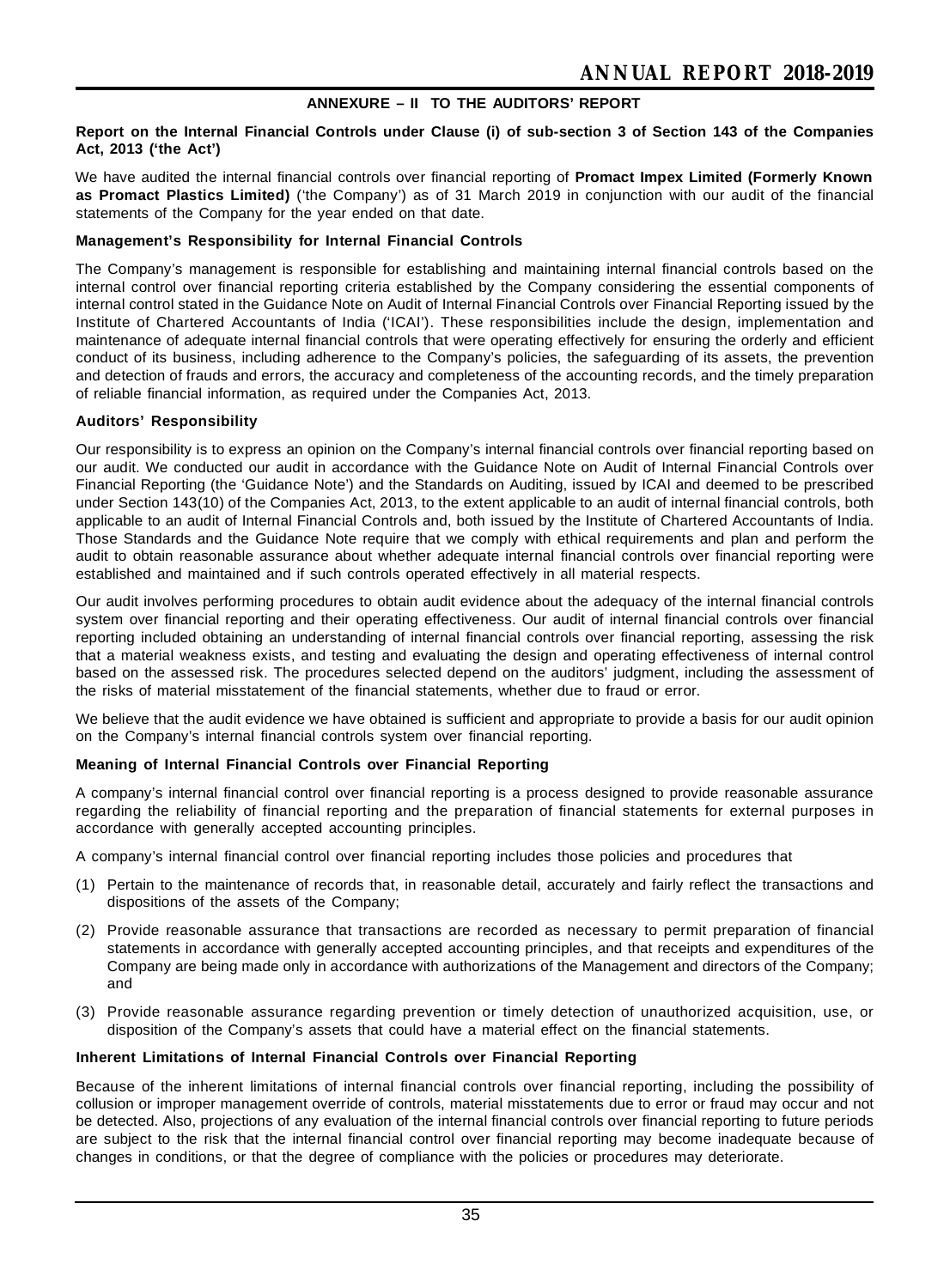

#### **Opinion**

In our opinion, the Company has, in all material respects, an adequate internal financial controls system over financial reporting and such internal financial controls over financial reporting were operating effectively as at 31 March 2019, based on the internal control over financial reporting criteria established by the Company considering the essential components of internal control stated in the Guidance Note on Audit of Internal Financial Controls Over Financial Reporting issued by the Institute of Chartered Accountants of India.

> **For B.M. Modi & Co.** Chartered Accountants Firm's Registration No. 0106477W

Place : Mehsana. **(B.M. Modi)** Date : 17/05/2019 **Proprietor.** 

M. No. 034060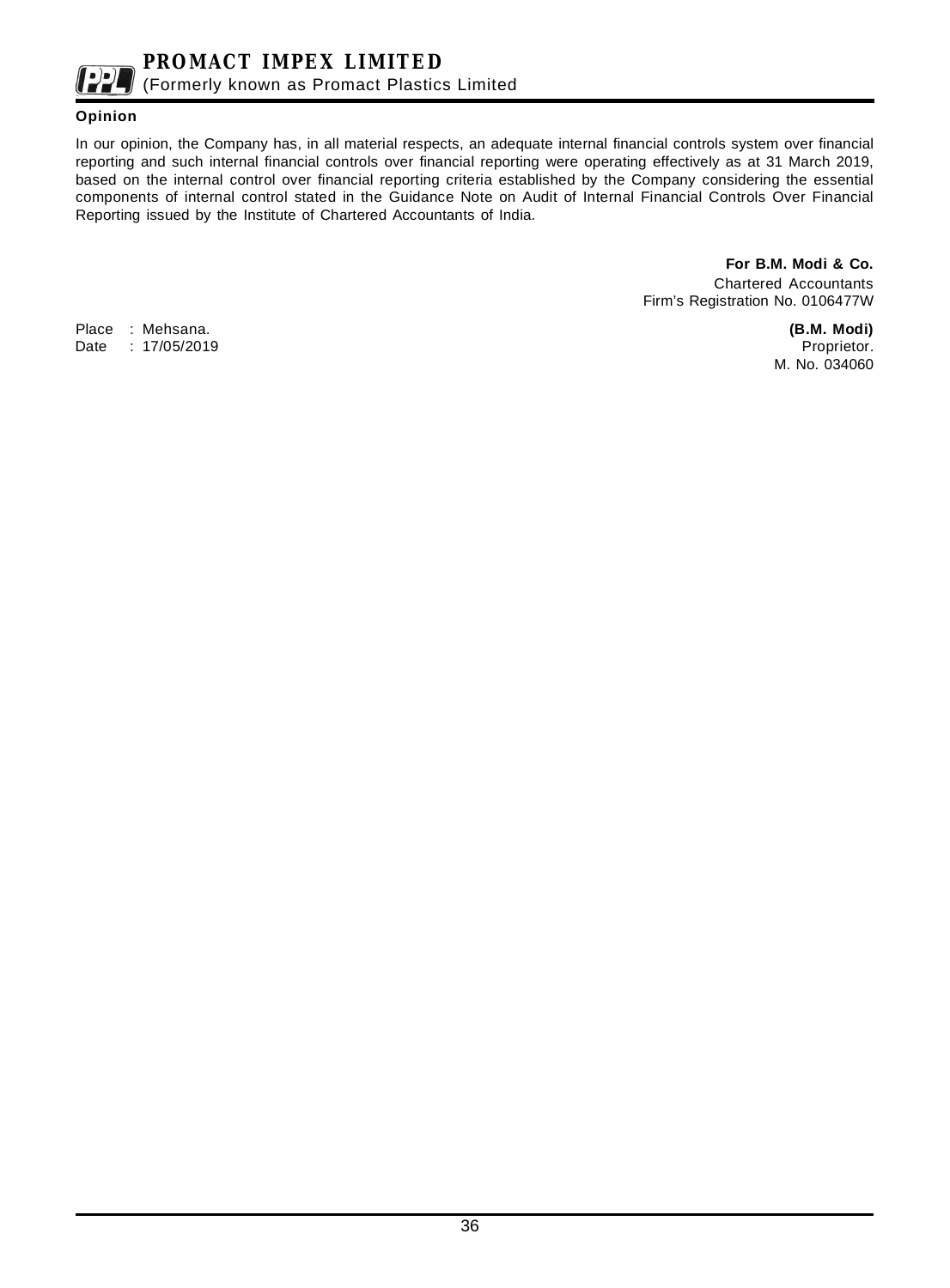# **ANNUAL REPORT 2018-2019**

# **BALANCE SHEET AS AT 31<sup>st</sup> MARCH, 2019**

|     |                    |                                                                                                            |                                      |                             |                                            | Amount in                       |
|-----|--------------------|------------------------------------------------------------------------------------------------------------|--------------------------------------|-----------------------------|--------------------------------------------|---------------------------------|
|     | <b>Particulars</b> |                                                                                                            |                                      | Note No.                    | As at 31st<br><b>March 2019</b>            | As at 31st<br><b>March 2018</b> |
|     | <b>ASSETS</b>      |                                                                                                            |                                      |                             |                                            |                                 |
| (1) |                    | Non-current assets                                                                                         |                                      |                             |                                            |                                 |
|     | (a)                | Property, Plant and Equipment                                                                              |                                      | 2                           | 2,03,38,543                                | 2,38,90,396                     |
|     | (b)                | Capital work-in-progress                                                                                   |                                      |                             |                                            |                                 |
|     | (c)                | Intangible assets                                                                                          |                                      |                             |                                            |                                 |
|     | (d)                | <b>Financial Assets</b><br>(i) Investments                                                                 |                                      | 3                           | 55,550                                     | 27,50,500                       |
|     |                    | (ii) Other Financial Assets                                                                                |                                      | 4                           | 21,58,563                                  | 10,92,850                       |
|     | (e)                | Non-current tax assets (Net)                                                                               |                                      |                             | 1,34,35,186                                | 1,34,35,186                     |
|     | (f)                | Other assets                                                                                               |                                      | 5                           |                                            |                                 |
|     |                    | <b>Total Non-current assets</b>                                                                            |                                      |                             | 3,59,87,842                                | 4,11,68,932                     |
| (2) |                    | <b>Current assets</b>                                                                                      |                                      |                             |                                            |                                 |
|     | (a)                | Inventories                                                                                                |                                      | 6                           |                                            |                                 |
|     | (b)                | <b>Financial assets</b>                                                                                    |                                      |                             |                                            |                                 |
|     |                    | (i) Investments<br>(ii) Trade receivables                                                                  |                                      | 7                           | 5,76,42,827                                | 1,25,57,172                     |
|     |                    | (iii) Cash and cash equivalents                                                                            |                                      | 8                           | 2,05,250                                   | 1,36,582                        |
|     |                    | (iv) Bank Balances other than (iii) above                                                                  |                                      | 9                           |                                            |                                 |
|     |                    | (v) Other Financial assets                                                                                 |                                      | 10                          | 1,91,00,079                                | 88,15,522                       |
|     | (c)                | Other current assets                                                                                       |                                      | 11                          | 917                                        |                                 |
|     |                    | <b>Total current assets</b>                                                                                |                                      |                             | 7,69,49,073                                | 2,15,09,275                     |
|     |                    | <b>TOTAL ASSETS</b>                                                                                        |                                      |                             | 11,29,36,916                               | 6,26,78,209                     |
|     |                    | <b>EQUITY AND LIABILITIES</b>                                                                              |                                      |                             |                                            |                                 |
| (1) | Equity             |                                                                                                            |                                      |                             |                                            |                                 |
|     |                    | (a) Equity share capital                                                                                   |                                      | 12                          |                                            | 6,51,18,000 6,51,18,000         |
|     |                    | (b) Other equity                                                                                           |                                      | 13                          | $(8,01,87,016)$ $(8,99,63,726)$            |                                 |
|     |                    | Total equity attributable to<br>owners of the company                                                      |                                      |                             | (1,50,69,016) (2,48,45,726)                |                                 |
| (2) |                    | <b>Non-current liabilities</b>                                                                             |                                      |                             |                                            |                                 |
|     | (a)                | Financial liabilities                                                                                      |                                      |                             |                                            |                                 |
|     |                    |                                                                                                            |                                      |                             |                                            |                                 |
|     |                    | (i) Borrowings                                                                                             |                                      | 14                          | 3,42,82,308                                | 4,52,46,557                     |
|     | (c)                | (b) Provisions<br>Deferred tax liabilities (Net)                                                           |                                      | 15                          |                                            |                                 |
|     |                    |                                                                                                            |                                      |                             |                                            |                                 |
|     |                    | <b>Total non-current liabilities</b>                                                                       |                                      |                             | 3,42,82,308                                | 4,52,46,557                     |
| (3) |                    | <b>Current liabilities</b>                                                                                 |                                      |                             |                                            |                                 |
|     | (a)                | <b>Financial liabilities</b><br>(i) Borrowings                                                             |                                      | 17                          | 6,50,30,489                                |                                 |
|     |                    | (ii) Trade payables                                                                                        |                                      | 18                          |                                            | 42,53,376                       |
|     |                    | (iii) Other financial liabilities                                                                          |                                      | 19                          | 11,89,294                                  | 10,21,038                       |
|     | (b)                | Other current liabilities                                                                                  |                                      | 20                          | 2,65,03,841                                | 3,62,52,964                     |
|     | (c)                | Provisions                                                                                                 |                                      | 21                          |                                            |                                 |
|     | (d)                | Liabilities for current tax (Net)                                                                          |                                      | 22                          | 10,00,000                                  | 7,50,000                        |
|     |                    | <b>Total current liabilities</b>                                                                           |                                      |                             | 9, 37, 23, 625                             | 4,22,77,378                     |
|     |                    | <b>TOTAL EQUITY &amp; LIABILITIES</b>                                                                      |                                      |                             | 11,29,36,916                               | 6,26,78,209                     |
|     |                    | The accompanying notes form an integral part of the financial statements<br>As per our report of even date |                                      |                             | For and on behalf of the Board of Director |                                 |
|     |                    | For B.M. Modi & Co.                                                                                        |                                      |                             |                                            |                                 |
|     |                    | <b>Chartered Accountants</b>                                                                               | Nikitaben J. Patel                   | Ankitbhai J. Patel          |                                            |                                 |
|     |                    | Firm registration number: 0106477W                                                                         | (Managing Director)<br>DIN: 03092770 | (Director)<br>DIN: 02351167 |                                            |                                 |
|     | (B.M. Modi)        |                                                                                                            | Vipul F. Bhavsar                     | Parth B. Thakkar            |                                            |                                 |
|     | Proprietor.        |                                                                                                            | [Chief financial officer]            |                             | [Company Secretary & Compliance Officer]   |                                 |
|     |                    | M.No.: 034060                                                                                              |                                      | ACS - 56974                 |                                            |                                 |
|     |                    | Place: Mehsana                                                                                             | Place: Ahmedabad                     |                             |                                            |                                 |
|     |                    | Date: 17th May, 2019                                                                                       | Date: 17th May, 2019                 |                             |                                            |                                 |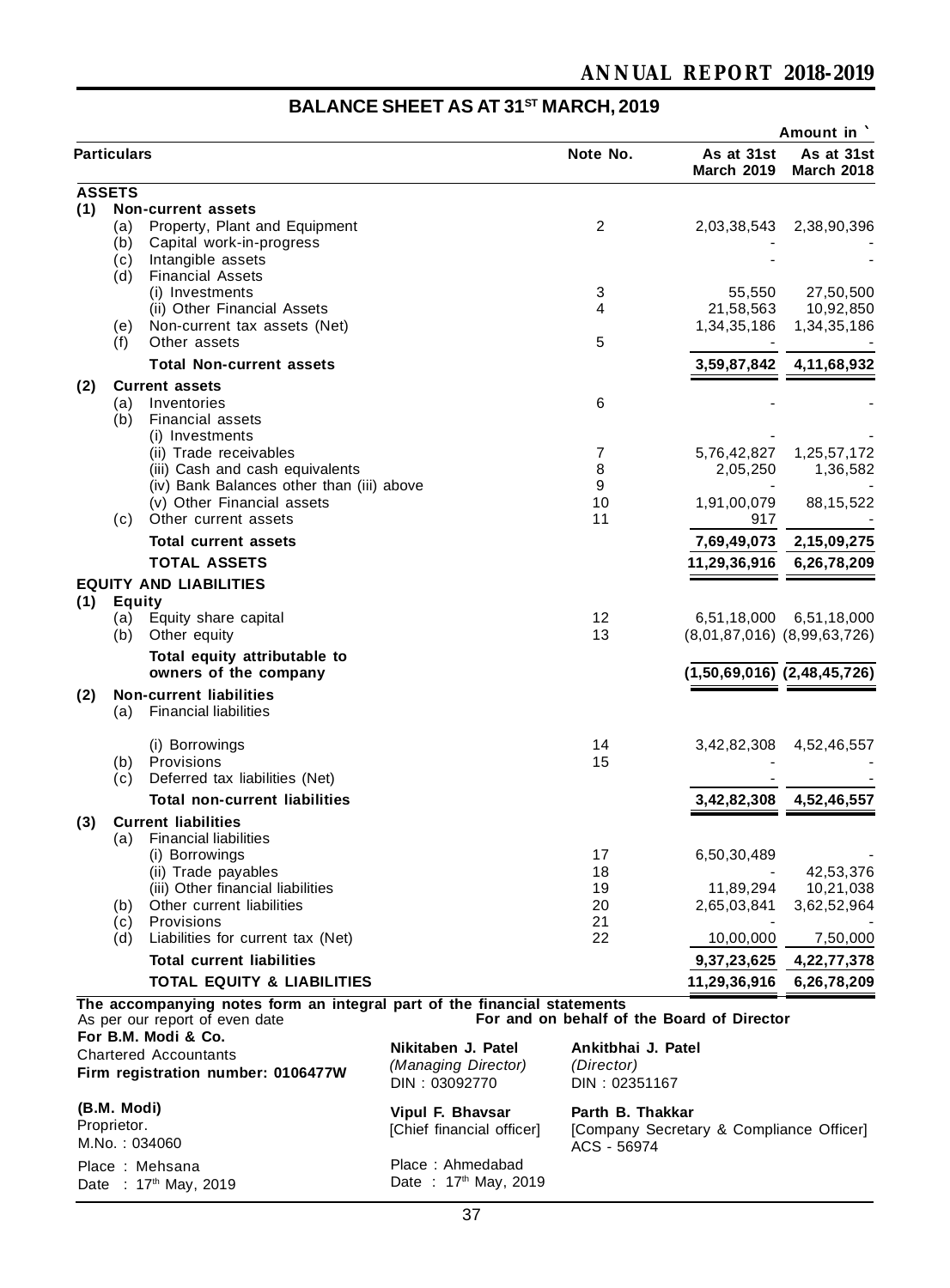

#### **STA ST TEMENT OF PROFIT AND LOSS FOR THE YEAR ENDED 31 MARCH, 2019**

|              |                                                                            |                                           |                                            | Amount in                                |
|--------------|----------------------------------------------------------------------------|-------------------------------------------|--------------------------------------------|------------------------------------------|
|              | Particulars                                                                | Note No.                                  | For the year<br>ended<br>31st March 2019   | For the year<br>ended<br>31st March 2018 |
| $\mathbf{I}$ | <b>REVENUE</b>                                                             |                                           |                                            |                                          |
|              | Revenue from operations                                                    | 23                                        | 31,51,44,570                               | 7,63,28,782                              |
|              | Other Income                                                               | 24                                        | 15,82,649                                  | 58,05,416                                |
|              | Total Income (I)                                                           |                                           | 31,67,27,219                               | 8,21,34,198                              |
| Ш            | <b>EXPENSES</b>                                                            |                                           |                                            |                                          |
|              | Cost of materials consumed                                                 | 25                                        |                                            |                                          |
|              | Purchases of Stock-in-Trade                                                | 26                                        | 29,32,80,485                               | 6,85,09,397                              |
|              | Changes in inventories of finished goods,                                  | 27                                        |                                            |                                          |
|              | Stock-in-Trade and workin progress                                         |                                           |                                            |                                          |
|              | Excise duty                                                                | 28<br>29                                  | 8,03,300                                   |                                          |
|              | Employee benefits expense<br>Finance costs                                 | 30                                        | 94,35,829                                  | 4,57,615<br>84,89,046                    |
|              | Depreciation and amortization expense                                      | $\overline{2}$                            | 6,37,782                                   | 6,37,782                                 |
|              | Other expenses                                                             | 31                                        | 17,93,113                                  | 15,05,545                                |
|              | <b>Total Expenses (II)</b>                                                 |                                           | 30,59,50,509                               | 7,95,99,385                              |
| Ш            | Profit before exceptional items and tax (I-II)                             |                                           | 1,07,76,710                                | 25,34,813                                |
| IV           | <b>Exceptional Items</b>                                                   |                                           |                                            |                                          |
| ٧            | Profit before tax (III-IV)                                                 |                                           | 1,07,76,710                                | 25,34,813                                |
|              |                                                                            |                                           |                                            |                                          |
| ٧I           | Tax expense:<br>(1) Current tax.                                           | 16A                                       | 10,00,000                                  | 7,50,000                                 |
|              | Tax Of Earlier years<br>(2)                                                |                                           |                                            |                                          |
|              | Deferred tax<br>(3)                                                        |                                           |                                            |                                          |
|              | Total tax expenses                                                         |                                           | 10,00,000                                  | 7,50,000                                 |
| VII          | Profit for the year                                                        |                                           | 97,76,710                                  | 17,84,813                                |
|              | <b>Other Comprehensive Income</b>                                          |                                           |                                            |                                          |
|              | Other Comprehensive Income that will not<br>(i)                            |                                           |                                            |                                          |
|              | be reclassified to profit or loss in subsequent periods:                   |                                           |                                            |                                          |
|              | Remeasurements of the defined benefit plans<br>(a)                         |                                           |                                            |                                          |
|              | Income Tax effect                                                          |                                           |                                            |                                          |
|              |                                                                            |                                           |                                            |                                          |
|              | (ii)<br>Other Comprehensive Income that will be reclassified               |                                           |                                            |                                          |
|              | to profit or loss in subsequent periods:<br>Income Tax effect              |                                           |                                            |                                          |
|              |                                                                            |                                           |                                            |                                          |
|              |                                                                            |                                           |                                            |                                          |
|              | VIII Total Other Comprehensive Income (i+ii)                               |                                           |                                            |                                          |
| IX           | Total Comprehensive Income for the year (VII+VIII)                         |                                           | 97,76,710                                  | 17,84,813                                |
|              | Earning per share (Face Value of 10 each)                                  |                                           |                                            | 0.27                                     |
|              | Basic & Diluted                                                            | 32                                        | 1.50                                       |                                          |
|              | The accompaying notes form an integral<br>part of the financial statements |                                           |                                            |                                          |
|              | As per our report of even date                                             |                                           | For and on behalf of the Board of Director |                                          |
|              | For B.M. Modi & Co.                                                        |                                           |                                            |                                          |
|              | <b>Chartered Accountants</b>                                               | Nikitaben J. Patel<br>(Managing Director) | Ankitbhai J. Patel<br>(Director)           |                                          |
|              | Firm registration number: 0106477W                                         | DIN : 03092770                            | DIN: 02351167                              |                                          |

**(B.M. Modi)** Proprietor.

M.No. : 034060 Place : Mehsana

Date : 17<sup>th</sup> May, 2019

# 03092770 DIN : 02351

**Vipul F. Bhavsar Parth B. Thakkar**

Place : Ahmedabad Date: 17th May, 2019

[Chief financial officer] [Company Secretary & Compliance Officer] ACS - 56974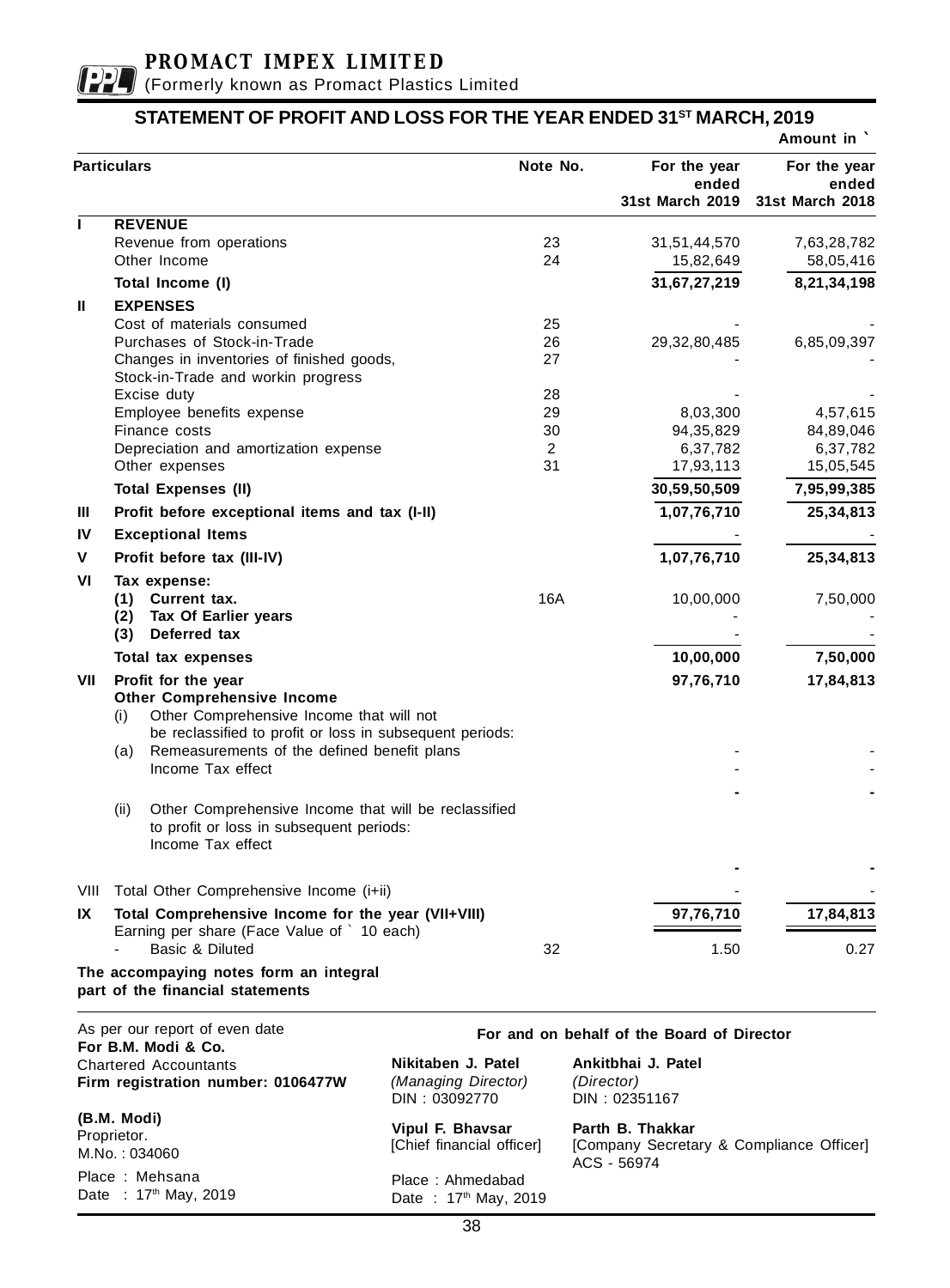# **ANNUAL REPORT 2018-2019**

# **STA ST TEMENT OF CASH FLOW FOR THE YEAR ENDED 31 MARCH, 2019**

|    | <b>Particulars</b>                                                                                                                                                                                   | 31/03/2019        | $(\ln \cdot)$<br>31/03/2018 |
|----|------------------------------------------------------------------------------------------------------------------------------------------------------------------------------------------------------|-------------------|-----------------------------|
| A  | <b>CASH FLOW FROM OPERATING ACTIVITIES:</b>                                                                                                                                                          |                   |                             |
|    | Net profit before Tax & Extra ordinary items<br>Adjustments for:                                                                                                                                     | 1,07,76,710       | 25,34,813                   |
|    | Depreciation                                                                                                                                                                                         | 6,37,782          | 6,37,782                    |
|    | <b>Financial Charges</b>                                                                                                                                                                             | 94,35,829         | 84,89,046                   |
|    | Profit/ Loss on Sales of Fixed Assets (Net).                                                                                                                                                         | $-1,16,929$       | $-15,44,737$                |
|    | Dividend Income                                                                                                                                                                                      | $-4, 12, 538$     | $-4, 12, 538$               |
|    | Interest Received.                                                                                                                                                                                   | $-22,442$         | $-34,68,370$                |
|    | Interest Received on FDR                                                                                                                                                                             | $-38,722$         | 0                           |
|    | Interest Received on I.T.R. and Other                                                                                                                                                                | $-2,42,018$       | $\Omega$                    |
|    | Other Income Received                                                                                                                                                                                | $-7,50,000$       | $-3,79,771$                 |
|    | Operating Profit before working capital changes                                                                                                                                                      | 1,92,67,672       | 58,56,225                   |
|    | Adjustment for:<br>Trade & other receivables / Sundry Debtors                                                                                                                                        | $-4,50,85,655$    | $-27,68,530$                |
|    | Inventories                                                                                                                                                                                          | 0                 |                             |
|    | Loans & Advances & Deposits                                                                                                                                                                          | $-1,06,62,796$    | 4,37,00,540                 |
|    | Current liabilities (Trade Payable)                                                                                                                                                                  | $-1, 35, 84, 243$ | 36,41,348                   |
|    | Cash generated from operations                                                                                                                                                                       | $-5,00,65,022$    | 5,04,29,583                 |
|    | Direct taxes paid                                                                                                                                                                                    | $-6,88,390$       | -8,31,590                   |
|    | Net Cash from operating activities (A)                                                                                                                                                               | $-5,07,53,412$    | 4,95,97,993                 |
| в  | <b>CASH FLOW FROM INVESTING ACTIVITIES:</b>                                                                                                                                                          |                   |                             |
|    | Purchase of Fixed Assets/Capital Work in Progress                                                                                                                                                    |                   |                             |
|    | Sale of Fixed Assets (Less Profit /Loss)                                                                                                                                                             | 29,14,071         | 13,67,763                   |
|    | Profit on Sales of fixed Assets (Net)                                                                                                                                                                | 0                 | 0                           |
|    | Increase/(Decrease) in Investment                                                                                                                                                                    | 26,94,950         | $\Omega$                    |
|    | Dividend, Interest & other income                                                                                                                                                                    | 15,82,649         | 58,05,416                   |
|    | Net Cash used in Investing Activities (B)                                                                                                                                                            | 71,91,670         | 71,73,179                   |
| C  | <b>CASH FLOW FROM FINANCING ACTIVITIES:</b>                                                                                                                                                          |                   |                             |
|    | Increase/(Decrease) in cash credit                                                                                                                                                                   | 6,50,30,489       |                             |
|    | Increase/(Decrease) in Industrial O.D.                                                                                                                                                               | 0                 | $-5,82,76,397$              |
|    | Increase/(Decrease) in term loan                                                                                                                                                                     | $\Omega$          |                             |
|    | Receipt/(Repayment) of loans/deposits                                                                                                                                                                | $-1,09,64,249$    | 1,07,81,075                 |
|    | Inter Corporate Deposits Received /(Placed)                                                                                                                                                          | 0                 |                             |
|    | <b>Currrent Year Tax</b>                                                                                                                                                                             | $-10,00,000$      | $-7,50,000$                 |
|    | <b>Financial Charges</b>                                                                                                                                                                             | $-94, 35, 829$    | -84,89,046                  |
|    | Net Cash used in Financing Activities (C)                                                                                                                                                            | 4,36,30,411       | $-5,67,34,368$              |
|    | Net increase / (Decrease) in Cash & Cash Equivalent (A+B+C)                                                                                                                                          | 68,669            | 36,804                      |
|    | Opening Cash & Cash Equivalent-Opening Balance                                                                                                                                                       | 1,36,582          | 99,778                      |
|    | Closing cash & Cash Equivalent-Closing Balance                                                                                                                                                       | 2,05,250          | 1,36,582                    |
| 1. | Notes on Cash Flow Statement for the year ended 31st March 2019;<br>The Cash Flow Statement is prepared in accordance with the format prescribed in Accounting Standard-3 issued<br>نامما كمامسمهمين |                   |                             |

by the Institute of Chartered Accountants of India. 2. In part A of the Cash Flow Statement, figures in brackets indicate deductions made from Net Profit for deriving cash flow from operating activities. In Parts (B) and (C), figures in brackets indicate cash outflows. 3. Figures of the previous year have been regrouped wherever necessary, to confform to current year's presentation

As per our report of even date **For and on behalf of the Board of Director**

| As per our report or even date                                                            | ו טו מווט טו וטטט מונה טו גווס ומאט וט וט ו                |                                                                             |  |  |
|-------------------------------------------------------------------------------------------|------------------------------------------------------------|-----------------------------------------------------------------------------|--|--|
| For B.M. Modi & Co.<br><b>Chartered Accountants</b><br>Firm registration number: 0106477W | Nikitaben J. Patel<br>(Managing Director)<br>DIN: 03092770 | Ankitbhai J. Patel<br>(Director)<br>DIN: 02351167                           |  |  |
| (B.M. Modi)<br>Proprietor.<br>M.No.: 034060                                               | Vipul F. Bhavsar<br>[Chief financial officer]              | Parth B. Thakkar<br>[Company Secretary & Compliance Officer]<br>ACS - 56974 |  |  |
| Place: Mehsana<br>Date: $17th$ May, 2019                                                  | Place: Ahmedabad<br>Date: 17 <sup>th</sup> May, 2019       |                                                                             |  |  |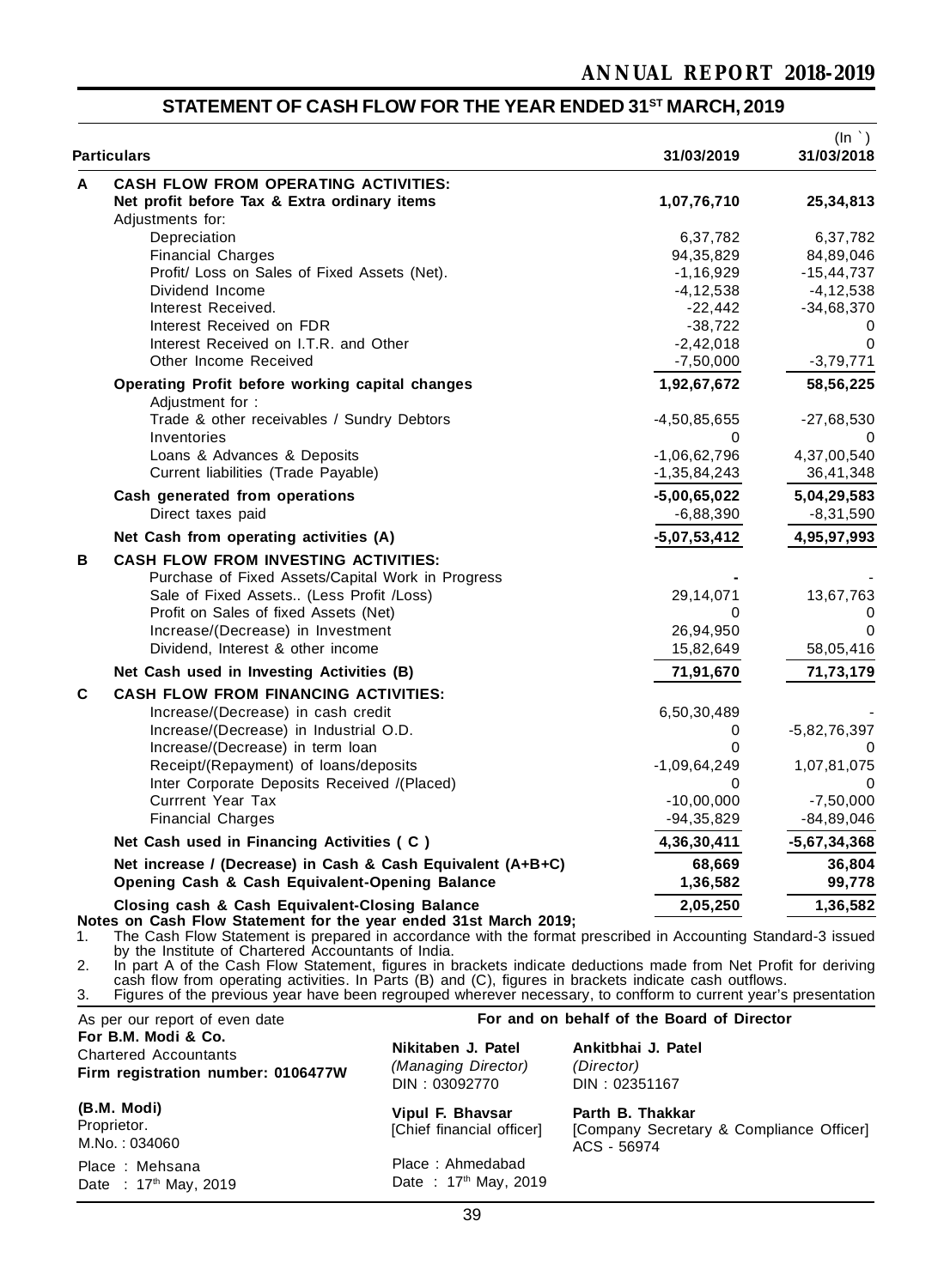

#### **STATEMENT OF CHANGES IN EQUITY FOR THE YEAR ENDED 31ST MARCH 2019**

| <b>Particulars</b>                                                      |               | Attributable to the equity holders of the company |                               |         |                               | ,<br>$\overline{\phantom{a}}$ |
|-------------------------------------------------------------------------|---------------|---------------------------------------------------|-------------------------------|---------|-------------------------------|-------------------------------|
|                                                                         |               |                                                   | <b>Reserves &amp; Surplus</b> |         |                               | Total                         |
|                                                                         | <b>Equity</b> | <b>Retained Earnings</b>                          |                               |         | <b>Securities Revalaution</b> |                               |
|                                                                         | share         | <b>Net</b>                                        | General                       | premium | reserve                       |                               |
|                                                                         | capital       | Surplus in                                        | Reserve                       | Account |                               |                               |
|                                                                         |               | <b>Statement</b>                                  |                               |         |                               |                               |
|                                                                         |               | of Profit                                         |                               |         |                               |                               |
|                                                                         |               | & Loss                                            |                               |         |                               |                               |
| As at April 1, 2017                                                     |               | 6,51,18,000 (10,08,45,066)                        | 90,96,527                     |         |                               | $-(2,66,30,539)$              |
| Add: Profit for the year                                                |               | 17,84,813                                         |                               |         |                               | 17,84,813                     |
| Add [Less]: Other                                                       |               |                                                   |                               |         |                               |                               |
| Comprehensive income                                                    |               |                                                   |                               |         |                               |                               |
| <b>Total Comprehensive Income</b>                                       |               |                                                   |                               |         |                               |                               |
| As at March 31, 2018                                                    | 6,51,18,000   | (9,90,60,253)                                     | 90,96,527                     |         |                               | $-(2,48,45,726)$              |
| Add: Profit for the year                                                |               | 97,76,710                                         |                               |         |                               | 97,76,710                     |
| Add [Less]: Other                                                       |               |                                                   |                               |         |                               |                               |
| Comprehensive income                                                    |               |                                                   |                               |         |                               |                               |
| <b>Total Comprehensive Income</b>                                       |               |                                                   |                               |         |                               |                               |
| As at March 31, 2019                                                    | 6,51,18,000   | (8,92,83,543)                                     | 90,96,527                     |         |                               | $-(1,50,69,016)$              |
| The accompaying notes form an integral part of the financial statements |               |                                                   |                               |         |                               |                               |

As per our report of even date **For B.M. Modi & Co.** Chartered Accountants **Firm registration number: 0106477W**

**(B.M. Modi)** Proprietor.

M.No. : 034060 Place : Mehsana Date : 17th May, 2019 **For and on behalf of the Board of Director**

(Managing Director) (Director)<br>
DIN: 03092770 DIN: 02351167 DIN : 03092770

**Vipul F. Bhavsar Parth B. Thakkar**

Place : Ahmedabad Date: 17<sup>th</sup> May, 2019

**Nikitaben J. Patel Ankitbhai J. Patel**

[Company Secretary & Compliance Officer] ACS - 56974

**(In** `**)**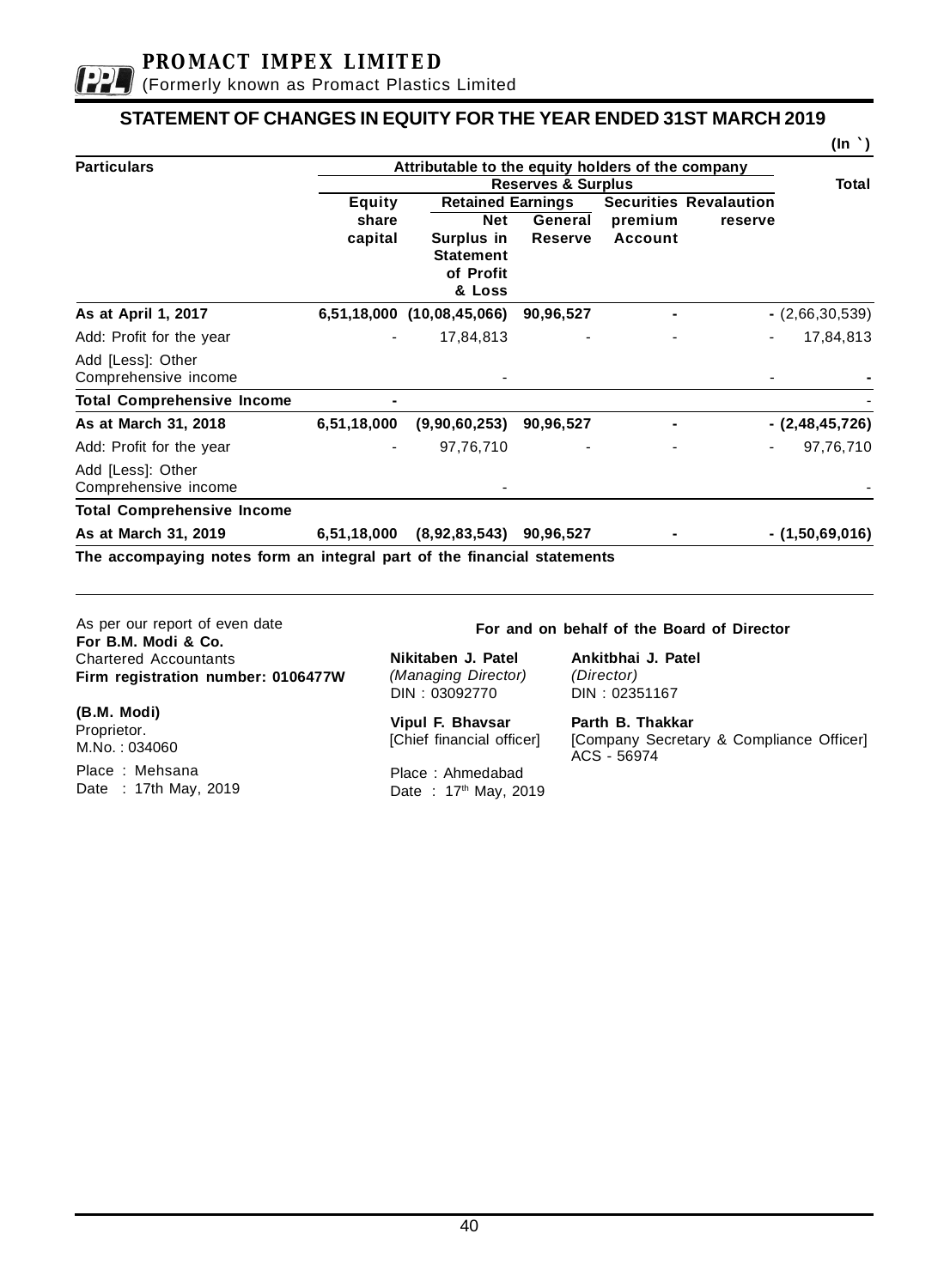## **NO ST TES FORMING PARTS OF FINANCIAL STATEMENT FOR THE YEAR ENDED 31 MARCH 2019.**

#### **NOTES TO ACCOUNTS**

#### **1. Corporate Information**

Promact Impex Limited (Formerly Known as Promact Plastics Limited) a listed company at Bombay Stock Exchange Ltd. The company was engaged in manufacturing of HDPE / PP Woven Bags, Fabrics, Tarpauline, at Plot No. 392 to 403, G.I.D.C. Phase –II, Dediyasan, Mehsana, Gujarat, India since more than Thirty Four years, Presently company engaged in Import & Export of Agro commodities, Minerals , Metals etc.

#### **A. SINGIFICANT ACCOUNTING POLICIES:**

#### **(a) ACCOUNTING CONCEPT**

The financial statements of the Company have been prepared in accordance with the Generally Accepted Accounting Principles in India (Indian GAAP) to comply with the Accounting Standards notified under Section 133 of the Companies Act,2013, read together with paragraph 7 of the Companies (Accounts) Rules, 2014. The financial statements have been prepared on accrual basis and under the historical cost convention.

The accounting policies adopted in the preparation of financial statements are consistent with those of previous year.

#### **(b) USE OF ESTIMATES**

The preparation of financial statements in conformity with Accounting Standards requires, the management to make judgments, estimates and assumptions that affects the reported amounts, at the end of the reporting period . Although these estimated are based on the management's best knowledge of current events and actions, uncertainty about the assumptions and estimates could result in the outcome requiring a material adjustments to the carrying amounts of assets or liabilities in future periods.

#### **(c) REVENUE RECOGNITION**

- (a) The company has discontinued the running business of HDPE/PP Woven Bags, Fabrics and tarpaulin at present. But made a trading in agriculture commodities, minerals and Rent income shown as business income.
- (b) Other Income in form of interest is recognized on accrual basis.

#### **(d) PROPERTY, PLANT AND EQUPMENT**

- 1. Tangible Fixed assets are shown at their historical cost less depreciation and impairment losses if any. Cost comprises the purchase price and any attributable cost of bringing the asset to its working condition for its intended use. Borrowing cost relating to acquisition of fixed assets which takes substantial period of time to get ready for its intended use are also included to the extent they relate to the period till such assets are ready to be put to use, if any.
- 2. Intangible Assets: No intangible asset is accounted in books of accounts as intangible assets.
- 3. Depreciation has been provided on the basis of useful life of assets as per Schedule II of companies Act 2013, the assets used for the business purpose but no depreciation is provided on the assets not used in the year under consideration because of closedown of manufacturing activities.

#### **(e) IMPAIRMENT OF ASSETS**

Whenever events indicates that assets may be impaired, the assets are subject to a test of recoverability based on estimates of future cash flows arising from continuing use of assets and from its ultimate disposal. A provision for impairment loss is recognized where it is probable that the carrying value of an asset exceeds the amount to be recovered through use or sales of the asset.

#### **(f) INVENTORIES**

As running business is discontinue, the old closing stock of Raw Materials, Stores & Spares and Packing Materials are valued at Cost or net realizable value whichever is lower. Cost of inventories comprises of cost of purchase and others cost incurred in bringing them to their respective present location and condition. Cost is determined on a first in first out basis, if any but no stock at the year end.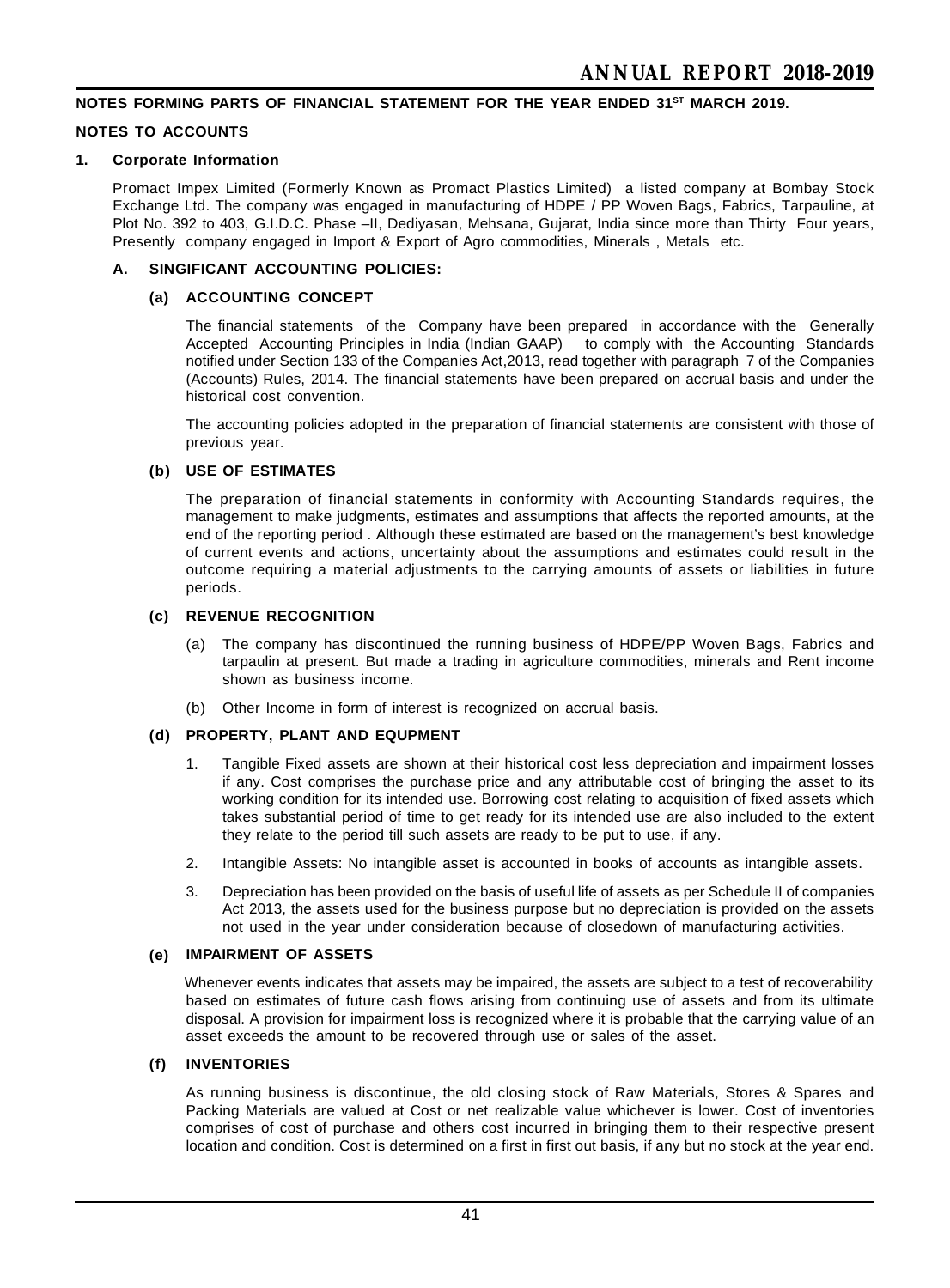Finished Goods and work in progress are valued at Cost or Market Value whichever is lower. Cost of Finished Goods and work in progress include direct materials plus labour and manufacturing overheads, if any but no stock at the year end.

#### **(g) PROVISIONS, CONTINGENT LIABILITIES AND CONTINGENT ASSETS**

Provisions are recognized in respect of obligations which are based on the evidence available, their existence at the balance sheet date is considered not probable.

Contingent liabilities are shown by way of Notes to the Accounts in respect of obligations where, based on the evidence available, their existence at the Balance Sheet date is considered not probable.

Any contingent asset is not recognized in the Accounts.

#### **(h) RETIREMENT BENEFITS**

- 1. Short Term Employee Benefits: The undiscounted amount of short term employee benefits expected to be paid in exchange for the service rendered by employee is recognized during the period when the employee render the service.
- 2. Post Employee Benefits: Contribution to defined contribution scheme such as provident fund etc is charged to P & L Account as incurred.

#### **(i) INCOME TAX**

Income taxes comprises of current and deferred Tax. Current taxes are measured at the amount expected to be paid to the income tax authorities in accordance with the Income Tax Act, 1961. Deferred income tax reflects the impact of current year timing differences between taxable income and accounting income for the year and reversal of timing differences of earlier years. Deferred tax is measured based on the tax rates and the tax laws enacted or substantially enacted at the balance sheet date. Deferred tax assets are recognized only to the extent that there is reasonable certainty that sufficient future taxable income will be available against which such deferred tax assets can be realized. But current year deferred tax assets (net) has not provided in books because of uncertainty.

#### **(j) INVESTMENTS.**

Long-term investments are valued at cost.

#### **(k) RESEARCH AND DEVELOPMENT.**

No such expenditure incurred during the year.

#### **(l) FOREIGN CURRENCY TRANSACTIONS.**

Foreign currency transactions are recorded in reporting currency at the date of transaction and exchange difference arise from initial transaction on settlement recorded as income or expenses in the year in which arise and have no foreign currency contract and also not have transaction on capital account if any.

#### **(m) CONTINGENT LIABILITIES AND PROVISION.**

Contingent Liabilities are not provided for in the accounts and are disclosed separately in Notes to Accounts if any.

#### **(n) BORROWING COST.**

No such cost has been made during the year.

#### **(o) CSR PLOLICY.**

The provision of section 135 of companies Act, 2013, the corporate Social Responsibility is not applicable.

#### **(p) OTHER ACCOUNTING POLICIES.**

Accounting policies not specifically referred to, are consistent with the generally Accepted accounting principal.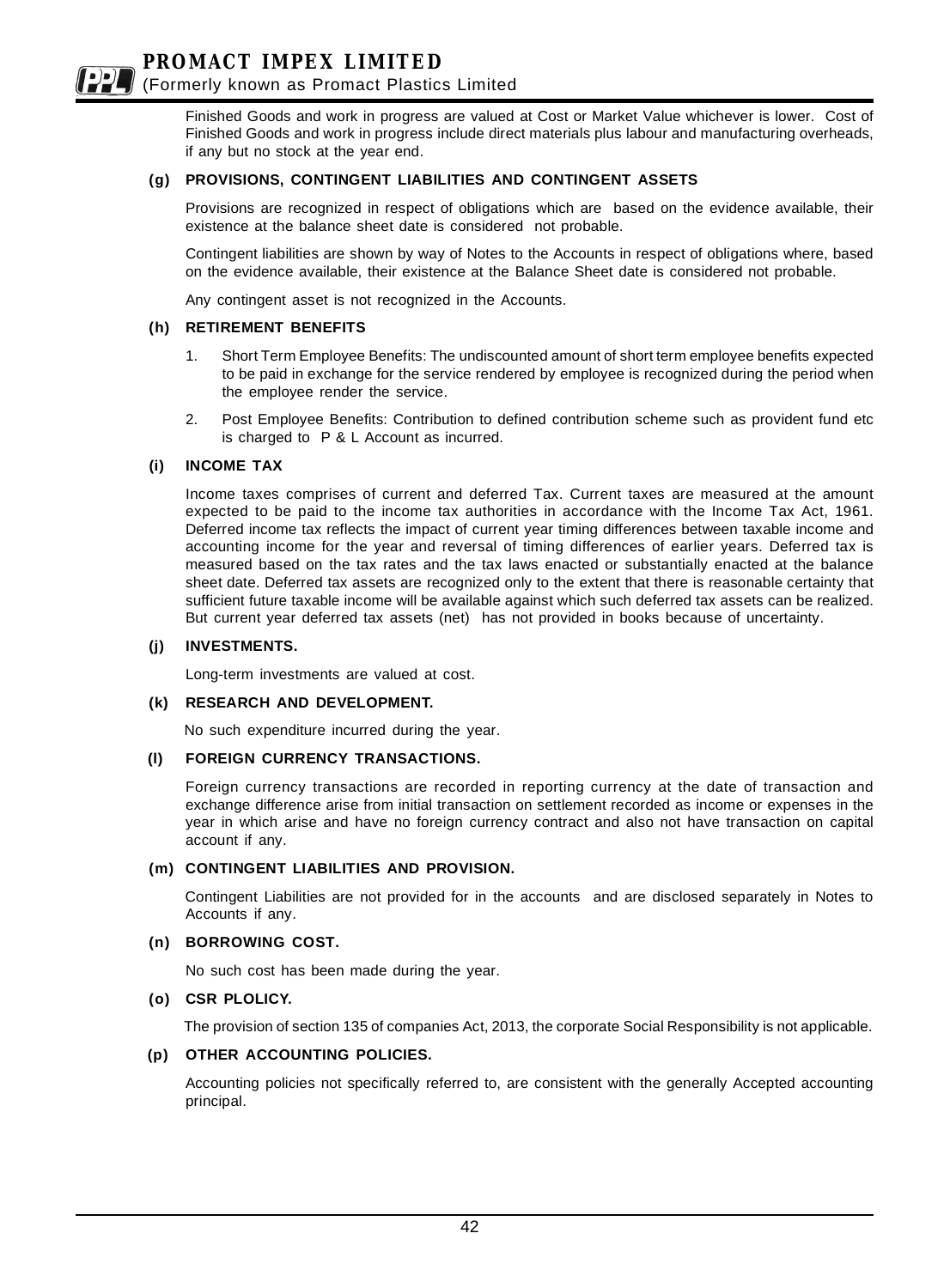# **ANNUAL REPORT 2018-2019**

# **Property, Plant and Equipment (Refer Note No 02)**

**(in )** `

|                                        |                       |          |             |             |                                    |              |                        |        |                                             |       |                |              | in progress          |
|----------------------------------------|-----------------------|----------|-------------|-------------|------------------------------------|--------------|------------------------|--------|---------------------------------------------|-------|----------------|--------------|----------------------|
| Gross<br>Carrying<br>Amount            | Lease<br>hold<br>Land | Building | Plant       | Electrica   | Machinery Installation Conditioner |              | Air Computer Equipment |        | Staff Furniture Mobile<br>Quarter & Fixture |       |                | Total Others | Total<br><b>CWIP</b> |
| Cost as at<br>1st April, 2017          | 1446568               | 19269104 | 30102358    | 3421175     | 282594                             | 132590       | 237633                 | 804818 | 91781                                       | 22475 | 55811096       | 0            | $\mathbf{0}$         |
| Additions                              | 0                     | 0        | $\mathbf 0$ | 0           |                                    |              |                        |        |                                             |       | 0              | 0            | 0                    |
| Disposals                              | 0                     | 0        | 444785      | 3421175     |                                    |              |                        |        |                                             | 22475 | 3888435        | 0            | 0                    |
| At 31st<br>March, 2018                 | 1446568               | 19269104 | 29657573    | $\mathbf 0$ | 282594                             | 132590       | 237633                 | 804818 | 91781                                       |       | 0 51922661     | $\Omega$     | 0                    |
| Additions                              | $\mathbf 0$           | 0        | $\bf{0}$    | $\mathbf 0$ | $\mathbf 0$                        | $\mathbf 0$  | $\mathbf 0$            | 0      | 0                                           |       | $\mathbf{0}$   | 0            | $\mathbf 0$          |
| Disposals                              | 0                     | 0        | 4670980     | 0           | 0                                  | $\mathbf{0}$ | 0                      | 0      | 0                                           | 0     | 4670980        | 0            | 0                    |
| Discard                                | 0                     | 0        | 0           | 0           | 0                                  | 0            | 0                      | 0      | 0                                           |       | 0              | 0            | 0                    |
| At 31st<br>March, 2019                 | 1446568               | 19269104 | 24986593    | 0           | 282594                             | 132590       | 237633                 | 804818 | 91781                                       |       | 0 47251681     | 0            | 0                    |
| Depreciation                           |                       |          |             |             |                                    |              |                        |        |                                             |       |                |              |                      |
| At 1st<br>April, 2017                  | 0                     | 11482791 | 15112697    | 2445728     | 264885                             | 132590       | 161294                 | 279438 | 14384                                       |       | 21351 29915158 | 0            | 0                    |
| Depreciation<br>charge for<br>the year | 0                     | 607381   | 0           | 0           | 0                                  | $\mathbf 0$  |                        | 30401  | 0                                           | 0     | 637782         | 0            | $\mathbf 0$          |
| Disposals                              | 0                     | $\Omega$ | 53593       | 2445728     | 0                                  | 0            |                        | 0      | 0                                           | 21351 | 2520672        | 0            | 0                    |
| At 31 Mar 2018                         | 0                     | 12090172 | 15059104    | 0           | 264885                             | 132590       | 161294                 | 309839 | 14384                                       |       | 0 28032268     | $\mathbf 0$  | $\mathbf 0$          |
| Depreciation<br>charge for             | 0                     | 607373   | $\Omega$    | 0           |                                    | $\mathbf{0}$ |                        | 30409  | 0                                           | 0     | 637782         | 0            | $\mathbf{0}$         |
| the year<br>Disposals                  | 0                     | 0        | 1756909     | $\mathbf 0$ | 0                                  | $\mathbf{0}$ |                        | 0      | 0                                           | 0     | 1756909        | 0            | $\mathbf{0}$         |
| <b>Discard</b>                         | 0                     | $\Omega$ | $\Omega$    | 0           |                                    |              |                        | 0      | 0                                           |       | $\mathbf{0}$   | 0            | 0                    |
| At 31 Mar 2019                         | 0                     | 12697545 | 13302196    | 0           | 264885                             | 132590       | 161294                 | 340248 | 14384                                       |       | 0 26913141     | $\mathbf 0$  | $\pmb{0}$            |
| Net carrying value                     |                       |          |             |             |                                    |              |                        |        |                                             |       |                |              |                      |
| At 31st<br>March, 2019                 | 1446568               | 6571559  | 11684397    | 0           | 17709                              | 0            | 76339                  | 464571 | 77397                                       |       | 0 20338543     | 0            | $\mathbf 0$          |
| At 31st<br>March, 2018                 | 1446568               | 7178932  | 14598469    | 0           | 17709                              | $\mathbf 0$  | 76339                  | 494979 | 77397                                       |       | 0 23890396     | 0            | $\mathbf 0$          |
| At 1st<br>April, 2017                  | 1446568               | 7786313  | 14989661    | 975447      | 17709                              | $\Omega$     | 76339                  | 525380 | 77397                                       |       | 1124 25895939  | 0            | $\mathbf 0$          |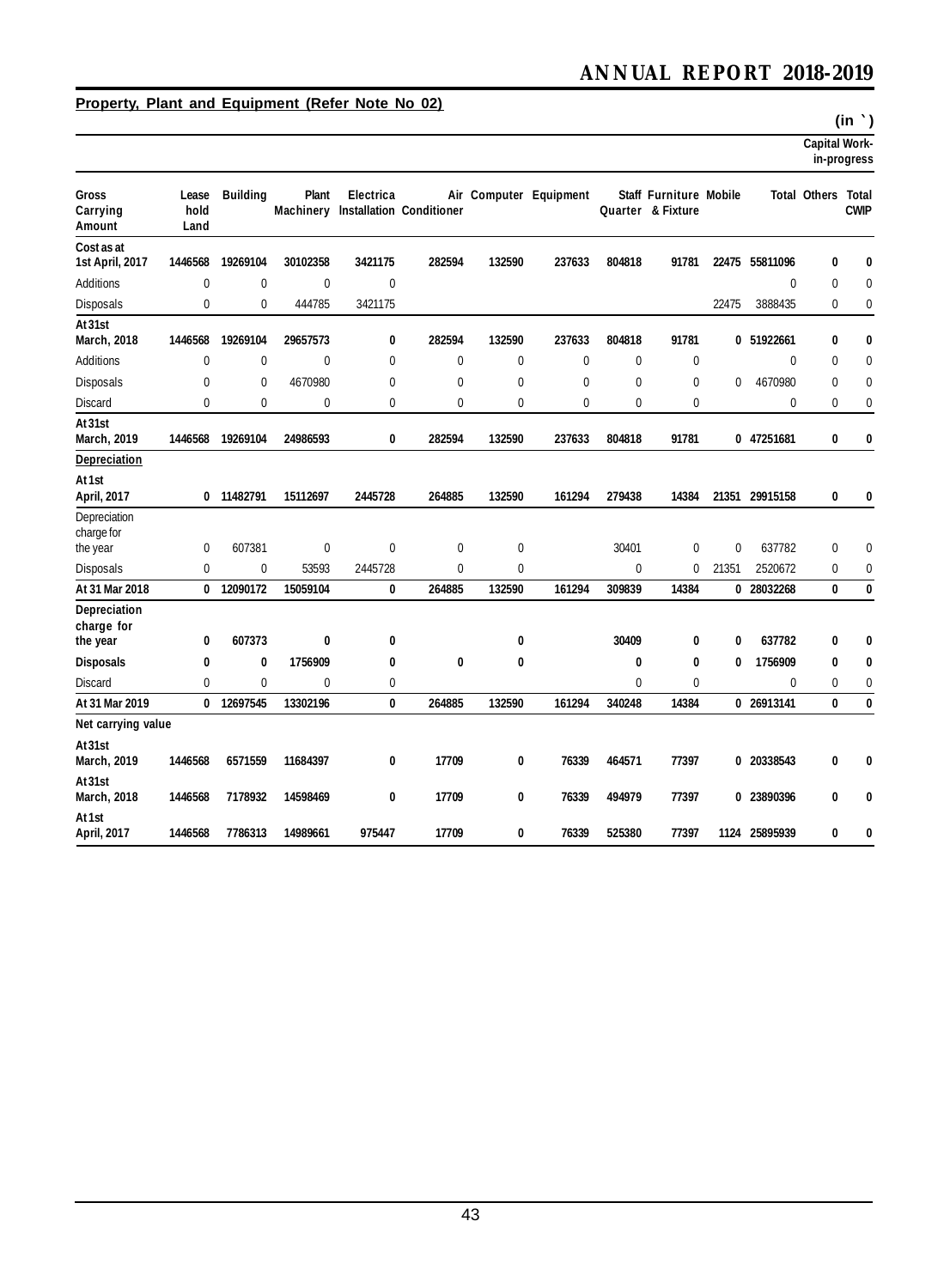יכיו

**PROMACT IMPEX LIMITED** (Formerly known as Promact Plastics Limited

# **NOTES TO THE FINANCIAL STATEMENTS**

|                | Particulars |                                                                                                                                                                                                                                                                                          | 31st March,<br>2019 | 31st March,<br>2018 |
|----------------|-------------|------------------------------------------------------------------------------------------------------------------------------------------------------------------------------------------------------------------------------------------------------------------------------------------|---------------------|---------------------|
| 3              |             | <b>Non-current Investments</b>                                                                                                                                                                                                                                                           |                     |                     |
|                | (1)         | Investment in equity instruments (Unquoted)                                                                                                                                                                                                                                              |                     |                     |
|                |             | The Mehsana Urban Co-Op. Bank Ltd.                                                                                                                                                                                                                                                       |                     |                     |
|                |             | 2220 (PY: 1,10,020) Share of ` 25/- each                                                                                                                                                                                                                                                 | 55,500              | 27,50,500           |
|                |             | (II) PNCPS Shares 02 Nos. (PY: Nil Share of Rs.25/- each (S.C.C.B)                                                                                                                                                                                                                       | 50                  |                     |
|                |             | Sub Total (1)                                                                                                                                                                                                                                                                            | 55,550              | 27,50,500           |
|                |             | AGGREGATE AMOUNT OF QUOTED INVESTMENTS<br>AGGREGATE AMOUNT OF UNQUOTED INVESTMENTS (in `)<br>FAIR VALUE OF QUOTED INVESTMENTS (in `)                                                                                                                                                     | 55,550              | 27,50,500           |
|                |             | AGGREGATE AMOUNT OF IMPAIRMENT IN<br>VALUE OF INVESTMENTS (in `)                                                                                                                                                                                                                         |                     |                     |
| 4              |             | <b>Other Non-current Financial Assets</b>                                                                                                                                                                                                                                                |                     |                     |
|                |             | Security deposits                                                                                                                                                                                                                                                                        | 14,17,850           | 10,92,850           |
|                |             | Margin Money Fixed Deposits with original maturity                                                                                                                                                                                                                                       |                     |                     |
|                |             | of more than 12 months                                                                                                                                                                                                                                                                   | 7,40,713            |                     |
|                |             |                                                                                                                                                                                                                                                                                          | 21,58,563           | 10,92,850           |
| 5              |             | <b>Other Non-current Assets</b>                                                                                                                                                                                                                                                          |                     |                     |
|                |             | Capital Advances                                                                                                                                                                                                                                                                         |                     |                     |
|                |             |                                                                                                                                                                                                                                                                                          |                     |                     |
| 6              |             | Inventories (valued at lower of cost and net realizable value)<br>(Refer Note No 1.13)<br>Raw materials                                                                                                                                                                                  |                     |                     |
|                |             | Work-in-progress                                                                                                                                                                                                                                                                         |                     |                     |
|                | Waste       | Finished goods                                                                                                                                                                                                                                                                           |                     |                     |
|                |             | Stores & spares, Fuel                                                                                                                                                                                                                                                                    |                     |                     |
|                |             |                                                                                                                                                                                                                                                                                          |                     |                     |
|                |             |                                                                                                                                                                                                                                                                                          |                     |                     |
| $\overline{7}$ |             | Trade receivables                                                                                                                                                                                                                                                                        |                     |                     |
|                |             | Trade receivables<br>Secured - Considered Good                                                                                                                                                                                                                                           |                     |                     |
|                |             | Unsecured - Considered Good                                                                                                                                                                                                                                                              | 5,76,42,827         | 1,25,57,172         |
|                |             | <b>Considered Doubtful</b>                                                                                                                                                                                                                                                               |                     |                     |
|                |             | Less: Allowance for Doubtful trade receivables                                                                                                                                                                                                                                           |                     |                     |
|                |             |                                                                                                                                                                                                                                                                                          | 5,76,42,827         | 1,25,57,172         |
|                |             | No trade or other receivables are due from director or other officers of the company either severally or jointly with<br>any other person. Nor any trade receivables are due from firms or private companies respectively in which any<br>director is a partner, a director or a member. |                     |                     |
|                |             | Reconciliation of allowances for doubtful debts                                                                                                                                                                                                                                          |                     |                     |
|                |             | Balance at the beginning of the year                                                                                                                                                                                                                                                     |                     |                     |
|                |             | Add: Allowance for the year<br>(Less): Actual Write off during the year (net of recovery)                                                                                                                                                                                                |                     |                     |
|                |             |                                                                                                                                                                                                                                                                                          |                     |                     |
|                |             | Balance at the end of the year                                                                                                                                                                                                                                                           |                     |                     |
| 8              |             | Cash and Cash Equivalents                                                                                                                                                                                                                                                                |                     |                     |
|                |             | Cash on hand                                                                                                                                                                                                                                                                             | 79,992              | 1,05,227            |
|                |             | Balances with banks                                                                                                                                                                                                                                                                      | 1,25,258            |                     |
|                | (i)         | On current accounts                                                                                                                                                                                                                                                                      |                     | 31,355              |

(ii) Margin Money Fixed Deposits with original maturity of less than 3 months **and the set of the set of the set of the set of the set of the set of the set of the set of the set of the set of the set of the set of the set of the set of the set of the set of the set of**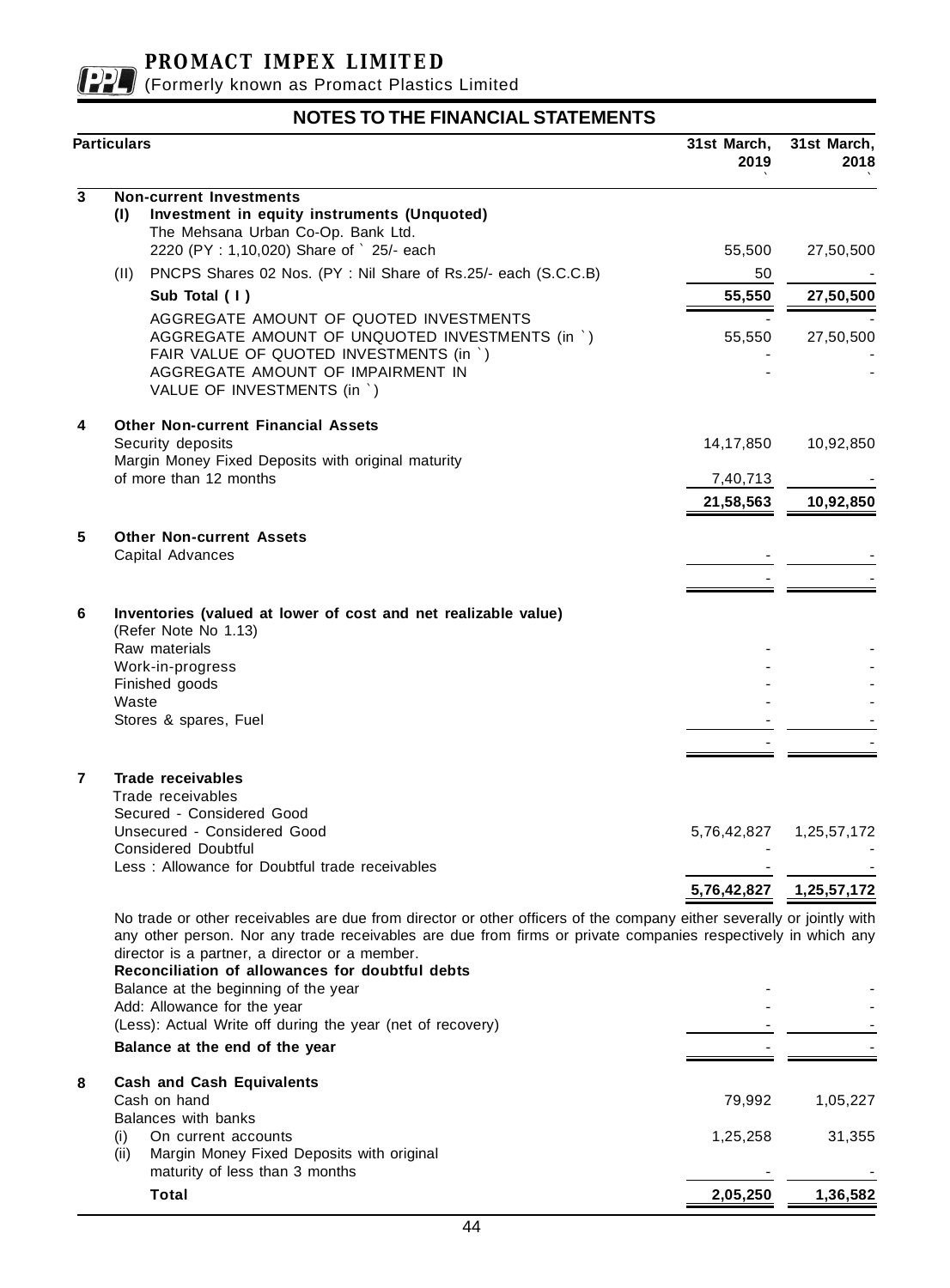|    | <b>Particulars</b> |                                                                                                                                                                                                                                                                                                                 |                  |                                                             | 31st March,<br>2019 | 31st March,<br>2018    |
|----|--------------------|-----------------------------------------------------------------------------------------------------------------------------------------------------------------------------------------------------------------------------------------------------------------------------------------------------------------|------------------|-------------------------------------------------------------|---------------------|------------------------|
| 9  |                    | Balances with banks other than Cash and Cash Equivalents                                                                                                                                                                                                                                                        |                  |                                                             |                     |                        |
|    | (i)                | On unpaid dividend account                                                                                                                                                                                                                                                                                      |                  |                                                             |                     |                        |
|    | (ii)               | Margin Money Fixed Deposits with original of maturity                                                                                                                                                                                                                                                           |                  |                                                             |                     |                        |
|    |                    | more than 3 months but less than 12 months                                                                                                                                                                                                                                                                      |                  |                                                             |                     |                        |
|    |                    | Total                                                                                                                                                                                                                                                                                                           |                  |                                                             |                     |                        |
|    |                    |                                                                                                                                                                                                                                                                                                                 |                  |                                                             |                     |                        |
|    |                    | Cash at banks earns interest at floating rates based on daily bank deposite rates. Short term deposite rates are<br>made for verifying priods of between one day to three months, depending on the immediate cash requirements of<br>the company and earn interest at the respective short term deposite rates. |                  |                                                             |                     |                        |
| 10 |                    | <b>Other Current Financial Assets</b>                                                                                                                                                                                                                                                                           |                  |                                                             |                     |                        |
|    |                    | (Unsecured, considered good unless otherwise stated)                                                                                                                                                                                                                                                            |                  |                                                             |                     |                        |
|    |                    | Security deposits                                                                                                                                                                                                                                                                                               |                  |                                                             | 3,23,931            | 3,23,931               |
|    |                    | Balances with Government Authorities                                                                                                                                                                                                                                                                            |                  |                                                             | 36,78,481           | 41,42,721              |
|    |                    | <b>Export Incentive Receivable</b>                                                                                                                                                                                                                                                                              |                  |                                                             |                     |                        |
|    |                    | Subsidy Receivable                                                                                                                                                                                                                                                                                              |                  |                                                             |                     |                        |
|    |                    | Loans to Employees                                                                                                                                                                                                                                                                                              |                  |                                                             | 80,200              | 92,300                 |
|    |                    | Interest accrued on Fixed Deposits                                                                                                                                                                                                                                                                              |                  |                                                             |                     |                        |
|    |                    | Other assets (includes other receivables, etc.)                                                                                                                                                                                                                                                                 |                  |                                                             | 1,50,17,467         | 42,56,570              |
|    | Total              |                                                                                                                                                                                                                                                                                                                 |                  |                                                             | 1,91,00,079         | 88,15,522              |
| 11 |                    | <b>Other Current Assets</b>                                                                                                                                                                                                                                                                                     |                  |                                                             |                     |                        |
|    |                    | Deferreed borrowing cost                                                                                                                                                                                                                                                                                        |                  |                                                             |                     |                        |
|    |                    | Prepaid expenses                                                                                                                                                                                                                                                                                                |                  |                                                             | 917                 |                        |
|    |                    |                                                                                                                                                                                                                                                                                                                 |                  |                                                             | 917                 |                        |
| 12 |                    | <b>Equity Share Capital</b>                                                                                                                                                                                                                                                                                     |                  |                                                             |                     |                        |
|    |                    | <b>Authorised</b>                                                                                                                                                                                                                                                                                               |                  |                                                             |                     |                        |
|    |                    | 70,00,000 (31 <sup>st</sup> March, 2018: 70,00,000)                                                                                                                                                                                                                                                             |                  |                                                             |                     |                        |
|    |                    | Equity Shares of 10 /- each                                                                                                                                                                                                                                                                                     |                  |                                                             | 7,00,00,000         | 7,00,00,000            |
|    |                    | Issued, Subscribed and Fully Paid-up Equity Shares<br>65,11,800 (31 <sup>st</sup> March, 2018 - 65,11,800)                                                                                                                                                                                                      |                  |                                                             |                     |                        |
|    |                    | Equity Shares of ` 10 /- each                                                                                                                                                                                                                                                                                   |                  |                                                             | 6,51,18,000         | 6,51,18,000            |
|    |                    | Total Issued, Subscribed and Fully Paid-up<br><b>Equity Share Capital</b>                                                                                                                                                                                                                                       |                  |                                                             | 6,51,18,000         | 6,51,18,000            |
|    |                    |                                                                                                                                                                                                                                                                                                                 |                  |                                                             |                     |                        |
|    | a.                 | Reconciliation of the Shares Outstanding at the beginning and at the end of the Reporting Period                                                                                                                                                                                                                |                  |                                                             |                     |                        |
|    |                    | <b>Equity Shares</b>                                                                                                                                                                                                                                                                                            |                  | As at 31st March, 2019                                      |                     | As at 31st March, 2018 |
|    |                    |                                                                                                                                                                                                                                                                                                                 | No. of<br>shares | Amount<br>$\left(\begin{matrix} 1 \\ 2 \end{matrix}\right)$ | No. of<br>shares    | Amount<br>$($ )        |
|    |                    | Outstanding at the beginning of the period<br>Add: Issued shares during the year                                                                                                                                                                                                                                | 65,11,800        | 6,51,18,000                                                 | 65,11,800           | 6,51,18,000            |
|    |                    | Outstanding at the end of the period                                                                                                                                                                                                                                                                            |                  | 65,11,800 6,51,18,000                                       | 65,11,800           | 6,51,18,000            |

#### **b. Terms/rights attached to Equity Shares**

The company has only one class of equity shares having a par value of Rs.10 per share. Each holder of equity shares is entitled to one vote per share. In the event of liquidation of the company, the holders of equity shares will be entitled to receive any of the remaining assets of the company, after distribution of all preferential amounts. The distribution will be in proportion to the number of equity shares held by the shareholders.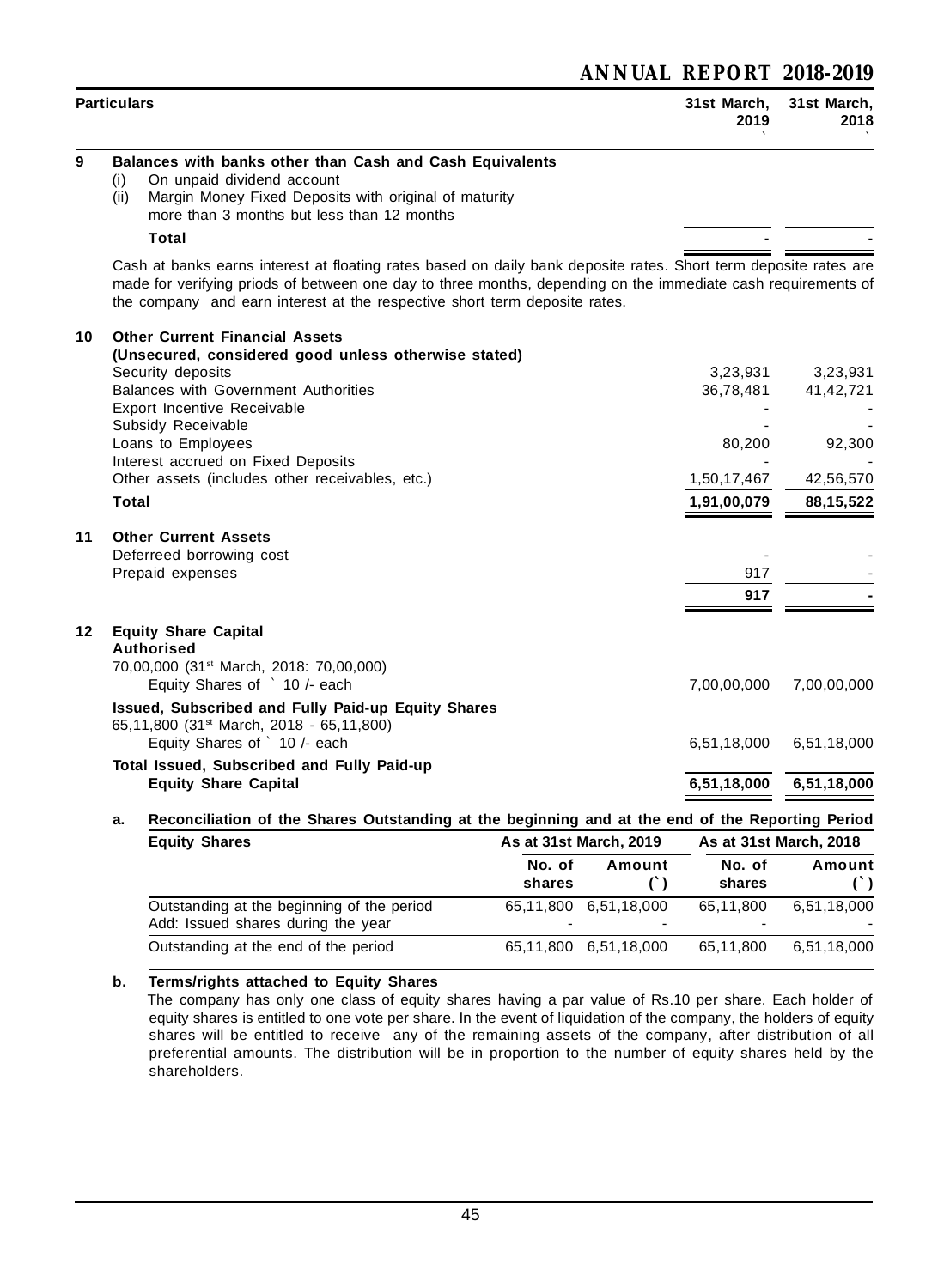# **---**

#### **c. Details of shareholders holding more than 5% shares in the Company.**

| Equity Shares of 10 each fully paid |          | As at 31st March, 2019                  | As at 31st March, 2018 |                             |  |
|-------------------------------------|----------|-----------------------------------------|------------------------|-----------------------------|--|
|                                     |          | No. of % holding<br>shares in the class | No. of<br>shares       | $%$ holding<br>in the class |  |
| Name of the Shareholder             |          |                                         |                        |                             |  |
| Jayantilal S. Patel                 | 3,29,480 | 5.06%                                   | 3.29.480               | 5.06%                       |  |
| Patel Ankit Jayantilal              | 472565   | 7.26%                                   | 263775                 | 4.05%                       |  |
| Payalben Jayantilal Patel           | 367834   | 5.65%                                   | 265437                 | 4.08%                       |  |

As per records of the Company, including its register of shareholders/members and other declarations received from shareholders regarding beneficial interest , the above shareholding represents legal ownerships of shares

|    | <b>Particulars</b>                                                                                                                                                        | 31st March,<br>2019        | 31st March,<br>2018                           |
|----|---------------------------------------------------------------------------------------------------------------------------------------------------------------------------|----------------------------|-----------------------------------------------|
| 13 | <b>Other Equity</b><br><b>General Reserve</b><br>Balance as per the last financial statements                                                                             | 90,96,527                  | 90,96,527                                     |
|    | Add: Amount transferred from surplus balance in the statement of P&L                                                                                                      | 90,96,527                  | 9,096,527                                     |
|    | <b>Securities Premium Account</b><br>Balance as per the last financial statements                                                                                         |                            |                                               |
|    | <b>Other Comprehenisve Income</b><br>Balance as per last financial statements<br>Revaluation of Land.<br>Remeasurement of Employee Benefit<br>Add/(Less) OCI for the year |                            |                                               |
|    | <b>Closing Balance</b>                                                                                                                                                    |                            |                                               |
|    | Surplus in the Statement of Profit & Loss<br>Balance as per last financial statements<br>Profit for the year<br><b>IND AS Adjustments</b><br>OCI for the year             | 97,76,710                  | $(9,90,60,253)$ $(10,08,45,066)$<br>17,84,813 |
|    | <b>Closing Balance</b>                                                                                                                                                    |                            | $(8,92,83,544)$ $(9,90,60,253)$               |
|    | <b>Total Other Equity</b>                                                                                                                                                 |                            | $(8,01,87,016)$ $(8,99,63,726)$               |
| 14 | <b>Non-current Borrowings</b><br>Term Loan<br>From Bank - Secured                                                                                                         |                            |                                               |
|    | <b>Other Loans</b><br>Loans from directors (unsecured)                                                                                                                    |                            | 4,52,46,557                                   |
|    | Inter Corporate Loans (unsecured)                                                                                                                                         | 3,42,82,308<br>3,42,82,308 | 4,52,46,557                                   |
|    | The above amount includes<br>Amount disclosed under the head "Other Current Financial Liabilities"                                                                        |                            |                                               |
|    |                                                                                                                                                                           | 3,42,82,308                | 4,52,46,557                                   |
| 15 | <b>Non-current Provisions</b><br><b>Provision for Employee Benefits</b><br>(a)<br><b>Compensated Absences</b><br>Gratuity                                                 |                            |                                               |
|    | Total                                                                                                                                                                     |                            |                                               |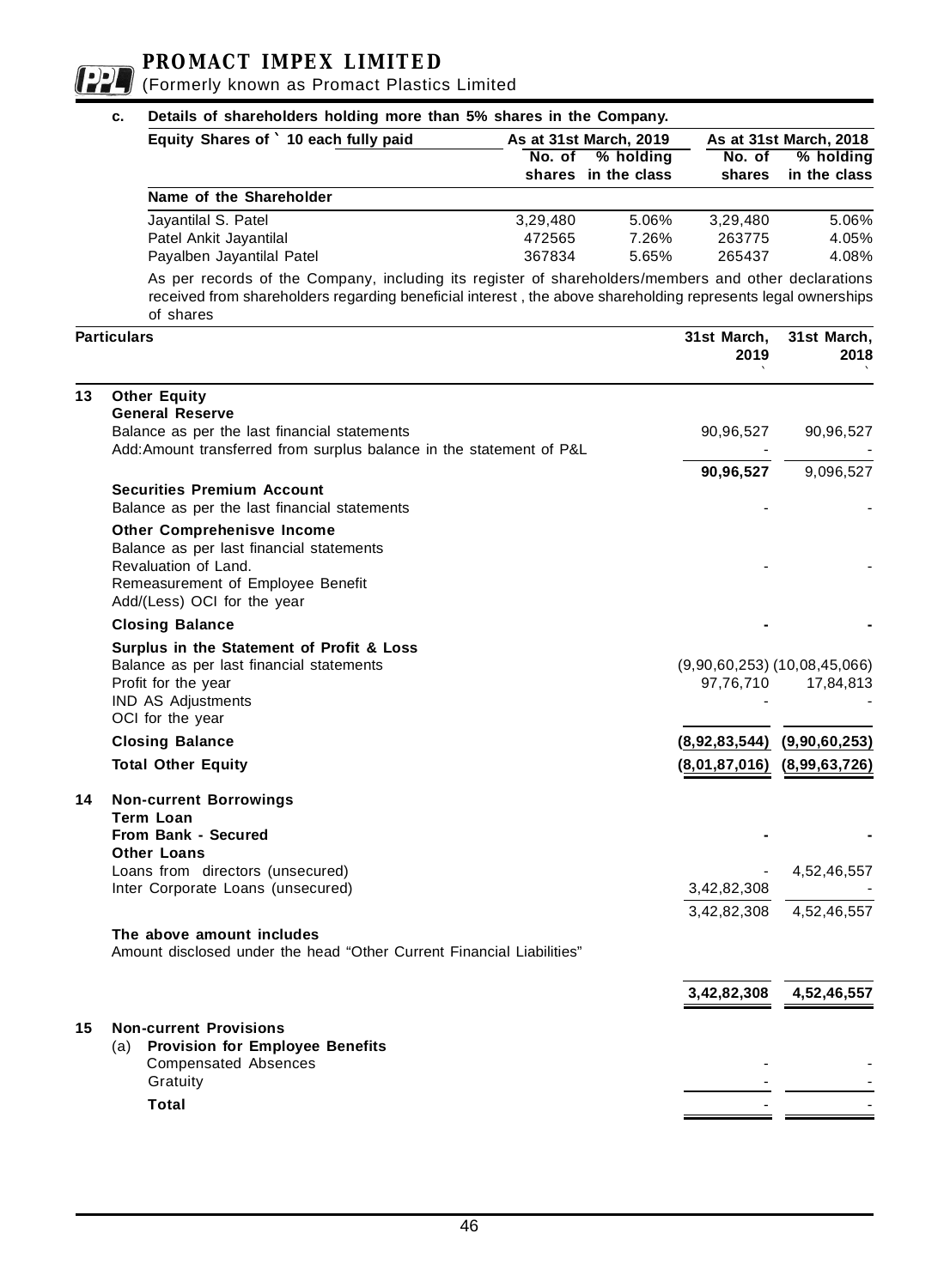|    | <b>Particulars</b> |                                                                                                                                                                                                                                                                                                                                   | 31st March,<br>2019 | 31st March,<br>2018 |
|----|--------------------|-----------------------------------------------------------------------------------------------------------------------------------------------------------------------------------------------------------------------------------------------------------------------------------------------------------------------------------|---------------------|---------------------|
| 16 |                    | Income tax                                                                                                                                                                                                                                                                                                                        |                     |                     |
|    | А.                 | Income tax recognised in Statement of Profit or Loss:                                                                                                                                                                                                                                                                             |                     |                     |
|    |                    | Current Tax:<br>Current tax                                                                                                                                                                                                                                                                                                       | 10,00,000           | 7,50,000            |
|    |                    | Tax in respect of earlier year                                                                                                                                                                                                                                                                                                    |                     |                     |
|    |                    | <b>Total Current Tax</b>                                                                                                                                                                                                                                                                                                          | 10,00,000           | 7,50,000            |
|    |                    | Deferred Tax:                                                                                                                                                                                                                                                                                                                     |                     |                     |
|    |                    | Deferred tax                                                                                                                                                                                                                                                                                                                      |                     |                     |
|    |                    | MAT credit entitlement                                                                                                                                                                                                                                                                                                            |                     |                     |
|    |                    | <b>Total deferred tax</b>                                                                                                                                                                                                                                                                                                         |                     |                     |
|    |                    | Total tax expense/(benefit)                                                                                                                                                                                                                                                                                                       | 10,00,000           | 7,50,000            |
|    | В.                 | A reconciliation of income tax expense applicable to<br>accounting profit/ (loss) before tax at the statutory<br>income tax rate to recognised income tax expense for<br>the year indicated are as follows:<br>Profit/ (loss) before tax<br>Enacted tax rate in India (Normal rate)                                               | 0.00%               | 0.00%               |
|    |                    | Expected income tax expense/ (benefit) at statutory tax rate                                                                                                                                                                                                                                                                      |                     |                     |
|    |                    | Expenses disallowed for tax purposes                                                                                                                                                                                                                                                                                              |                     |                     |
|    |                    | Income exempt from tax                                                                                                                                                                                                                                                                                                            |                     |                     |
|    |                    | Tax pertaining to prior years<br>Other adjustments                                                                                                                                                                                                                                                                                |                     |                     |
|    |                    | Tax expense for the year                                                                                                                                                                                                                                                                                                          |                     |                     |
| 17 |                    | <b>Current Borrowings</b><br>From Bank - Secured                                                                                                                                                                                                                                                                                  |                     |                     |
|    |                    | Cash credit from Sarvodya Commercial Co-op. Bank Ltd. A/c. 114                                                                                                                                                                                                                                                                    | 6,50,30,489         |                     |
|    |                    | <b>Unsecured</b><br>Inter Corporate Loans                                                                                                                                                                                                                                                                                         |                     |                     |
|    |                    |                                                                                                                                                                                                                                                                                                                                   | 6,50,30,489         |                     |
|    |                    |                                                                                                                                                                                                                                                                                                                                   |                     |                     |
|    |                    | Cash Credit Loan are secured by way of mortagate of Factory Land and Building and Equtable mortgage for<br>lease hold land & factory building situted at Plot No. 392 to 403, G.I.D.C. Phase -II, Dediyasan, Mehsana -384002.<br>Gujarat. The cash credit is repayable on demand. (Also quarenteed by all Dirctor of the company) |                     |                     |

**ANNUAL REPORT 2018-2019**

# **18 Trade and other payables** Trade payables and the set of the set of the set of the set of the set of the set of the set of the set of the set of the set of the set of the set of the set of the set of the set of the set of the set of the set of the s Micro, Small & Medium Enterprises **- 42,53,376 19 Other Financial Liabilities (Current)** Current maturities of long-term borrowings (Secured) (Refer Note No. 16)<br>
Statutory Liabilities (10.21.038)<br>
Statutory Liabilities Statutory Liabilities Interest accrued Other Liability - - **Total other financial liabilities 11,89,294 10,21,038**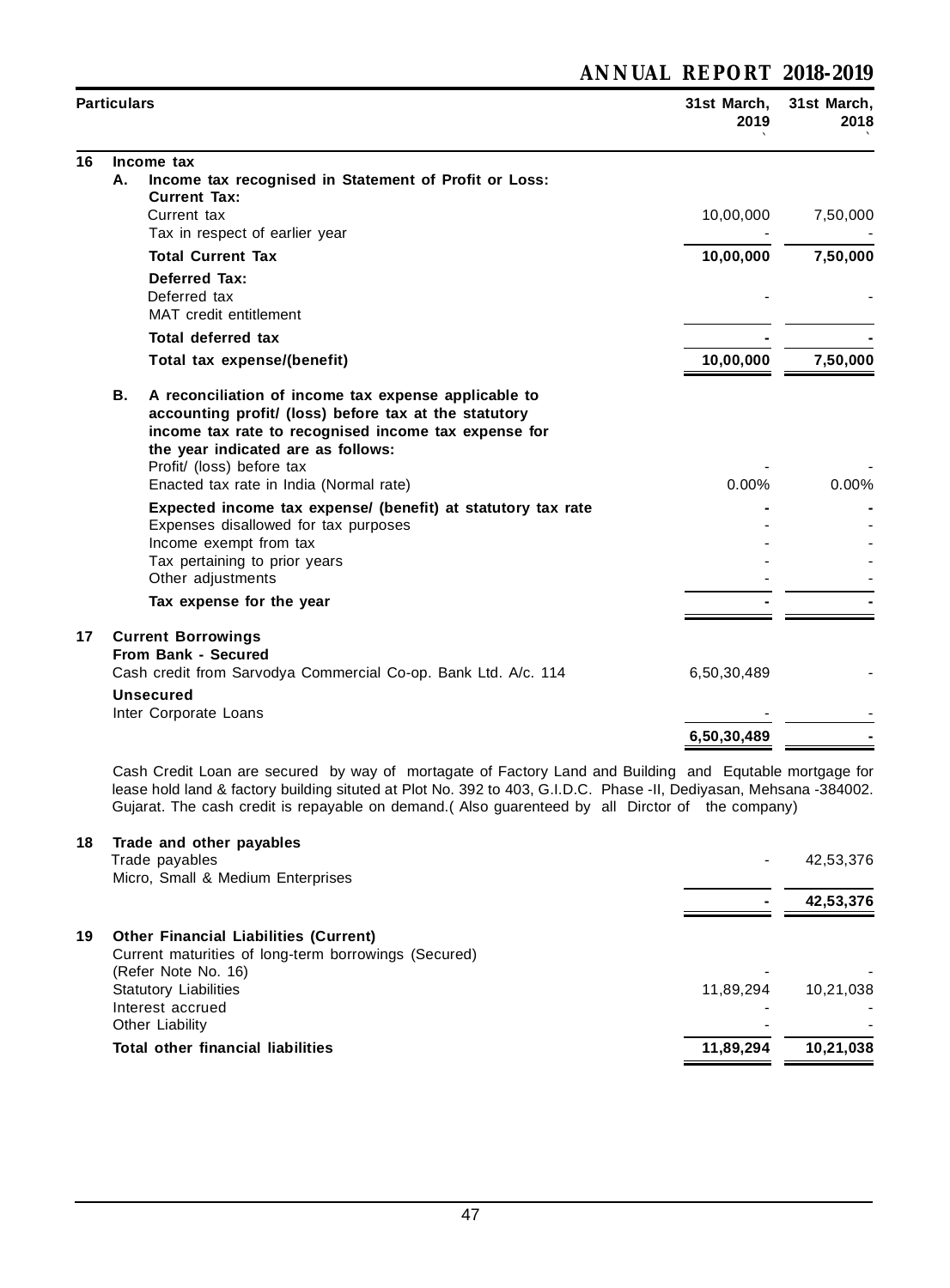**PROMACT IMPEX LIMITED**

**(224)** FIGUREAN LIVE AND LIVE CONTROL LIBRARY (Formerly known as Promact Plastics Limited

|     | <b>Particulars</b>                                                                       | 31st March,<br>2017               | 31st March,<br>2018      |
|-----|------------------------------------------------------------------------------------------|-----------------------------------|--------------------------|
| 20  | <b>Other Current Liabilities</b>                                                         |                                   |                          |
|     | <b>Advance from Customers</b>                                                            | 2,59,81,479                       | 3,54,81,479              |
|     | Payables for other than raw material                                                     | 5,22,362                          | 7,71,485                 |
|     |                                                                                          | 2,65,03,841                       | 3,62,52,964              |
| 21  | <b>Current Provisions</b>                                                                |                                   |                          |
|     | <b>Provision for Employee Benefits</b><br>(a)                                            |                                   |                          |
|     | <b>Compensated Absences</b>                                                              |                                   |                          |
|     | Gratuity.                                                                                |                                   |                          |
|     | Sub-Total (a)                                                                            |                                   |                          |
|     | <b>Other Provisions</b><br>(b)<br>Provision for Litigations.                             |                                   |                          |
|     | Others (Income Tax)                                                                      |                                   |                          |
|     | Sub-Total (b)                                                                            |                                   |                          |
|     | Total $(a + b)$                                                                          |                                   |                          |
| 22  | Liabilities for Current Tax (Net)                                                        |                                   |                          |
|     | <b>Tax Provision</b>                                                                     | 10,00,000                         | 7,50,000                 |
|     |                                                                                          | 10,00,000                         | 7,50,000-                |
|     |                                                                                          | For the year ended                |                          |
|     |                                                                                          | 31st March, 2019 31st March, 2018 |                          |
|     |                                                                                          |                                   |                          |
| 23. | <b>REVENUE FROM OPERATIONS</b><br>Sale of Products (Taxable)<br>A                        | 3,09,57,050                       | 6,94,04,492              |
|     | Sale of Products (High Seas Sales)                                                       | 27,58,23,454                      |                          |
|     | Cargo Handling Charges                                                                   |                                   | 26,39,100                |
|     | Godown Rent.                                                                             | 50,35,376                         | 42,85,190                |
|     | Commission Income                                                                        | 33,28,690                         |                          |
|     | Revenue from operations                                                                  |                                   |                          |
|     | Total                                                                                    | 31,51,44,570                      | 7,63,28,782              |
| 24  | Other income                                                                             |                                   |                          |
|     | Profit on Sale of Fixed Assets (Net)                                                     | 1,16,929                          | 15,44,737                |
|     | Interest Income.                                                                         | 22,442                            | 34,68,370                |
|     | Dividend Income<br>Interest Received on FDR                                              | 4,12,538<br>38,722                | 4,12,538                 |
|     | Interest Received on I.T. Refund                                                         | 2,36,200                          |                          |
|     | Other Income Receivd                                                                     | 5,818                             |                          |
|     | Other Income for Excess I.T. Provision                                                   | 7,50,000                          | 3,79,771                 |
|     |                                                                                          | 15,82,649                         | 58,05,416                |
| 25  | <b>Cost of Materials Consumed</b>                                                        |                                   |                          |
|     | <b>Raw Materials</b><br>i)                                                               |                                   |                          |
|     | Inventory at the beginning of the year                                                   |                                   |                          |
|     | Add: Purchases                                                                           |                                   |                          |
|     | Less: Inventory at the end of the year                                                   |                                   |                          |
|     | Total Cost of Raw Material Consumed                                                      |                                   |                          |
| 26  | Purchase of traded goods                                                                 |                                   |                          |
|     | Purchase of Stock-in trade- Gypsum (Taxable)                                             | 2,84,55,850                       | 6,58,70,297              |
|     | Purchase of Stock-in trade- Gypsum.(High Seas Purchase)<br>Clearing & Forwarding Charges | 26,48,24,635                      |                          |
|     |                                                                                          | 29,32,80,485                      | 26,39,100<br>6,85,09,397 |
|     |                                                                                          |                                   |                          |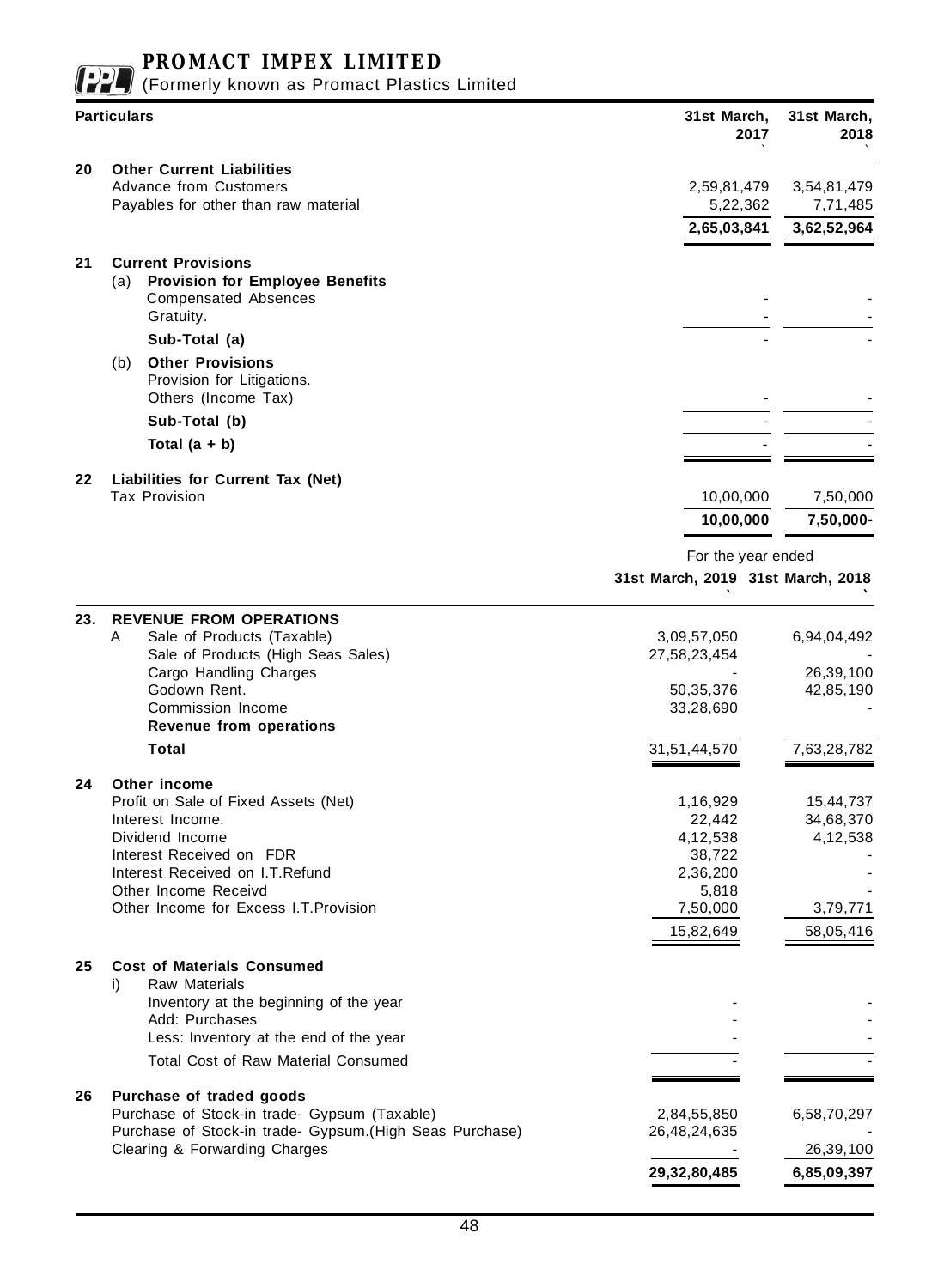For the year ended

**31st March, 2019 31st March, 2018**

| 27 | Changes in inventories of finished goods,<br>Stock-in -Trade and work-in- progress<br>Inventories at the Closing of the year<br>Work-in-Progress<br><b>Finished Goods</b><br>Waste |                        |                        |
|----|------------------------------------------------------------------------------------------------------------------------------------------------------------------------------------|------------------------|------------------------|
|    | Sub Total (i)                                                                                                                                                                      |                        |                        |
|    | Inventories at the Beginning of the year<br>Work-in-Progress<br><b>Finished Goods</b><br>Waste<br>Sub Total (ii)                                                                   |                        |                        |
|    | Sub Total (ii-i)                                                                                                                                                                   |                        |                        |
| 28 | Excise duty on sale of goods<br>Excise duty                                                                                                                                        |                        |                        |
| 29 | <b>Employee Benefit Expenses</b><br>Salaries, wages and bonus<br>Contribution to provident fund<br>Gratuity expense (refer note 45)<br>Staff welfare expenses                      | 8,03,300<br>8,03,300   | 4,57,615<br>4,57,615   |
| 30 | <b>Finance costs</b><br><b>Interest Expenses</b><br>а.<br>Working capital loan (Cash Credit)<br>Interest on other borrowing.                                                       | 46,54,314<br>47,79,772 | 34,91,262<br>49,91,821 |
|    | <b>Other Borrowing costs</b><br>b.<br>Bank & other charges                                                                                                                         | 1,743                  | 5,963                  |
|    |                                                                                                                                                                                    | 94,35,829              | 84.89.046              |
|    |                                                                                                                                                                                    |                        |                        |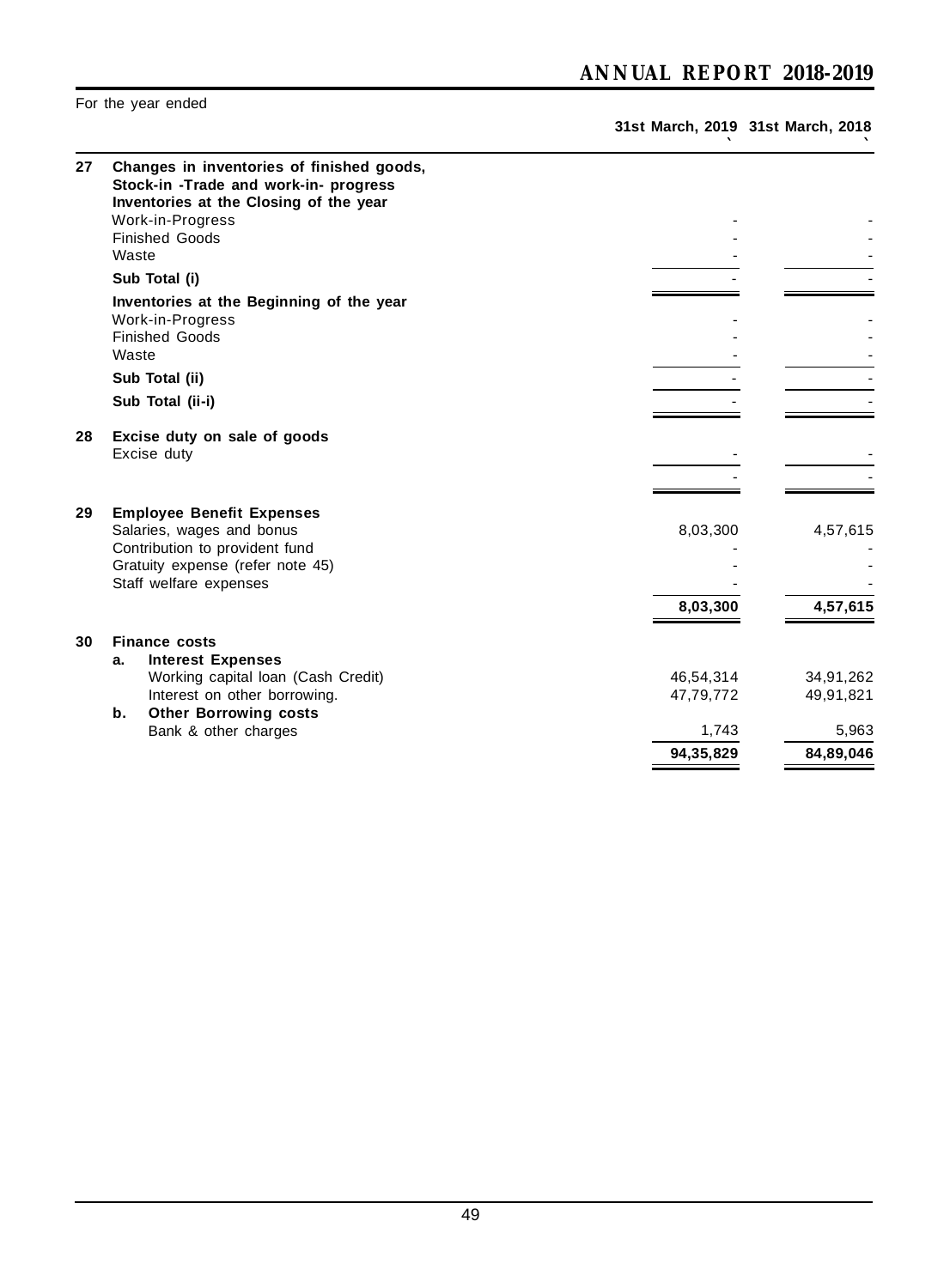

|    |                                        | For the year ended |                                   |  |
|----|----------------------------------------|--------------------|-----------------------------------|--|
|    |                                        |                    | 31st March, 2019 31st March, 2018 |  |
| 31 | <b>Other Expenses</b>                  |                    |                                   |  |
|    | <b>Advertisement Expenses</b>          | 28,818             | 19,710                            |  |
|    | <b>Audit Fees</b>                      | 75,000             | 50,000                            |  |
|    | Statutory Audit Fee.                   | 50,000             | 50,000                            |  |
|    | <b>Building Repairing</b>              | 18,250             | 15,210                            |  |
|    | Consultant Expenses.                   | 2,66,000           | 1,93,200                          |  |
|    | G.I.D.C. Services Charges.             | 11,162             | 1,48,631                          |  |
|    | Diesel /Petrol Exp.                    | 43,100             | 12,200                            |  |
|    | Donation                               |                    | 11,000                            |  |
|    | Electrical Expenses (Electricity Bill) | 99,901             | 89,686                            |  |
|    | Filing expenses                        | 16,150             | 21,414                            |  |
|    | G.I.D.C. Association Services Charges. | 21,180             | 21,180                            |  |
|    | Insurance                              | 3,321              | 6,443                             |  |
|    | Kasar/Vatav.                           | (21, 019)          | 9,496                             |  |
|    | Legal and Consultancy charges          | 63,165             | 1,02,381                          |  |
|    | Listing Fees                           | 2,50,000           | 2,50,000                          |  |
|    | Loan Processing Charges.               | 84,746             |                                   |  |
|    | Office Expnses.                        | 21,055             | 21,980                            |  |
|    | Postage expenses                       | 2,290              | 490                               |  |
|    | <b>Professional Tax</b>                | 2,400              | 2,400                             |  |
|    | Previous Year Expenses.                | 43,127             |                                   |  |
|    | Security Expenses.                     | 1,05,530           | 1,13,151                          |  |
|    | Stamp Expenses                         | 4,20,300           |                                   |  |
|    | <b>Stationery And Printing</b>         | 42,930             | 25,632                            |  |
|    | Tea & Water Expenses.                  | 22,540             | 15,500                            |  |
|    | <b>Telephone Expenses</b>              | 8,239              | 14,670                            |  |
|    | <b>Travelling Expenses</b>             | 85,728             | 2,91,970                          |  |
|    | Valuation Expenses.                    | 10,000             |                                   |  |
|    | Water Charges                          | 19,200             | 19,200                            |  |
|    |                                        | 17,93,113          | 15,05,545                         |  |

#### **32 Earnings per Share (EPS) as per Indian Accounting Standard 33:**

Basic EPS amounts are calculated by dividing the profit for the year attributable to equity holders of the parent by the weighted average number of Equity shares outstanding during the year. Diluted EPS amounts are calculated by dividing the profit attributable to equity holders of the parent (after adjusting for interest on the convertible preference shares ) by the weighted average number of Equity shares outstanding during the year plus the weighted average number of Equity shares that would be issued on conversion of all the dilutive potential equity shares in to equity shares.

The following reflects the income and share data used in the basic and diluted EPS computations:

|                                                         |                 | For the year ended                |
|---------------------------------------------------------|-----------------|-----------------------------------|
| <b>Particulars</b>                                      |                 | 31st March, 2019 31st March, 2018 |
| Net Profit as per Statement of Profit & Loss            | 97,76,710       | 17,84,813                         |
| No.of weighted average outstanding Equity Shares        | 65,11,800       | 65,11,800                         |
| Earning per Equity Share of 10/- each (Basic & Diluted) | 1.50            | 0.27                              |
| 33. CONTINGENT LIABILITIES                              |                 |                                   |
|                                                         | $2018 - 19$ ( ) | $2017 - 18$ (1)                   |
| Contingent Liability (Bank Guarantee)                   | <b>NIL</b>      | <b>NIL</b>                        |

**34.** During the year the company has incurred cash profit of Rs.114.14 Lacs and at the end of the year negative net worth of the company is Rs. 150.69 Lacs and the accounts are prepared on Going Concern basis. As per the information and explanations given to us, the company is taking positive steps to move further for survival and development.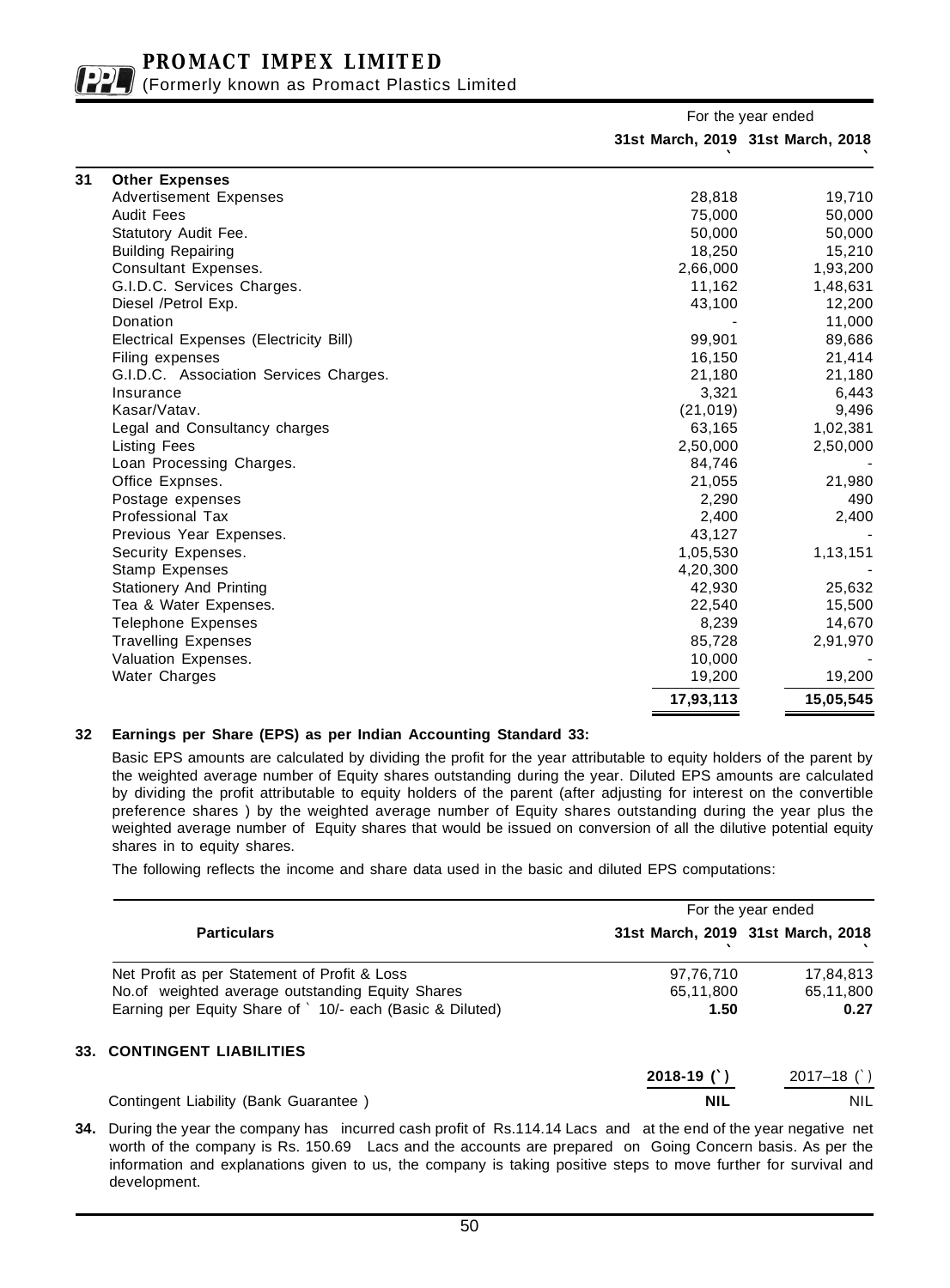#### **35. MICRO AND SMALL SCALE BUSINESS ENTERPRISES**

The management has initiated the process of identifying enterprises which have been providing goods and services to the company and which qualify under the definition of micro and small enterprises, as defined under Micro, Small and Medium Enterprise Development Act, 2006. The disclosure requirement here under is not furnished, as no enterprise is covered under the said Act.

**36.** Balance conformations in respect of debtors, creditors and loan & Advance granted / taken are subject to confirmation and reconciliation.

#### **37. SEGMENT REPORTING POLICIES**

#### **Business Segment**

The company has discontinue the running business, but earned income from trading, interest income from advance given as such segment reporting policy not considered in the year under consideration.

**38.** As per Information and explanation given to us the company has set off the deferred tax liability against the deferred tax assets and net result of deferred tax assets have not been recognized since there is no reasonable certainty that sufficient future taxable income will be available against which such deferred tax asset can be realized and as such not accounted in Books of Accounts.

|                                                                                                                      | As at<br>$31 - 03 - 2019$ (1) | As at<br>$31 - 03 - 2018$ (1) |
|----------------------------------------------------------------------------------------------------------------------|-------------------------------|-------------------------------|
| <b>Deferred Tax Liability</b>                                                                                        |                               |                               |
| Related to Fixed Assets                                                                                              | (1,88,91,975)                 | (2, 24, 43, 828)              |
| <b>Deferred Tax Assets</b>                                                                                           |                               |                               |
| Carried Forward Loss allowable for tax purposes in the following years<br>Disallowance under the Income Tax Act 1961 | 5,87,42,749<br>3,98,50,774    | 6,29,14,336<br>4,04,70,508    |
|                                                                                                                      |                               |                               |
| Net Deferred Tax Assets (Liability)                                                                                  | 99,62,694                     | 1,25,05,387                   |
|                                                                                                                      | $2018-19$ ()                  | 2017-18 (`)                   |
| <b>39. MANAGERIAL REMUNERATION</b><br>Paid to Director                                                               | 0.00                          | 0.00                          |
| Paid to KMP                                                                                                          | 6,99,500.00                   | 3,75,000.00                   |
| Total                                                                                                                | 6,99,500.00                   | 3,75,000.00                   |
| 40. AUDITORS' REMUNERATION AND STATUTORY FEES.                                                                       |                               |                               |
| For Audit and Tax Audit Fees                                                                                         | 1,25,000                      | 1,00,000                      |
| <b>TOTAL</b>                                                                                                         | 1,25,000                      | 1,00,000                      |
| <b>41. SEGMENT REPORTING</b>                                                                                         |                               |                               |
| Geographical Segment is identified as the secondary<br>segment and details are given below:                          |                               |                               |
| Domestic Sales & Services (Net)                                                                                      | 3,93,21,116                   | 7,63,28,782                   |
| <b>High Seas Sales</b>                                                                                               | 27,58,23,454                  | 0.00                          |
| <b>Export Sales</b>                                                                                                  | 0.00                          | 0.00                          |
| <b>Total</b>                                                                                                         | 31,51,44,570                  | 7,63,28,782                   |
| <b>42. DONATION TO POLITICAL PARTIES</b>                                                                             |                               |                               |
|                                                                                                                      | Nil                           | Nil                           |
| <b>TOTAL</b>                                                                                                         | Nil                           | Nil                           |
| 43. EARNING PER SHARE                                                                                                |                               |                               |
| Profit attributable to the Equity Shareholders                                                                       | 97,76,710                     | 17,84,813                     |
| Weighted average number of Equity shares of ` 10/- each fully                                                        |                               |                               |
| paid up outstanding during the year                                                                                  | 65,11,800                     | 65,11,800                     |
| Basic / Diluted earning per share of ` 10/- each fully paid up                                                       | 1.50                          | 0.27                          |
|                                                                                                                      |                               |                               |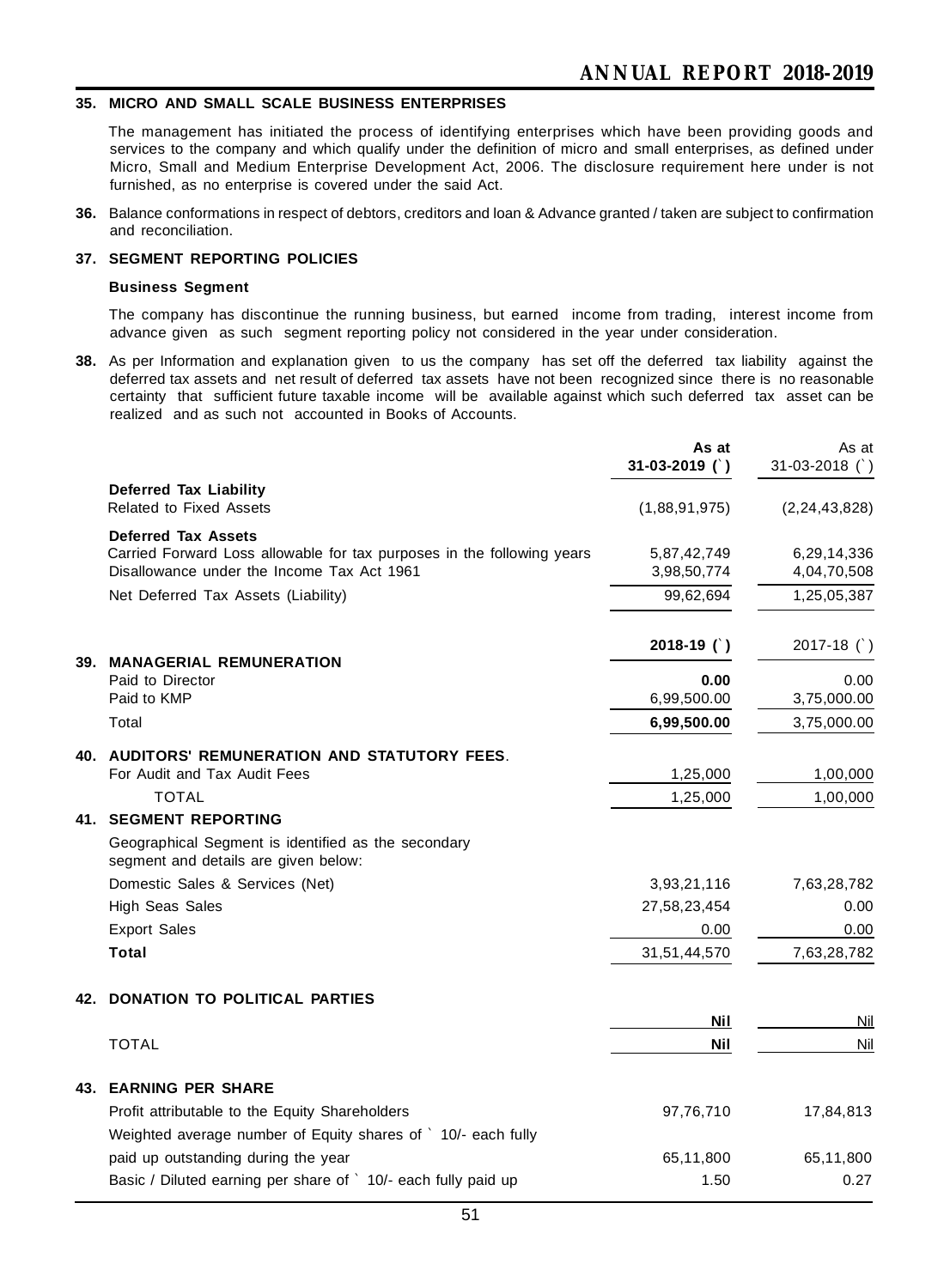**PROMACT IMPEX LIMITED** (Formerly known as Promact Plastics Limited

# **44. CONSUMPTION OF IMPORTED AND INDIGENOUS RAW MATERIALS**

|     |                                      |            | $2018 - 19$ |     | $2017 - 18$ |     |
|-----|--------------------------------------|------------|-------------|-----|-------------|-----|
|     | Particulars                          | Amount (`) |             | %   | Amount (`)  | %   |
|     | Indigenous                           |            | Nil         | Nil | Nil         | Nil |
|     | Imported                             |            | Nil         | Nil | Nil         | Nil |
| 45. | <b>CONSUMPTION OF IMPORTED &amp;</b> |            |             |     |             |     |

# **INDIGENEOUS STORES & SPARES**

|                    | $2018 - 19$ |     | $2017 - 18$ |     |
|--------------------|-------------|-----|-------------|-----|
| <b>Particulars</b> |             | %   |             | %   |
| Indigenous         | Nil         | Nil | Nil         | Nil |
| Imported           | Nil         | Nil | Nil         | Nil |

# **46. EARNINGS / EXPENDITURE IN FOREIGN CURRENCY**

|                                 | $2018 - 19$ (1) | $2017 - 18$ (1) |
|---------------------------------|-----------------|-----------------|
| FOB Value of Exports            | Nil             | Nil             |
| Expenditure in foreign Currancy | Nil             | Nil             |

# **47. CIF VALUE OF IMPORTS**

CIF Value of Imports **Nil** Nil

# **48. RELATED PARTY DISCLOSURES**

# **A. List of related parties with whom transactions have taken place during the year**

| ь. | Name of the related parties | Short name  | Nature of the relationship |
|----|-----------------------------|-------------|----------------------------|
|    | Prabhu Steel Corporation.   | <b>PSC</b>  | Relative                   |
|    | Prabhu Ispat Pvt. Limited   | <b>PIPL</b> | Relative                   |
| Н. | Key Managerial Personnel:   |             |                            |
|    | Mr. Miteshkumar A. Patel    |             | Chairman                   |
|    | Ms. Nikitabhen J. Patel     |             | <b>Managing Director</b>   |
|    | Mr. Ankitbhai J. Patel      |             | Director                   |
|    | Ms. Payalben J.Patel        |             | Director                   |
|    | Mr. Ravikumar L. Patel      |             | Director                   |
|    | Mr. Akashbhai D. Patel      |             | Director                   |
|    | Mr. Vipul F. Bhavsar        |             | CFO                        |
|    | Mr. Parth Thakkar           |             | СS                         |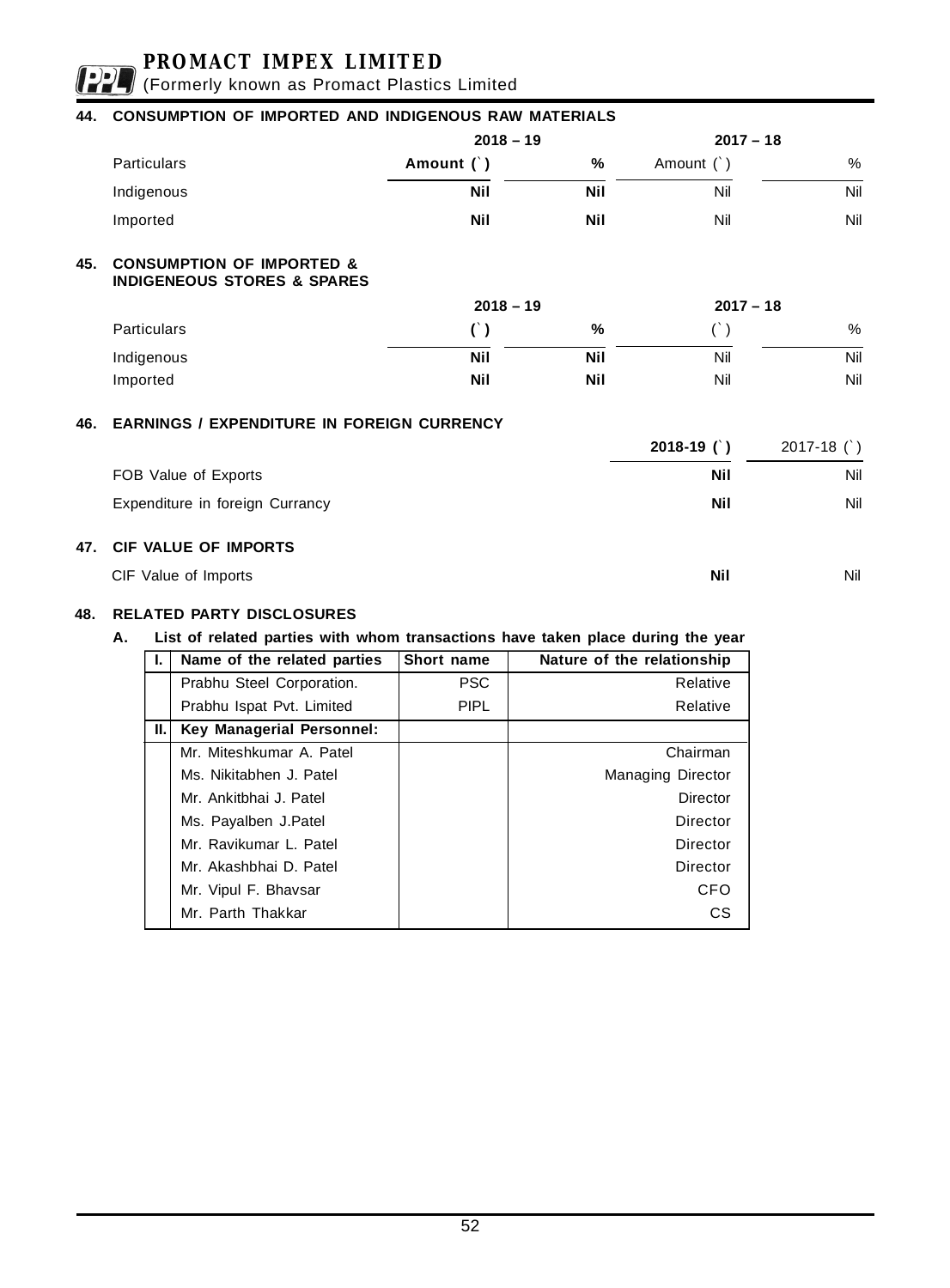#### **B. Transactions with related parties**

|                                 |                     |            |             | $\ln$ $\degree$ |
|---------------------------------|---------------------|------------|-------------|-----------------|
| <b>Particulars</b>              |                     | <b>PSC</b> | <b>PIPL</b> | <b>KMP</b>      |
| Sales Service and other income  | <b>Current Year</b> |            |             |                 |
|                                 | Previous Year       |            |             |                 |
| Purchase of raw Material and    | <b>Current Year</b> |            |             |                 |
| Components and Services         | Previous Year       |            |             |                 |
| Interest and other expenditure  | <b>Current Year</b> |            | 3428120     | 1351221         |
|                                 | Previous Year       |            | 1288016     | 3579924         |
| Interoperate Deposits Placed/   | <b>Current Year</b> |            |             |                 |
| (Received) net amount and Other | Previous Year       |            |             |                 |
| Interest income                 | <b>Current Year</b> |            |             |                 |
|                                 | Previous Year       |            |             |                 |
| Salary Commission On profit     | <b>Current Year</b> |            |             | 699500          |
|                                 | Previous Year       |            |             | 375000          |
| Purchase of capital assets      | <b>Current Year</b> |            |             |                 |
|                                 | Previous Year       |            |             |                 |
| Share Purchase / Sales          | <b>Current Year</b> |            |             |                 |
|                                 | Previous Year       |            |             |                 |
| Due to Company                  | <b>Current Year</b> |            |             |                 |
|                                 | Previous Year       |            |             |                 |
| Payable by Company              | <b>Current Year</b> |            | 34282308    |                 |
|                                 | Previous Year       |            |             |                 |

Previous year's figures have been regrouped / reclassified wherever necessary to correspond with the current year's classification disclosure.

As per our report of even date **For B.M. Modi & Co.** Chartered Accountants **Firm registration number: 0106477W**

**(B.M. Modi)**

Proprietor. M.No. : 034060

Place : Mehsana Date : 17th May, 2019 **For and on behalf of the Board of Director**

**Nikitaben J. Patel Ankitbhai J. Patel** (Managing Director) (Director)<br>DIN: 03092770 DIN: 0235

**Vipul F. Bhavsar Parth B. Thakkar**

Place : Ahmedabad Date:  $17<sup>th</sup>$  May, 2019 DIN : 02351167

[Company Secretary & Compliance Officer] ACS - 56974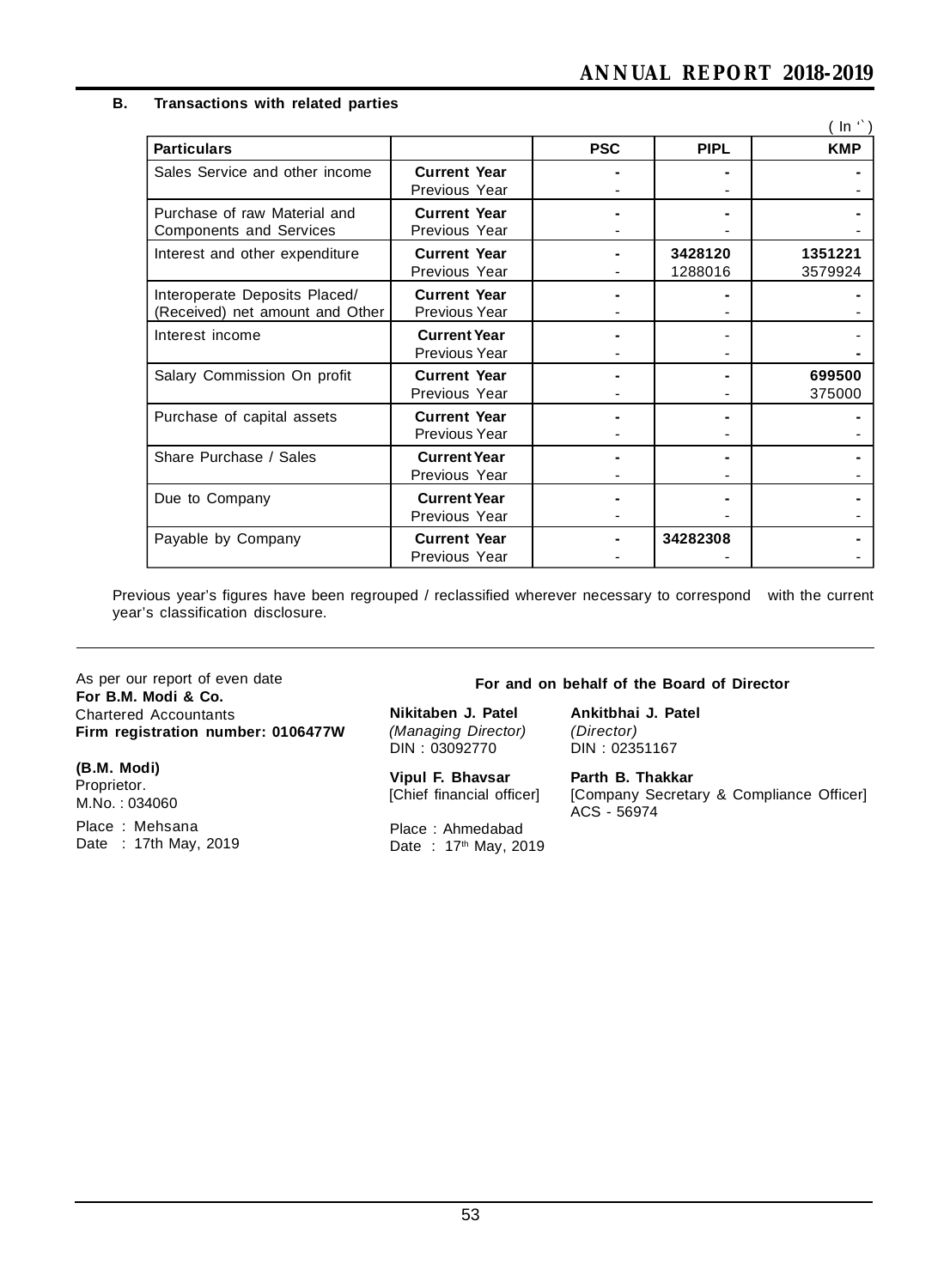| Name of the member (s): |                                          |                                                                                                                                                                                                                                                                                                                                                                                           |       |          |
|-------------------------|------------------------------------------|-------------------------------------------------------------------------------------------------------------------------------------------------------------------------------------------------------------------------------------------------------------------------------------------------------------------------------------------------------------------------------------------|-------|----------|
|                         | Registered Address:                      |                                                                                                                                                                                                                                                                                                                                                                                           |       |          |
|                         |                                          |                                                                                                                                                                                                                                                                                                                                                                                           |       |          |
| Email Id:               |                                          |                                                                                                                                                                                                                                                                                                                                                                                           |       |          |
|                         | Folio No./ DPID-Client ID:               |                                                                                                                                                                                                                                                                                                                                                                                           |       |          |
|                         |                                          |                                                                                                                                                                                                                                                                                                                                                                                           |       |          |
|                         |                                          |                                                                                                                                                                                                                                                                                                                                                                                           |       |          |
|                         |                                          |                                                                                                                                                                                                                                                                                                                                                                                           |       |          |
|                         |                                          |                                                                                                                                                                                                                                                                                                                                                                                           |       |          |
|                         |                                          |                                                                                                                                                                                                                                                                                                                                                                                           |       |          |
|                         |                                          |                                                                                                                                                                                                                                                                                                                                                                                           |       |          |
|                         |                                          |                                                                                                                                                                                                                                                                                                                                                                                           |       |          |
|                         | such resolutions as are indicated below: | as my/ our proxy to attend and vote for me as me/us and on my/ our behalf at the 35 <sup>th</sup> Annual General Meeting of the<br>Company, to be held on Monday, the 12 <sup>th</sup> September, 2019 at 3.00 p.m. at Pinnacle Grand Hotel & Banquets, Kargil Petrol<br>Pump Lane, Nr. Doctor House, S.G. Highway, Sola, Ahmedabad - 380060 and at any adjournment thereof in respect of |       |          |
| Resolution              |                                          | Resolution                                                                                                                                                                                                                                                                                                                                                                                |       | Optional |
| No.                     |                                          |                                                                                                                                                                                                                                                                                                                                                                                           | For I |          |
| 1                       | <b>Ordinary Business</b>                 |                                                                                                                                                                                                                                                                                                                                                                                           |       |          |
|                         | Auditors thereon.                        | Ordinary Resolution for adoption of the Audited Financial Statements of the Company<br>for the financial year ended 31 <sup>st</sup> March, 2019, the reports of the Board of Directors and                                                                                                                                                                                               |       | Against  |
| 2                       |                                          | Ordinary Resolution for Re-Appointment of Ms. Nikita J. Patel, who is liable to retire by<br>rotation and being eligible, offers herself for re-appointment.                                                                                                                                                                                                                              |       |          |
| <b>Special Business</b> |                                          |                                                                                                                                                                                                                                                                                                                                                                                           |       |          |
| 3                       | Company.                                 | Ordinary Resolution For Appointment Of Ms. Payalben J. Patel as Director of the                                                                                                                                                                                                                                                                                                           |       |          |
| 4                       |                                          | Special Resolution for reappointment of Mr. Miteshkumar A. Patel as an Independent<br>Director of the Company for a term of 5 consecutive years.                                                                                                                                                                                                                                          |       |          |
|                         |                                          | Affix                                                                                                                                                                                                                                                                                                                                                                                     |       |          |
|                         |                                          | Revenue<br>Stamp                                                                                                                                                                                                                                                                                                                                                                          |       |          |

I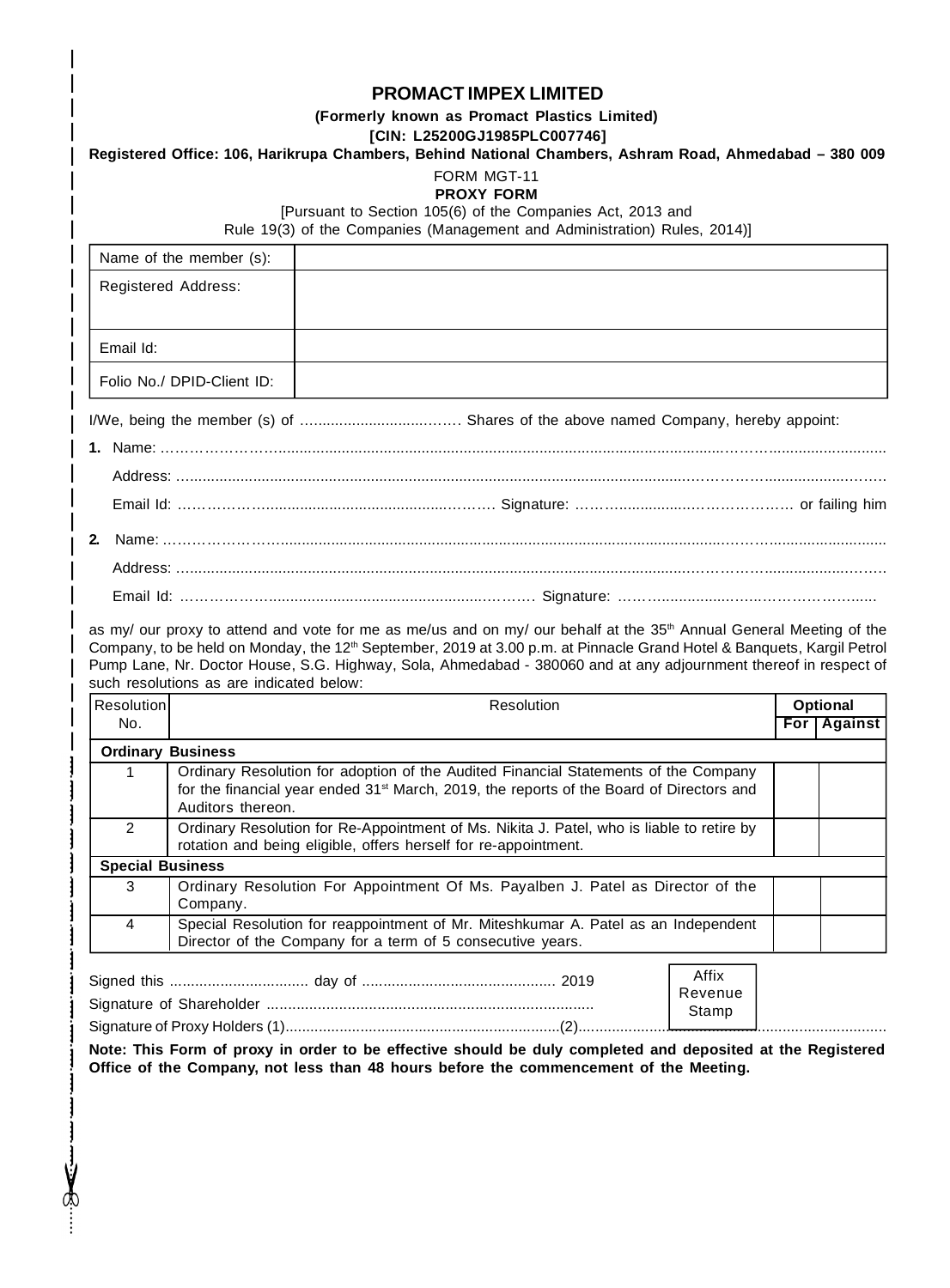#### **AGM VENUE MAP – 2019**

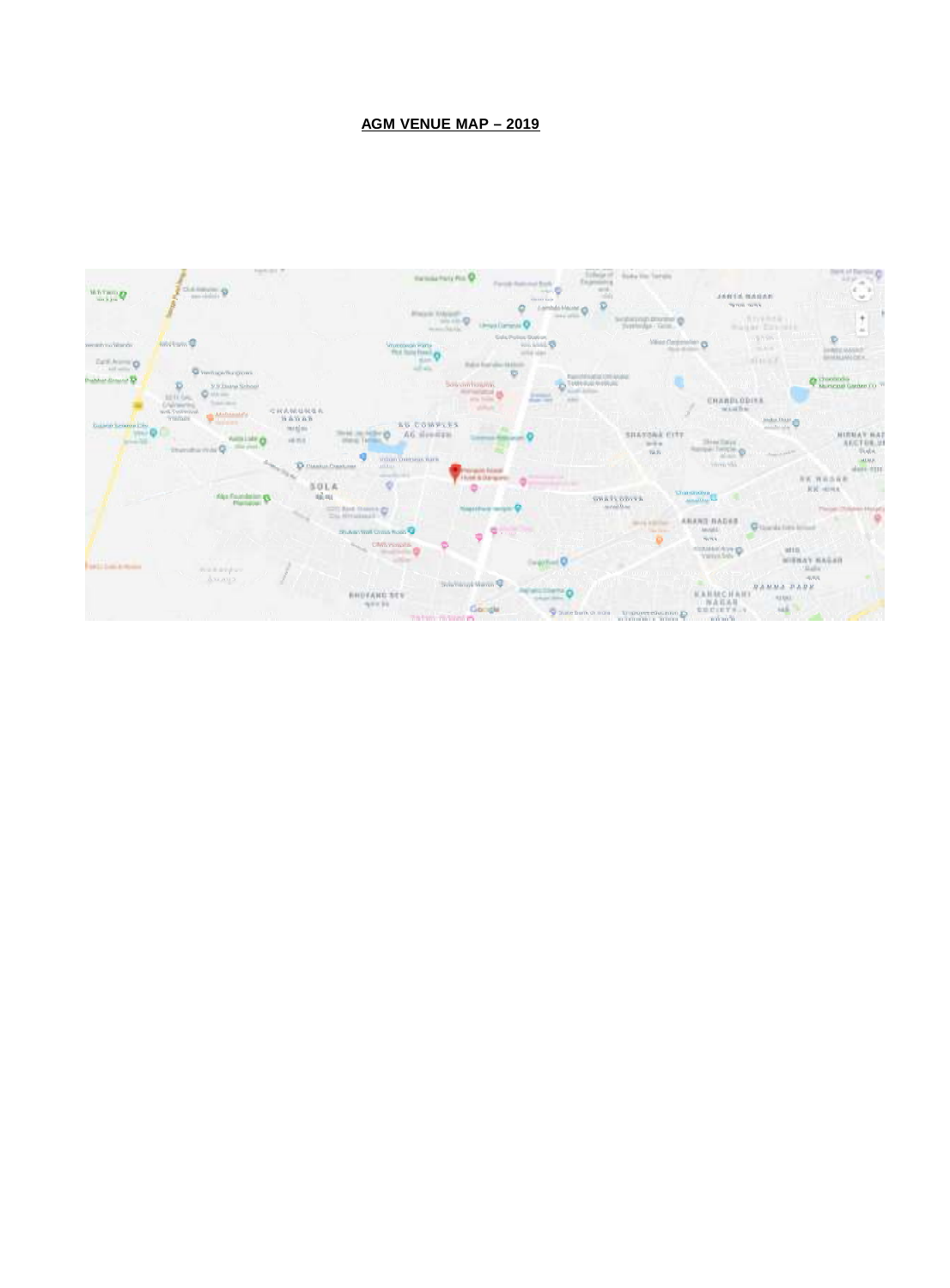# **PROMACT IMPEX LIMITED**

#### **(Formerly known as Promact Plastics Limited)**

**Registered Office: 106, Harikrupa Chambers, Behind National Chambers, Ashram Road, Ahmedabad – 380 009**

#### **FORM MGT-12**

#### **ATTENDANCE / BALLOT FORM (TO BE USED BY SHAREHOLDERS PERSONALLY PRESENT/THROUGH PROXY AT THE MEETING AND HAVE NOT OPTED FOR E-VOTING)**

| $\mathbf{1}$                                                                                                                                                                                                             |                                                                                                                                                                                               | Name and Registered Address:<br>of the Sole/First named Shareholder                                                                                                                                                                                                                                                                                        |                                              |                                                |  |
|--------------------------------------------------------------------------------------------------------------------------------------------------------------------------------------------------------------------------|-----------------------------------------------------------------------------------------------------------------------------------------------------------------------------------------------|------------------------------------------------------------------------------------------------------------------------------------------------------------------------------------------------------------------------------------------------------------------------------------------------------------------------------------------------------------|----------------------------------------------|------------------------------------------------|--|
| 2                                                                                                                                                                                                                        |                                                                                                                                                                                               | Name(s) of the Joint Holder(s) (if any)                                                                                                                                                                                                                                                                                                                    |                                              |                                                |  |
| 3                                                                                                                                                                                                                        |                                                                                                                                                                                               | Registered Folio No./ DPID-Client ID                                                                                                                                                                                                                                                                                                                       |                                              |                                                |  |
| 4                                                                                                                                                                                                                        |                                                                                                                                                                                               | Number of Shares(s) held                                                                                                                                                                                                                                                                                                                                   |                                              |                                                |  |
| 5                                                                                                                                                                                                                        |                                                                                                                                                                                               | I/We hereby exercise my/our attendance/ vote(s) in respect of the resolutions set out in the Notice of 35 <sup>th</sup> Annual<br>General Meeting (AGM) of the Company to be held on Thursday, 12 <sup>th</sup> September, 2019, by sending my/our<br>assent or dissent to the said Resolutions by placing the tick (") mark at the appropriate box below: |                                              |                                                |  |
| Resolution<br>Resolutions<br>No.                                                                                                                                                                                         |                                                                                                                                                                                               | No. of<br><b>Shares</b>                                                                                                                                                                                                                                                                                                                                    | (FOR)<br>I/We assent<br>to the<br>resolution | (AGAINST)<br>I/We dissent<br>the<br>resolution |  |
|                                                                                                                                                                                                                          | <b>Ordinary Business</b>                                                                                                                                                                      |                                                                                                                                                                                                                                                                                                                                                            |                                              |                                                |  |
| Ordinary Resolution for adoption of the Audited Financial<br>1<br>Statements of the Company for the financial year ended<br>31 <sup>st</sup> March, 2019, the reports of the Board of Directors<br>and Auditors thereon. |                                                                                                                                                                                               |                                                                                                                                                                                                                                                                                                                                                            |                                              |                                                |  |
|                                                                                                                                                                                                                          | $\mathfrak{p}$<br>Ordinary Resolution for Re-Appointment of Ms. Nikita J.<br>Patel, who is liable to retire by rotation and being eligible,<br>offers herself for re-appointment.             |                                                                                                                                                                                                                                                                                                                                                            |                                              |                                                |  |
|                                                                                                                                                                                                                          | <b>Special Business</b>                                                                                                                                                                       |                                                                                                                                                                                                                                                                                                                                                            |                                              |                                                |  |
|                                                                                                                                                                                                                          | 3                                                                                                                                                                                             | Ordinary Resolution For Appointment Of Ms. Payalben J.                                                                                                                                                                                                                                                                                                     |                                              |                                                |  |
|                                                                                                                                                                                                                          | Patel as Director of the Company.<br>Special Resolution for reappointment of Mr. Miteshkumar<br>4<br>A. Patel as an Independent Director of the Company for a<br>term of 5 consecutive years. |                                                                                                                                                                                                                                                                                                                                                            |                                              |                                                |  |

Place :<br>Date :

Date : (Signature of the Shareholder/Proxy)

**Not th e: This Form is to be used for exercising attendance/ voting at the time of 35 Annual General Meeting to th be held on Thursday, the 12 September, 2019 by shareholders/proxy. Duly filled in and signed ballot form should be dropped in the Ballot box kept at the venue of AGM.**